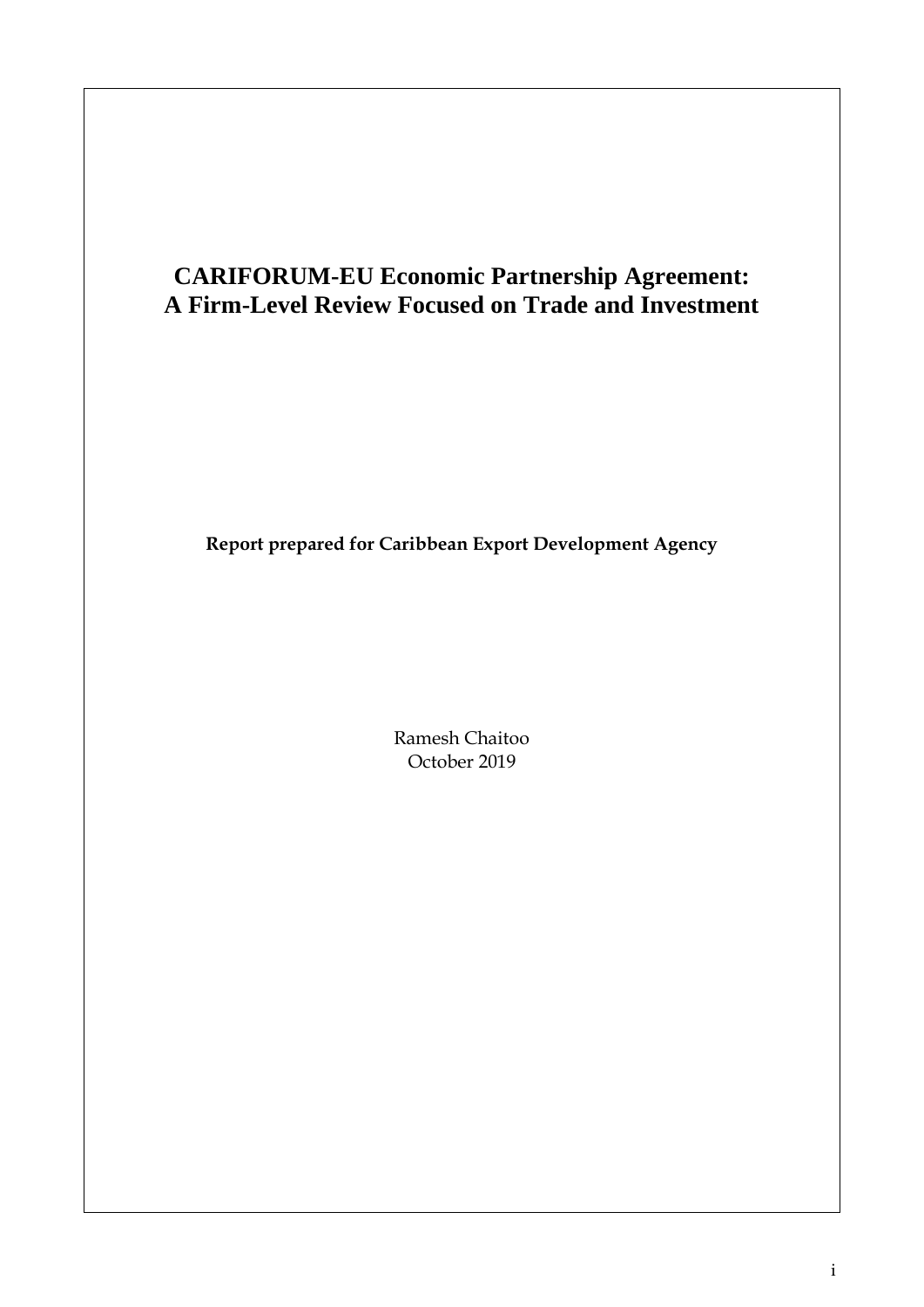# **List of Abbreviations**

| B <sub>2</sub> B | <b>Business-to-Business</b>                                |
|------------------|------------------------------------------------------------|
| <b>BAC</b>       | British Agri-Consortium                                    |
| <b>BRC</b>       | <b>British Retail Consortium</b>                           |
| <b>BSO</b>       | Business support organization                              |
| <b>CDB</b>       | Caribbean Development Bank                                 |
| <b>CARIBBEAN</b> | Caribbean Export Development Agency                        |
| <b>EXPORT</b>    |                                                            |
| <b>CARIFORUM</b> | <b>CARIFORUM</b>                                           |
| <b>CSS</b>       | Contractual service suppliers                              |
| <b>DFID</b>      | Department of International Development - UK               |
| <b>ECLAC</b>     | Economic Commission for Latin America and the Caribbean    |
| <b>EDF</b>       | European Development Fund                                  |
| <b>EPA</b>       | Economic Partnership Agreement                             |
| ЕC               | European Commission                                        |
| EU               | European Union                                             |
| <b>FCOR</b>      | French Caribbean Outermost Regions                         |
| GDP              | <b>Gross Domestic Product</b>                              |
| НS               | Harmonized System (for classification of goods by customs) |
| <b>IDB</b>       | Inter-American Development Bank                            |
| IP <sub>S</sub>  | Independent Professionals                                  |
| ΙT               | Information technology                                     |
| <b>ITC</b>       | <b>International Trade Centre</b>                          |
| <b>MSMEs</b>     | Micro, small and medium-size enterprises                   |
| <b>OECS</b>      | Organisation of Eastern Caribbean States                   |
| <b>SME</b>       | Small and Medium -size Enterprise                          |
| <b>TPO</b>       | Trade promotion organization                               |
| TRTA             | <b>Trade-Related Technical Assistance</b>                  |
| UK               | United Kingdom                                             |
| <b>WTO</b>       | <b>World Trade Organization</b>                            |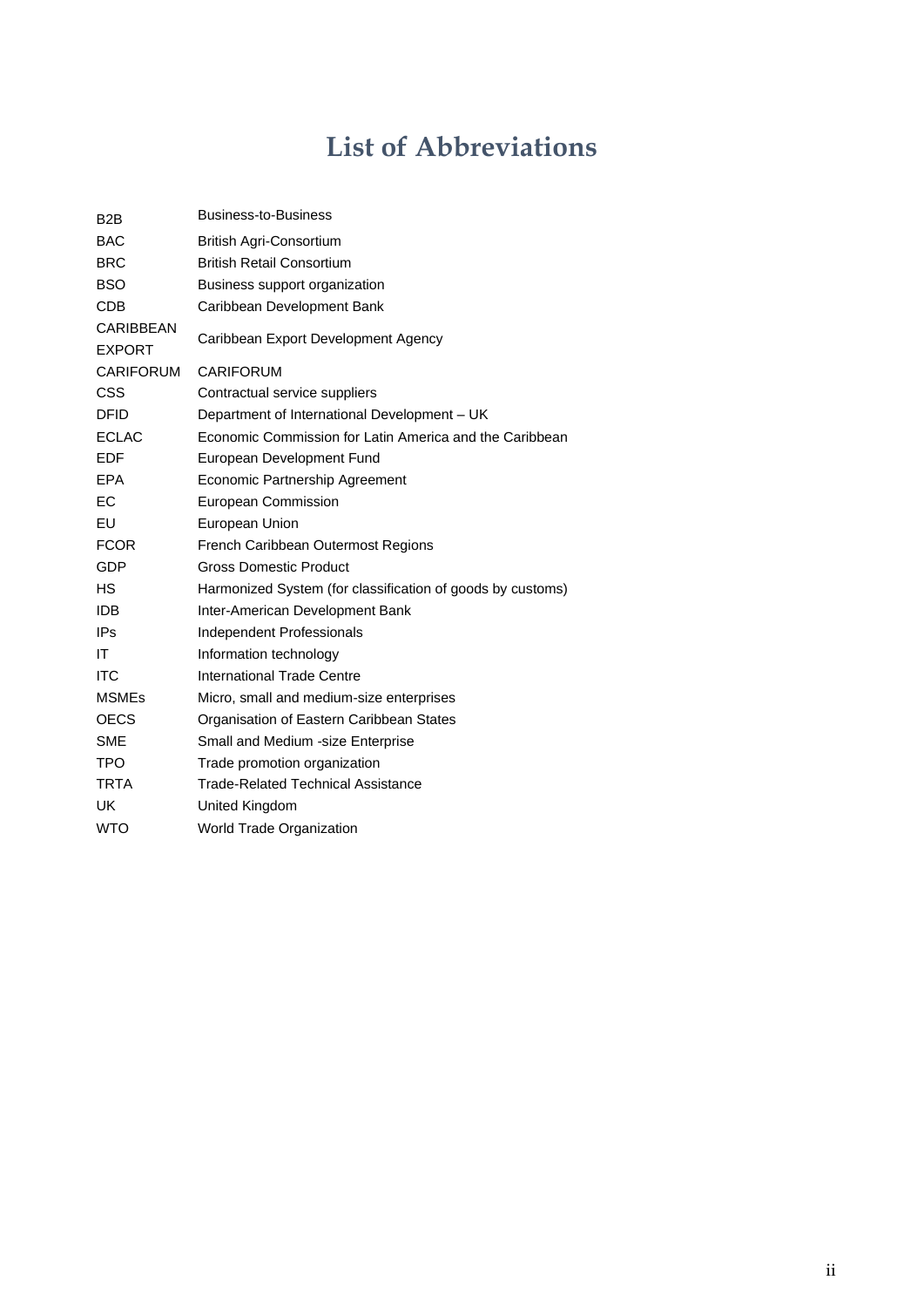## TABLE OF CONTENTS

| 1.1<br>2.1<br>2.2<br>OVERVIEW OF EU-CARIFORUM TRADE IN THE PRODUCTS TARGETED IN THE 4TH BUSINESS FORUM 5<br>2.3<br>2.4<br>SECTORS WITH POTENTIAL FOR INCREASING TRADE & INVESTMENT UNDER THE EPA  10<br>2.5<br>3.1<br>3.1.1<br>3.1.2<br>3.1.3<br>3.2<br>3.2.1<br>3.2.2<br>3.2.3<br>4.0<br>4.1<br>4.2<br>4.3<br>4.4<br>5.0<br>5.1<br>5.2<br>ANNEX I: IMPORTS OF SELECTED CARIBBEAN PRODUCTS BY THE EU, 2014-201833<br>ANNEX III: PROPOSAL FOR A MARKET INFORMATION/EXPORT DESK RE THE EUROPEAN UNION | 1.0 |  |
|-----------------------------------------------------------------------------------------------------------------------------------------------------------------------------------------------------------------------------------------------------------------------------------------------------------------------------------------------------------------------------------------------------------------------------------------------------------------------------------------------------|-----|--|
|                                                                                                                                                                                                                                                                                                                                                                                                                                                                                                     |     |  |
|                                                                                                                                                                                                                                                                                                                                                                                                                                                                                                     | 2.0 |  |
|                                                                                                                                                                                                                                                                                                                                                                                                                                                                                                     |     |  |
|                                                                                                                                                                                                                                                                                                                                                                                                                                                                                                     |     |  |
|                                                                                                                                                                                                                                                                                                                                                                                                                                                                                                     |     |  |
|                                                                                                                                                                                                                                                                                                                                                                                                                                                                                                     |     |  |
|                                                                                                                                                                                                                                                                                                                                                                                                                                                                                                     |     |  |
|                                                                                                                                                                                                                                                                                                                                                                                                                                                                                                     | 3.0 |  |
|                                                                                                                                                                                                                                                                                                                                                                                                                                                                                                     |     |  |
|                                                                                                                                                                                                                                                                                                                                                                                                                                                                                                     |     |  |
|                                                                                                                                                                                                                                                                                                                                                                                                                                                                                                     |     |  |
|                                                                                                                                                                                                                                                                                                                                                                                                                                                                                                     |     |  |
|                                                                                                                                                                                                                                                                                                                                                                                                                                                                                                     |     |  |
|                                                                                                                                                                                                                                                                                                                                                                                                                                                                                                     |     |  |
|                                                                                                                                                                                                                                                                                                                                                                                                                                                                                                     |     |  |
|                                                                                                                                                                                                                                                                                                                                                                                                                                                                                                     |     |  |
|                                                                                                                                                                                                                                                                                                                                                                                                                                                                                                     |     |  |
|                                                                                                                                                                                                                                                                                                                                                                                                                                                                                                     |     |  |
|                                                                                                                                                                                                                                                                                                                                                                                                                                                                                                     |     |  |
|                                                                                                                                                                                                                                                                                                                                                                                                                                                                                                     |     |  |
|                                                                                                                                                                                                                                                                                                                                                                                                                                                                                                     |     |  |
|                                                                                                                                                                                                                                                                                                                                                                                                                                                                                                     |     |  |
|                                                                                                                                                                                                                                                                                                                                                                                                                                                                                                     |     |  |
|                                                                                                                                                                                                                                                                                                                                                                                                                                                                                                     |     |  |
|                                                                                                                                                                                                                                                                                                                                                                                                                                                                                                     |     |  |
|                                                                                                                                                                                                                                                                                                                                                                                                                                                                                                     |     |  |
|                                                                                                                                                                                                                                                                                                                                                                                                                                                                                                     |     |  |
|                                                                                                                                                                                                                                                                                                                                                                                                                                                                                                     |     |  |
|                                                                                                                                                                                                                                                                                                                                                                                                                                                                                                     |     |  |
|                                                                                                                                                                                                                                                                                                                                                                                                                                                                                                     |     |  |
|                                                                                                                                                                                                                                                                                                                                                                                                                                                                                                     |     |  |
|                                                                                                                                                                                                                                                                                                                                                                                                                                                                                                     |     |  |
|                                                                                                                                                                                                                                                                                                                                                                                                                                                                                                     |     |  |
|                                                                                                                                                                                                                                                                                                                                                                                                                                                                                                     |     |  |
|                                                                                                                                                                                                                                                                                                                                                                                                                                                                                                     |     |  |
|                                                                                                                                                                                                                                                                                                                                                                                                                                                                                                     |     |  |
|                                                                                                                                                                                                                                                                                                                                                                                                                                                                                                     |     |  |
|                                                                                                                                                                                                                                                                                                                                                                                                                                                                                                     |     |  |
|                                                                                                                                                                                                                                                                                                                                                                                                                                                                                                     |     |  |
|                                                                                                                                                                                                                                                                                                                                                                                                                                                                                                     |     |  |
|                                                                                                                                                                                                                                                                                                                                                                                                                                                                                                     |     |  |
|                                                                                                                                                                                                                                                                                                                                                                                                                                                                                                     |     |  |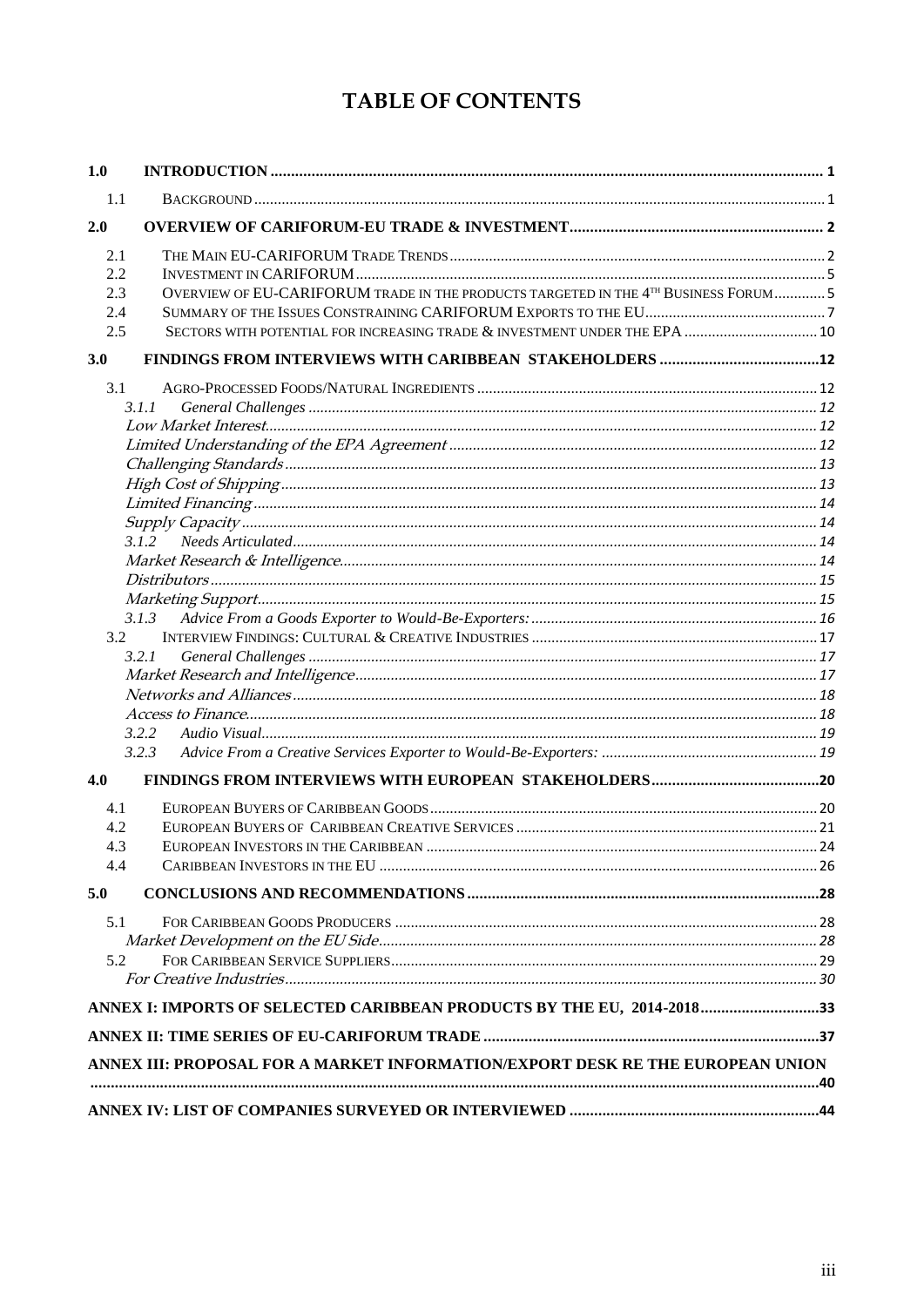## <span id="page-3-0"></span>**1.0 INTRODUCTION**

### <span id="page-3-1"></span>**1.1 Background**

The overall objective of this assignment was the preparation of a firm-level review of the CARIFORUM-EU Economic Partnership Agreement (EPA), that identifies challenges and successes as well as recommendations that will be the basis for discussions at the 4th CARIFORUM-EU Business Forum in Frankfurt. It is expected that the dialogue should result in the development of strategies for tackling the challenges identified and improving the CARIFORUM-EU trade and investment relationship.

The study included a general review of the trade and investment environment in CARIFORUM, including:

- An overview of trade and investment patterns in the priority sectors over the past ten years or period with available data;
- The current production systems in the priority sectors;
- Regulatory impediments to business development;
- The overall investment regime and incentives available for investment;
- Export incentives and development programmes directed at the priority sectors;
- Other relevant issues that impact on the trade and investment relations

A specific purpose of the research was to detail the experiences of CARIFORUM (CARIFORUM) goods and services producers, in the priority sectors of **agro-processed foods, natural ingredients and the creative industries,** that have successfully exported to the EU. Additionally, the exercise intended to detail the experiences of European and Caribbean investors that have invested since 2008 in the respective regions, with a focus on the priority sectors of **agri-business, hotel and resort development, renewable energy and outsourcing.** This firm-level review of the EPA was expected to identify the challenges or impediments as well as the successes of these firms and offer recommendations for increasing trade and investment between CARIFORUM and the EU going forward.

## **Methodology**

The methodology in this assignment was two-fold: secondary (desk-based) and primary research (interviews with stakeholders in the Caribbean and EU). The consultant first reviewed previous reports dealing with CARIFORUM-EU trade and investment issues. A list of documents consulted is in the References.

The consultant also developed lists of persons/companies to interview on the Caribbean and European sides. Companies that participated in the interviews included 6 companies in the natural ingredients sector; 12 companies in the agro-processed sector, including 5 rum companies; and 7 companies in the cultural and creative industries. Additionally, 5 companies in the agro-processed sector submitted written responses to the interview questions. Interview requests were additionally sent to another 38 companies from the priority sectors in the region. The list was comprised of companies that participated in market research for the 3rd CARIFORUM-EU Business Forum (i.e. cocoa, herbs and spices), as well as companies that have participated in other Caribbean Export initiatives. As a result, interviews were undertaken with another 3 companies in the natural ingredients sector. See Annex IV for a list of the companies and persons surveyed or interviewed.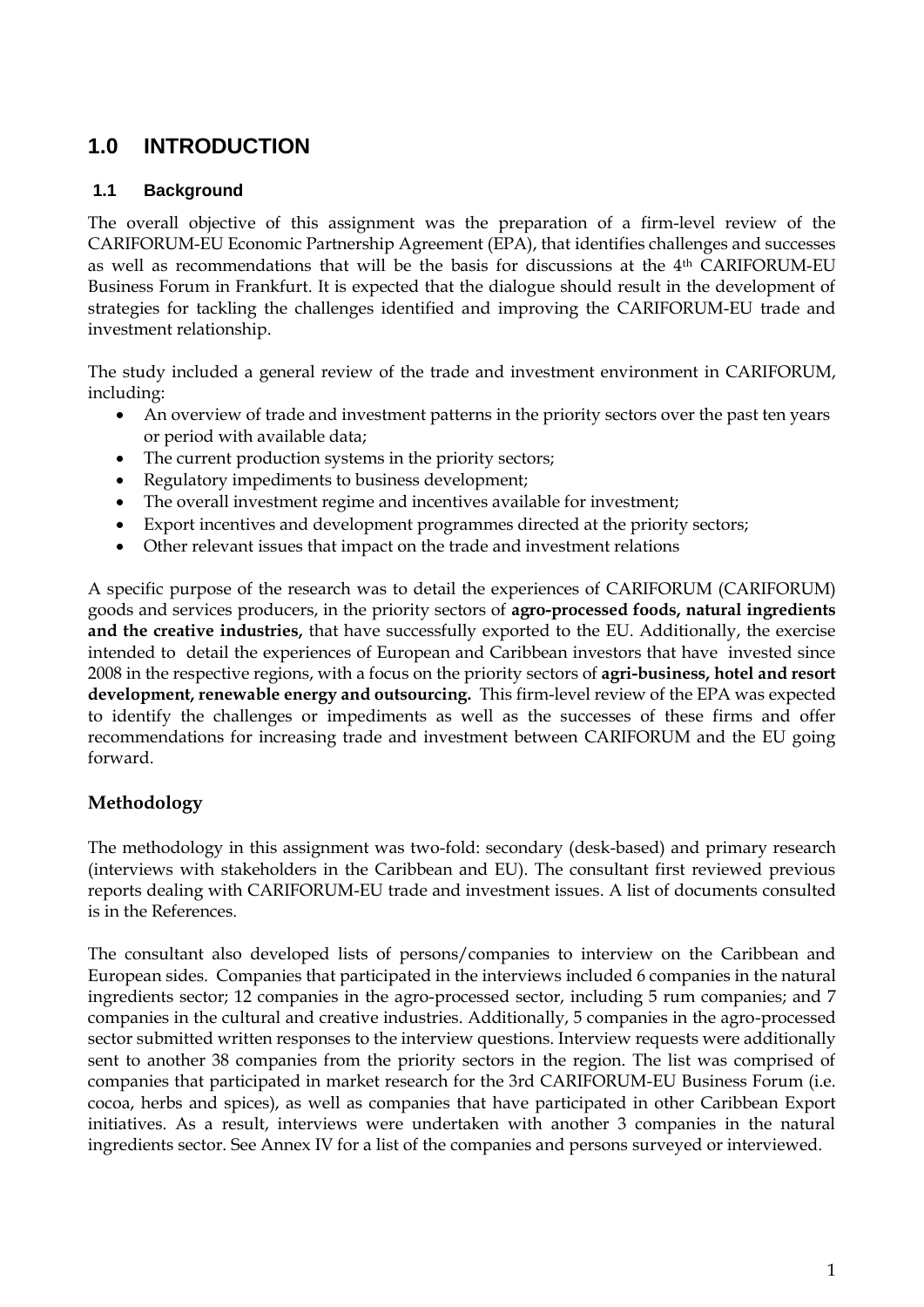An attempt was made to contact and interview at least 5 entities in each of the areas on the EU side but there was only limited success in that regard. This may suggest that there is very little interest by European companies in the Caribbean (goods or services) beyond the firms or companies or service professionals that are currently engaged in trade with the region. It was also particularly difficult to get contact information for individuals in companies because of the EU's data protection rules.<sup>1</sup> This was most distinct in the case of trying to reach EU investors in the Caribbean. A total of twenty two (22) EU companies were interviewed. Only two of the companies interviewed indicated that they would attend the CARIFORUM-EU Business Forum in Frankfurt. Some pointed out that they have their own, experience-based channels for importing products. But they all expressed interest in getting information about Caribbean suppliers of goods and services.

### **Structure of Report**

This report consists of three parts: (i) an exposition of the trade and investment relationship between CARIFORUM and the EU; (ii) a summary of findings from interviews with Caribbean exporters of goods and services, EU importers of products from the region, Caribbean investors in the EU, and European investors in the Caribbean; and (iii) recommendations for improving trade and investment in the bilateral economic relationship.

## <span id="page-4-0"></span>**2.0 OVERVIEW OF CARIFORUM-EU TRADE & INVESTMENT**

#### <span id="page-4-1"></span>**2.1 The Main EU-CARIFORUM Trade Trends**

The EPA between the European Union (EU) and CARIFORUM states (CARIFORUM) provides for duty free and quota free access for goods of Caribbean origin in the EU and UK market. It also granted significant new market access for trade in services from CARIFORUM, including 29 service sectors for employees of CARIFORUM services firms (as contractual service suppliers, - CSS) and 11 sectors as Independent Professionals (IPs). Nevertheless, since 2008, CARIFORUM merchandise trade with both the European Union (EU) and the United Kingdom (UK) had declined significantly; and there has been very little increase or diversification of trade in services exports by CARIFORUM economies. The reasons for this are manifold and will be explored later in this report.

|                    | rable 1. value of United Ringdom Total Merchandise imports from OARIFOROM |             |             |             |             |             |  |  |  |  |  |  |
|--------------------|---------------------------------------------------------------------------|-------------|-------------|-------------|-------------|-------------|--|--|--|--|--|--|
|                    | 2008                                                                      | 2013        | 2014        | 2015        | 2016        | 2017        |  |  |  |  |  |  |
| Antigua and        | 46,099,108                                                                | 5,496,973   | 762,507     | 4,052,493   | 27,910,435  | 3,831,135   |  |  |  |  |  |  |
| <b>Barbuda</b>     |                                                                           |             |             |             |             |             |  |  |  |  |  |  |
| <b>Bahamas</b>     | 36,252,746                                                                | 4,317,450   | 5,855,549   | 6,556,098   | 8,321,395   | 6,155,945   |  |  |  |  |  |  |
| <b>Barbados</b>    | 20,656,858                                                                | 11,026,618  | 6,043,843   | 5,540,566   | 8,774,105   | 6, 863, 553 |  |  |  |  |  |  |
| <b>Belize</b>      | 54,011,924                                                                | 72,223,351  | 57,991,549  | 82,223,087  | 54,029,153  | 54,106,438  |  |  |  |  |  |  |
| Dominica           | 5,667,364                                                                 | 1,426,787   | 1,573,114   | 486,199     | 606,958     | 891,164     |  |  |  |  |  |  |
| Dominican Republic | 80,747,927                                                                | 135,487,885 | 134,771,437 | 129,183,236 | 161,441,307 | 128,434,458 |  |  |  |  |  |  |
| Grenada            | 4,101,876                                                                 | 417,866     | 876,187     | 447,048     | 628,692     | 554,096     |  |  |  |  |  |  |
| Guyana             | 75,691,097                                                                | 70,055,879  | 61,999,690  | 55,966,993  | 29,551,407  | 54,487,567  |  |  |  |  |  |  |
| Haiti              | 2,245,301                                                                 | 3,302,530   | 3,676,296   | 2,068,990   | 3,191,789   | 6,024,840   |  |  |  |  |  |  |
| Jamaica            | 124,077,478                                                               | 57,750,311  | 51,106,669  | 53,179,555  | 40,263,251  | 63,157,891  |  |  |  |  |  |  |
| St Kitts and Nevis | 764,170                                                                   | 137,498     | 140,495     | 214,091     | 195,288     | 250,950     |  |  |  |  |  |  |
| St Lucia           | 16,663,048                                                                | 7,726,163   | 5,930,095   | 5,624,251   | 5,397,590   | 6,349,274   |  |  |  |  |  |  |
| St Vincent and the | 4,489,151                                                                 | 807,865     | 720,113     | 2,923,923   | 658,413     | 933,919     |  |  |  |  |  |  |
| Grenadines         |                                                                           |             |             |             |             |             |  |  |  |  |  |  |
| Suriname           | 462,356                                                                   | 655,563     | 262,605     | 282,977     | 994,395     | 340,141     |  |  |  |  |  |  |

| Table 1: Value of United Kingdom Total Merchandise Imports from CARIFORUM |  |  |  |
|---------------------------------------------------------------------------|--|--|--|
|                                                                           |  |  |  |

<sup>1</sup> In practice, one has to get written permission from people in the EU in order to share their personal information such as telephone numbers and email addresses.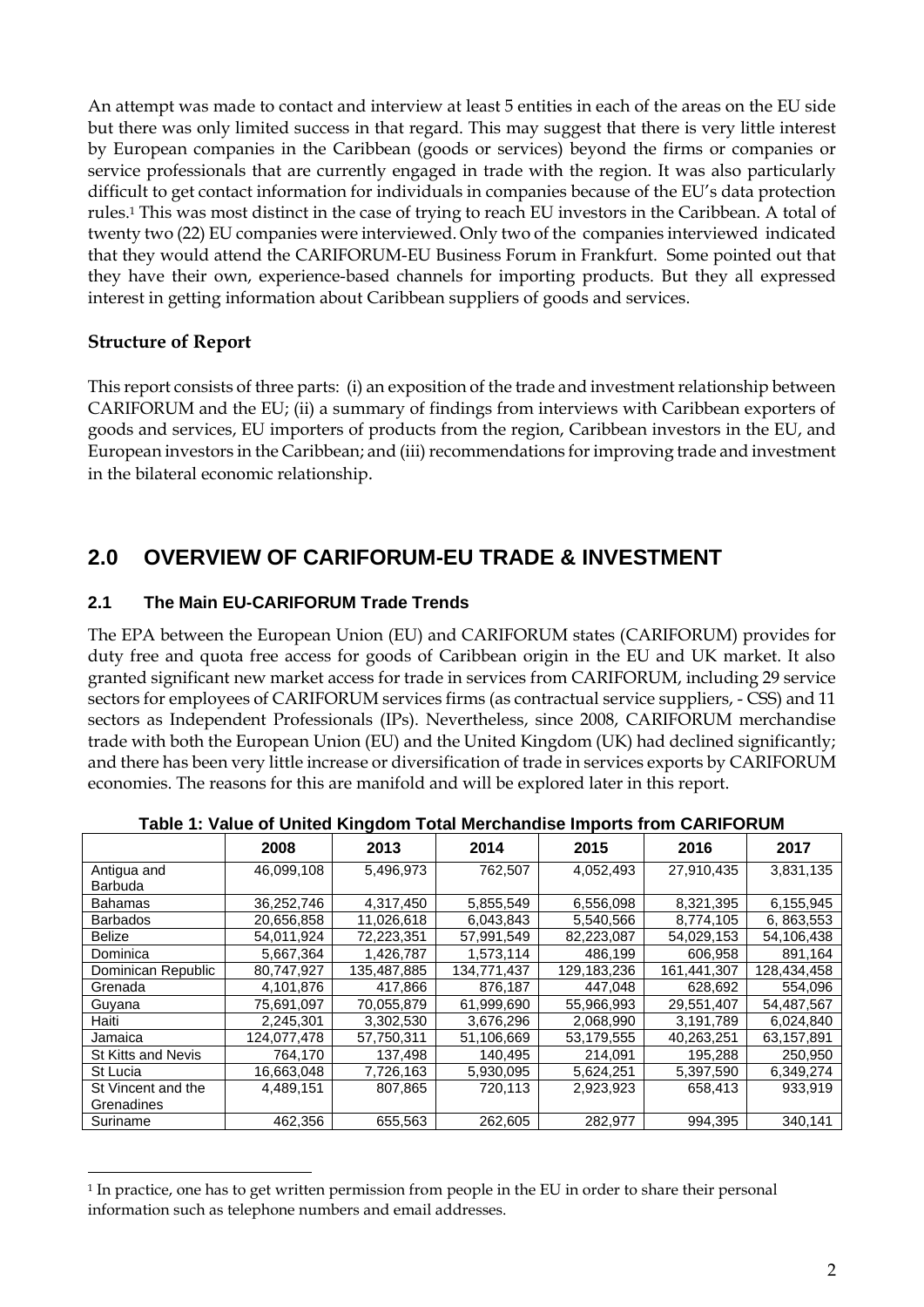|                        | 2008        | 2013        | 2014        | 2015        | 2016        | 2017        |
|------------------------|-------------|-------------|-------------|-------------|-------------|-------------|
| Trinidad and<br>Tobago | 190,423,859 | 121,185,842 | 153,934,051 | 119,608,836 | 64,348,013  | 123.624.090 |
| TOTAL                  | 662,354,263 | 492,018,581 | 485,644,200 | 468,358,343 | 406,312,191 | 449.141.908 |

*Source: HM Revenue & Customs / UK Trade Info - Values in (£)*

Table 1 summarizes total goods imports by the UK from each CARIFORUM economy for the past five years and a base year of 2008. It shows the extent to which CARIFORUM goods exports to the UK have declined in recent years and since the EPA was signed. In value terms, UK goods imports from CARIFORUM in 2017 was 32% less than in 2008. <sup>2</sup> It should also be stressed that in 2016, 93% of CARIFORUM goods exports to the United Kingdom came from 5 countries, and over 70% from just 3 sectors: bananas, sugar, oil & gas derivatives. Most CARIFORUM goods exports to the rest of the EU pass through the UK so accurate export figures from CARIFORUM to individual EU markets are difficult to obtain.

Furthermore, Table 2 shows a similar declining trend in CARIFORUM trade (total exports) with the EU-28 in general. A further characteristic is the erratic or inconsistent pattern of exports from most of the Caribbean, especially CARICOM economies. Table 2 reveals EU-CARIFORUM merchandise trade with a €1.5 billion surplus for the EU in 2017 compared to a deficit of €1.5 billion in 2008 (when the EPA was signed). Much of this may be due to reduced prices (or volumes) of natural resource products, and petrochemicals from Trinidad and Tobago and reduction in banana and sugar exports. A detailed breakdown of EU-CARIFORUM merchandise trade by product groups is attached in Annex II.

|                            | 2008     | 2009   | 2010  | 2011   | 2012  | 2013   | 2014  | 2015  | 2016  | 2017  |
|----------------------------|----------|--------|-------|--------|-------|--------|-------|-------|-------|-------|
| <b>Imports</b>             | 5.584    | 3.949  | 3.867 | 3.924  | 3.634 | 4.409  | 4.057 | 4.043 | 3.176 | 3,569 |
| <b>Exports</b>             | 4.090    | 3.332  | 4.338 | 3.484  | 4.231 | 4.222  | 4.159 | 5.270 | 4.970 | 5.130 |
| <b>EU Trade</b><br>balance | $-1.494$ | $-617$ | 471   | $-440$ | 597   | $-187$ | 102   | 1.227 | 1.794 | 1,561 |

**Table 2: Total EU Merchandise Trade with CARIFORUM countries** (€ million)

*Source: DG Trade, European Commission*

| oan boun oodnu loo<br>.<br>1901 VV (VIIIIIIIVIII |           |               |                |                |                    |                |  |  |  |  |  |  |
|--------------------------------------------------|-----------|---------------|----------------|----------------|--------------------|----------------|--|--|--|--|--|--|
| <b>Indicator</b>                                 | Unit      | <b>Period</b> | <b>Imports</b> | <b>Exports</b> | <b>Total trade</b> | <b>Balance</b> |  |  |  |  |  |  |
|                                                  |           |               |                |                |                    |                |  |  |  |  |  |  |
| Last year                                        | Mio euros | 2018          | 4,279          | 7,546          | 11,825             | 3,268          |  |  |  |  |  |  |
|                                                  |           |               |                |                |                    |                |  |  |  |  |  |  |
| Share in EU trade                                | %         | 2018          | 0.2            | 0.4            | 0.3                |                |  |  |  |  |  |  |
| Annual growth                                    |           |               |                |                |                    |                |  |  |  |  |  |  |
| rate                                             | %         | 2017-2018     | 5.9            | 4.7            |                    |                |  |  |  |  |  |  |
| <b>Annual average</b>                            |           |               |                |                |                    |                |  |  |  |  |  |  |
| growth rate                                      | %         | 2014-2018     | $-1.4$         | 6.8            |                    |                |  |  |  |  |  |  |

| Table 3: EU, Trade with ACP- Caribbean Countries - Key Figures ( $\epsilon$ million) |  |  |  |
|--------------------------------------------------------------------------------------|--|--|--|
|                                                                                      |  |  |  |

*Source: DG Trade, European Commission*

On a positive note, Table 3 highlights an annual growth rate of 5.9% in imports and 4.7% in exports over the period 2017-2018.

<sup>2</sup> Mirror data from the UK (imports) is being used as exports from CARIFORUM because national data was not available from CF states.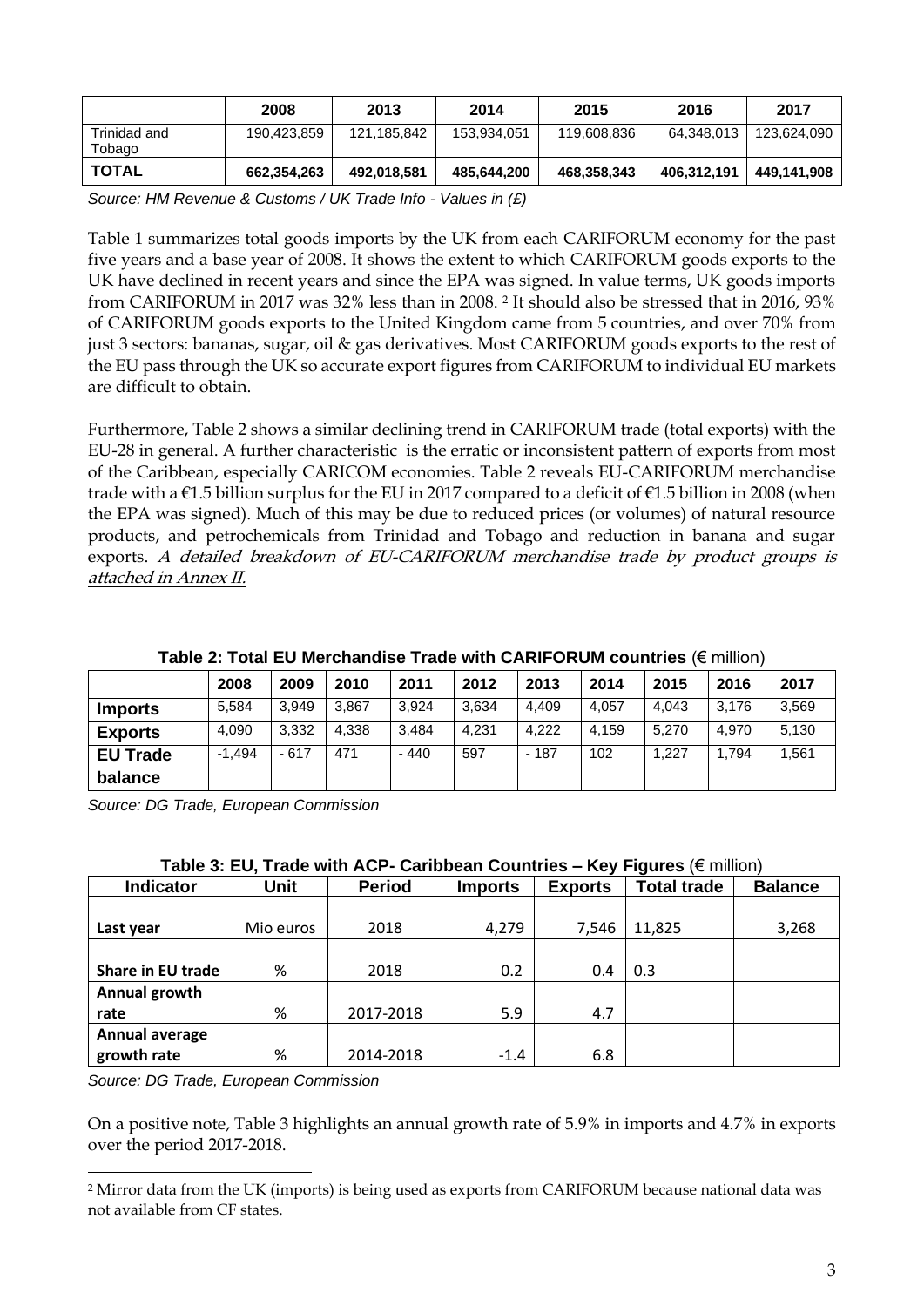Apart from the Dominican Republic (to some extent), CARIFORUM economies have not been exploiting the EPA's generous market access preferences. In fact, in trade with the EU, the Dominican Republic plays a major role accounting for 25% of CARIFORUM exports and 34% of imports from the EU.<sup>3</sup> CARIFORUM exports a limited range of products to EU markets and the widest range is still agricultural products, including some processed food products. It is only Belize, Dominican Republic, Guyana, Suriname and Trinidad and Tobago whose total goods exports are higher than services exports.

In the past 20 years, little has changed in the overall structure of CARIFORUM exports. The resourcerich, larger countries still export predominantly goods rather than services; and the smaller economies in the OECS, Barbados and the Bahamas export mainly services (principally tourismrelated). But Jamaica's export structure shows its transition to a services-based economy in recent years. Services now comprise 70% of its total exports compared to 60% in 2002.

An ILO survey of gender and work in five Caribbean countries revealed that generally speaking more women are employed in service industries but there are significant differences in the types of service occupations across countries. Evidence from Guyana, Jamaica and Saint Lucia shows that women are now the majority of highly-skilled employees in each country. Women are increasingly entering managerial positions, and are entering senior positions within organisations. Over half of managers in Jamaica and Saint Lucia are women; but the larger the company it is less likely that the top management is female.<sup>4</sup>

The Five-Year Review of the EPA found that most of CARIFORUM exports (in terms of value) were concentrated in the mineral and traditional commodity product groups. <sup>5</sup> With the exception of goods originating from the Dominican Republic (including certain textiles, medical supplies and electronic equipment, etc.), there were few new products exported to the EU. This is the same pattern evident in the merchandise trade data for 2007-2017 in Annex II.

The regional export promotion agency, Caribbean Export Development Agency reported in 2017 that it implemented some 270 program-based activities from which 6,395 persons from CARIFORUM participated in or benefited from the Agency's 270 program-based activities. A total of 3,025 firms and 125 business support organizations (BSOs) also benefitted from programs implemented over the previous five years. The overall aim was to help firms take advantage of the EPA. In spite of this, one of the causes of low export growth is the low level of investment in most CARIFORUM economies outside the tourism sector and natural resource industries. Therefore, some attention will have to be paid to the link between inward investment and export development under the EPA.<sup>6</sup>

The Caribbean continues to be significantly challenged in diversifying exports to UK or EU markets. This was noted in the 5-year review of the EPA . The declining export figures for the past 10 years reflects the fact that the high volumes of commodities (sugar, bananas) have not been replaced by high-value processed or manufactured products. Another clear pattern in the trading relationship is

<sup>3</sup> Agnieszka Osiecka, Dominican Republic's Trade Exchanges (2008-1 st half of 2017). EU Delegation to the Dominican Republic, November 8, 2017.

<sup>4</sup> International Labour Organization, Gender at Work in the Caribbean: The Synthesis Report. Geneva: ILO, 2018.

<sup>5</sup> B&S Europe and LINPICO. Monitoring the Implementation and Results of the CARIFORUM-EC EPA Agreement: Final Report. (Prepared for the CARIFORUM Secretariat), September 2014.

<sup>6</sup> The ECLAC reported that in the Caribbean, total FDI inflows were up by 20% in 2016-17, to US\$ 5.835 billion but over half this sum went to the Dominican Republic alone.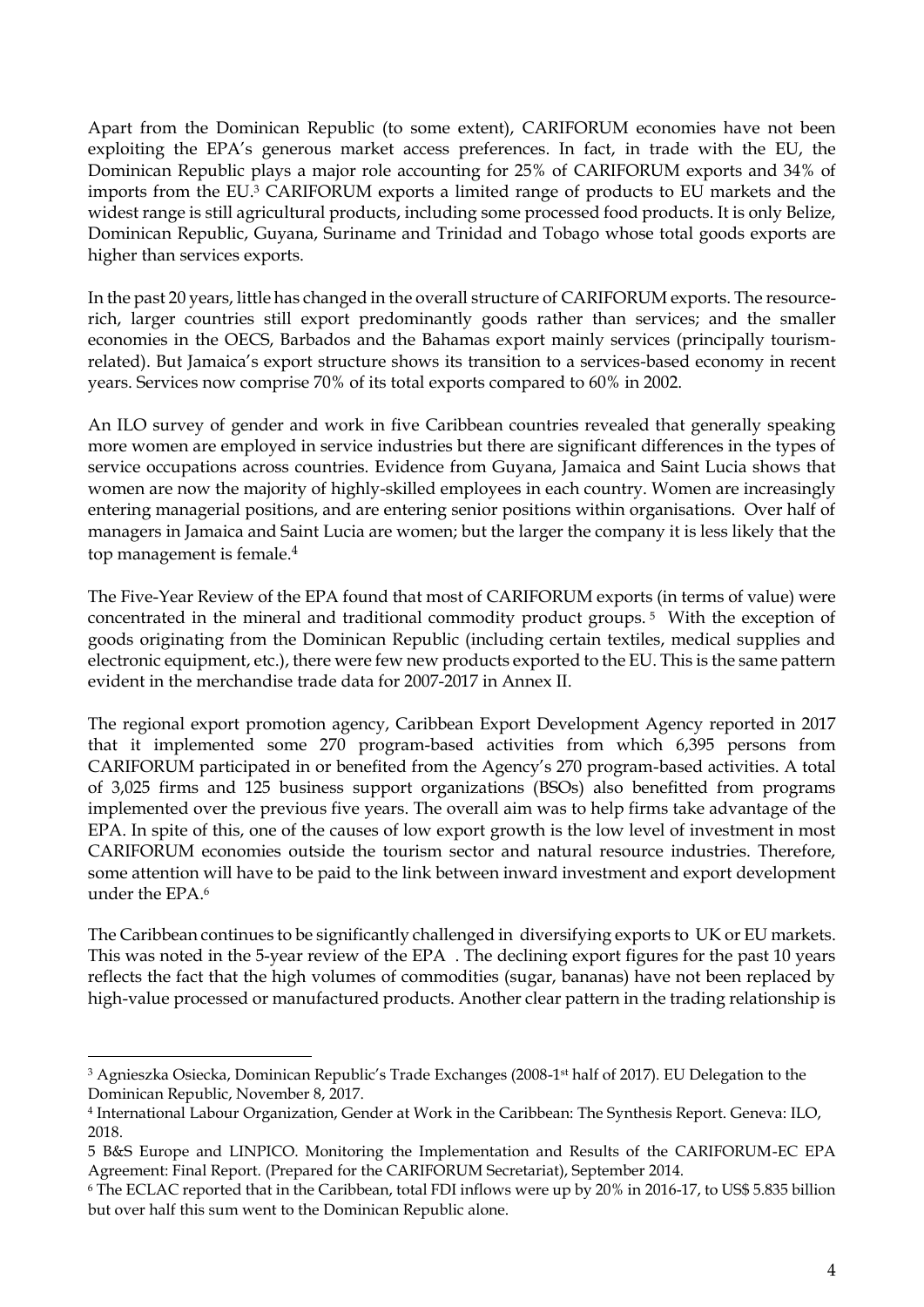the inconsistent trend in goods exports. This is clearly evident in the bilateral trade data between the UK and individual CARIFORUM states in Annex F.

Furthermore, even tourism, the biggest export and largest sector in the region with the greatest employment (excluding the public sector) does not seem to be reaping trade benefits from the EPA. Table 6 shows Total Tourism Arrivals versus EU Tourists in CARIFORUM states from 2008 to 2016. **It reveals a decrease in EU arrivals in eight countries while total tourism arrivals increased in all but five countries. Total tourist arrivals in CARIFORUM increased by 30% over the period but tourist arrivals from the EU decreased by 3%. And EU tourists as a percentage of total tourists in CARIFORUM decreased from 25% in 2008 to 18 % in 2016.**

There are many contributing factors to this decrease in EU stay-over tourists in the Caribbean, including decreasing price competitiveness of the tourism markets in the region. But the increase in tourism arrivals from other countries seems to indicate that European interest in the Caribbean is declining. The discriminatory airline passenger duty (APD) or tax by the UK government on long haul travel to the Caribbean (but not to the US) negatively affected outbound UK tourism to the Caribbean. Another reason could be the need by EU tourists for experiential tourism and the requirement of the Caribbean to improve its tourism offering. Declining tourism exports from the EU coupled with significant decreases in merchandise exports is worsening the trade deficit of most CARIFORUM states.

### <span id="page-7-0"></span>**2.2 Investment in CARIFORUM**

While detailed data is unavailable, it is generally believed that the greatest amount of foreign direct investment (FDI) from Europe goes to the Dominican Republic. Data from the Financial Times revealed that for the period January 2015 to January 2019, of the 24 reported FDI projects that were started in the Caribbean, 10 were in the Dominican Republic at a total value of about US\$660 million. They included solar power generation, manufacturing, hotels, medical equipment & supplies, telecommunication services and Internet publishing & broadcasting. And the countries of origin of the investors included Germany, Ireland, Italy, the Netherlands, and Spain. Furthermore, from January 2009 to February 2019, 70 of the 142 FDI projects in the Caribbean went to the Dominican Republic.

This is consistent with the trend in total FDI from all sources into the Caribbean as reported by ECLAC. Table 3 shows total inward FDI in CARIFORUM from all sources and the big economies.

|                | Table 4. FDI IIIIIOWS to the Cambbean<br>UJJI IIIIIIUIII |          |          |       |       |       |        |        |  |  |  |  |
|----------------|----------------------------------------------------------|----------|----------|-------|-------|-------|--------|--------|--|--|--|--|
|                | 2011                                                     | 2012     | 2013     | 2014  | 2015  | 2016  | 2017   | 2018   |  |  |  |  |
| Caribbean      | 5,377                                                    | 4,566    | 4.399    | 8.734 | 5,580 | 5.684 | 6.349  | 5,623  |  |  |  |  |
| <b>Bahamas</b> | 1,409                                                    | 1,034    | 1,590    | 3,551 | 865   | 1,260 | 901    | 947    |  |  |  |  |
| Dominican      | 2.277                                                    | 3,142    | 1.991    | 2.209 | 2,205 | 2,407 | 3,571  | 2,535  |  |  |  |  |
| Republic       |                                                          |          |          |       |       |       |        |        |  |  |  |  |
| Jamaica        | 218                                                      | 413      | 545      | 582   | 925   | 928   | 889    | 775    |  |  |  |  |
| Trinidad &     | 41                                                       | $-1.904$ | $-1.130$ | 661   | 194   | $-24$ | $-457$ | $-180$ |  |  |  |  |
| Tobago         |                                                          |          |          |       |       |       |        |        |  |  |  |  |

**Table 4: FDI Inflows to the Caribbean** (US\$ millions)

Source: ECLAC, Foreign Direct Investment in Latin American and the Caribbean 2019

### <span id="page-7-1"></span>**2.3 Overview of EU-CARIFORUM trade in the products targeted in the 4 th Business Forum**

Trade data obtained from Eurostat on EU imports of the range of products of interest to CARIFORUM producers that will attend the 4th CARIFORUM-EU Business Forum is contained in Annex I. They relate to the following product groups: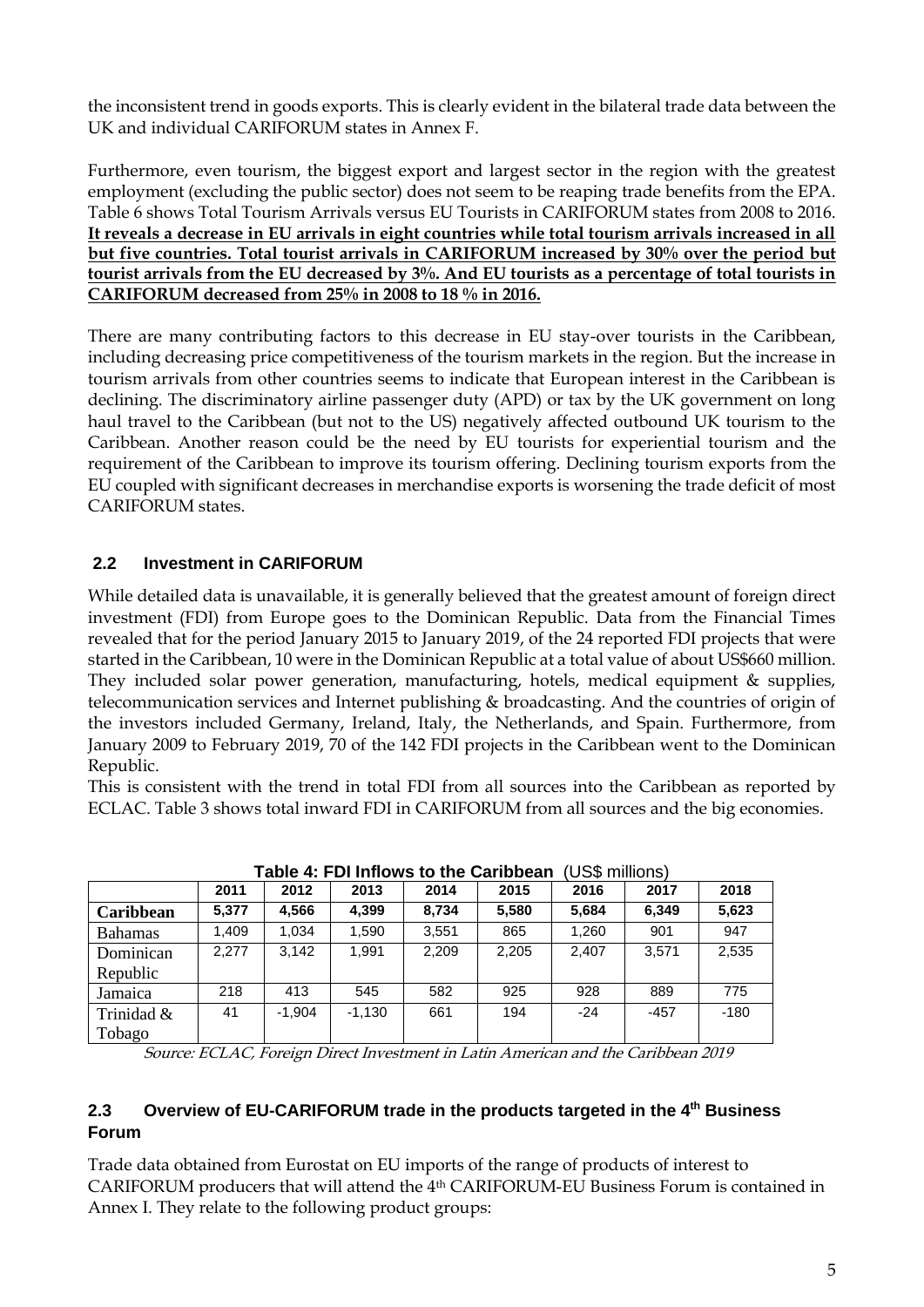HS 071490 - arrowroot, salep, jerusalem artichokes and similar roots and tubers with high starch or inulin content; HS 091030 Turmeric 'Curcuma'; HS 1513 - Coconut "copra", palm kernel or babassu oil and fractions thereof, whether or not refined, but not chemically modified. HS 151530 - Castor oil and fractions thereof, whether or not refined, but not chemically modified HS 1806 - Chocolate and other food preparations containing cocoa HS 21039090 - Sauces and preparations thereof, mixed condiments and mixed seasonings; HS 3304 - beauty or make-up preparations and preparations for the care of the skin, incl. sunscreen or suntan preparations (excl. medicaments); manicure or pedicure preparations; HS 3305 - Preparations for use on the hair HS 33051000 - Shampoos HS 3401 - Soap; organic surface-active products and preparations for use as soap, in the form of bars, cakes, moulded pieces or shapes

What is evident from the data is that **except for Sauces and Preparations (HS 21039090), export volumes are not consistent**. Jamaica is the largest exporter of sauces and seasonings and similar preparations, with an increasing trend, while the Dominican Republic is next. Exports from all the other CARIFORUM states seem haphazard and may reflect supply side issues. But it should also be noted that during the period (2014-18) total EU imports of sauces and seasonings and similar preparations (globally) increased by almost 23% from about 427 million to 523 million euros. So, there is clearly potential to increase exports in this market segment. It is not clear however that there is capacity in the CARIFORUM region to produce natural ingredients in sufficient quantities and with consistent qualities for manufacturing processes in Europe. The only country that exports essential oils in significant amounts is Haiti (e.g. Vetiver oil).

Rum shows an increasing trend in terms of overall EU imports from CARIFORUM. <sup>7</sup> Table 5 shows EU imports of rum and related products from CARIFORUM which increased by almost 31% (in value) from 2014 to 2018. The Dominican Republic is the largest rum exporter in CARIFORUM with almost 7 times the value of rum exports of Jamaica. In 2018 it exported almost 70 million euros in rum products to the EU, a 32% increase from 2014. However, exports from the smaller economies in the OECS are inconsistent.

|                                 |            | (Euros)    |             |             |             |
|---------------------------------|------------|------------|-------------|-------------|-------------|
|                                 | 2014       | 2015       | 2016        | 2017        | 2018        |
| Dominican Republic              | 52,710,808 | 62,362,105 | 65,495,107  | 68,386,649  | 69,756,960  |
| Guyana                          | 10,440,286 | 8,362,707  | 6,599,944   | 7,858,419   | 10,397,892  |
| Jamaica                         | 7,715,599  | 8,377,982  | 9,151,412   | 14,145,770  | 13,966,142  |
| Trinidad & Tobago               | 9,017,979  | 5,378,990  | 18,033,607  | 8,017,242   | 8,590,111   |
| <b>Barbados</b>                 | 6,599,427  | 10,073,595 | 12,575,454  | 11,952,154  | 10,318,013  |
| Haiti                           | 191,441    | 207,110    | 208,469     | 172,880     | 648,332     |
| <b>Bahamas</b>                  | 416,192    | 1,325,192  | 1,867,891   | 1,948,110   | 19,387      |
| <b>Belize</b>                   | 79,987     | 255,857    | 121,226     | 105,256     | 304,048     |
| Antigua & Barbuda               | 6,887      | 4,928      | 129,028     | 67,403      | 121,833     |
| Dominica                        | 4,236      | 12,992     |             | 1,904       | 28,293      |
| Grenada                         | 43,308     | 92,656     | 62,577      | 129,133     | 21,597      |
| St. Lucia                       | 571,191    | 705,758    | 714,410     | 531,325     | 632,058     |
| St. Kitts and Nevis             | 37,467     | 36,973     |             |             | 36,961      |
| St. Vincent & the<br>Grenadines | 5,888      | 9,910      | 6,816       | 15,711      |             |
| <b>TOTAL</b>                    | 87,840,696 | 97,206,755 | 114,965,991 | 113,160,653 | 114,841,627 |

## **Table 5: EU Imports of Rum & Other Products Distilled from Fermented Sugar Cane**

Source: https://madb.europa.eu/madb/statistical\_form.htm

<sup>7</sup> The Caribbean rum industry is long established and multinational companies have bought into several companies and this may have improved global distribution channels.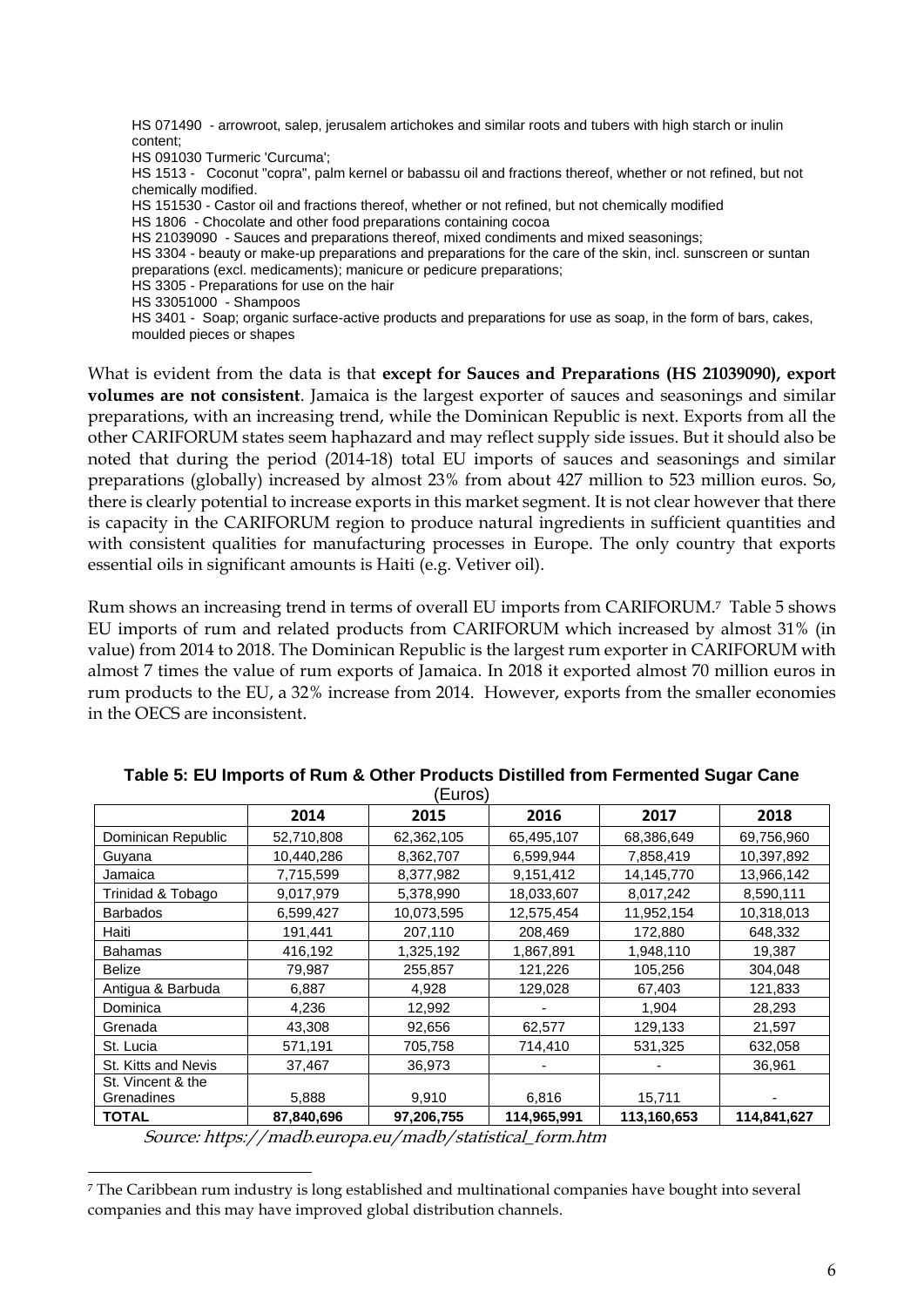### <span id="page-9-0"></span>**2.4 Summary of the Issues Constraining CARIFORUM Exports to the EU**

The data would seem to indicate that the CARIFORUM group is not taking significant advantage of EPA preferences in the UK or EU markets in the case of goods and services, with the exception of the Dominican Republic as it relates to merchandise trade exports. - As one Chamber of Commerce representative in the OECS succinctly summed it up:

"The market entry regulations or requirements that exist are beyond a lot of our local companies as they are very complex in both products and services".

In the case of **merchandise trade**, the constraints faced by the mainly small firms in CARIFORUM are many. Numerous previous studies have analysed the factors affecting exports from the Caribbean. They can be categorized as follows:

- 1. Firms in CARIFORUM are mainly small companies with very limited capital and human resources that operate in fragmented markets with high input costs (energy, infrastructure) and relatively low labour productivity reducing their global competitiveness;
- 2. Shipping rates are often very costly, rendering the cost of Caribbean products uncompetitive. Some buyers indicated that due to the small market, they buy 1-2 pallets of goods and it takes too long for these to reach Europe. They are not able to import full containers from the Caribbean. Air freight is expensive for small shipments and consolidation is currently used but requires significant planning, organisation and follow up with relevant suppliers;
- 3. The high cost of visibility i.e. cost of undertaking promotions, shelf positioning and the high cost of shelf space; shelf-ready packaging requirements and penalties. Attending trade shows and mounting exhibits is prohibitive for small producers who often have little to no budget for those activities. There is a need for better communication to customers and potential customers of products, availability, outlets, and cost.
- 4. The difficulty of meeting changing standards and technical regulations and increasing costs regarding labelling and packaging of products;<sup>8</sup>
- 5. The need for on-the-ground research and provision of services to enable exporters to be proactive.
- 6. The inability of most Caribbean countries to implement food safety regulations and food testing facilities to address UK/EU regulatory requirements for the importation of foodstuff, especially dairy, poultry and other meats. EU standards are either based on international standards or higher;
- 7. More recently, private standards have become more important in terms of de facto market access. They are part of commercial agreements between voluntary parties in a free market, and as such are not subject to state intervention and fall outside the jurisdiction of trade rules. This is the case of the Fair Trade International standard<sup>9</sup> and Global G.A.P.<sup>10</sup> and the British Retail Consortium (BRC) global standards.<sup>11</sup> Private, voluntary standards can have a very strong impact on international trade as entry barriers, this is because the private sector often sets standards that supersede public ones;

<sup>8</sup> It is not surprising that the Fair Trade Advocacy Office recently expressed concern to the CF-EU Joint Consultative Committee about the impact that the changes in Regulation (EU) 2018/848 on organic agriculture could have on small farmers from the Caribbean. The new regulation replaces the current import regime based on "equivalence" to a need to prove "full compliance" with EU rules and list of authorized substances.

<sup>9</sup> https://www.fairtrade.net/standards.html

<sup>10</sup> https://www.globalgap.org/uk\_en/

<sup>11</sup> <https://www.brcglobalstandards.com/>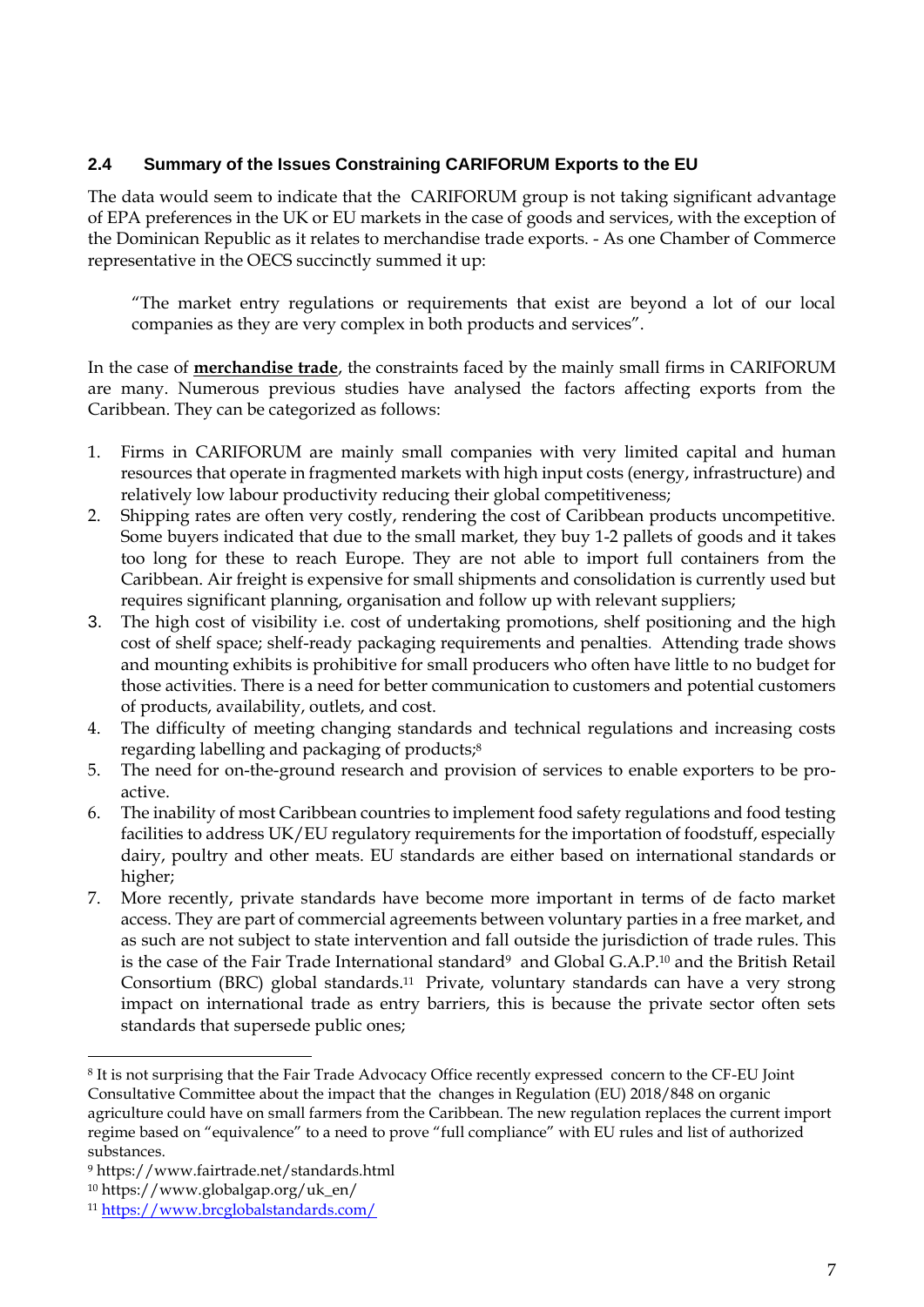8. Absence of robust trade representation in the UK or other EU markets presents a challenge and results in ad-hoc approaches to data gathering and gathering of market intelligence, identifying successful market strategies, and the promotion of products in the market. CARIFORUM diplomatic missions do not perform market intelligence or commercial information gathering functions like the missions of the US or Canada.

In the case of **trade in services,** the reasons for the lacklustre performance of the Caribbean are also manifold. Some of the key ones are listed below:

- 1. Small size of firms The services sector tends to be comprised of micro and small businesses that do not have a wide range of resources available to them and may often not have the general business skills needed to export successfully (apart from the technical knowledge related to the sector itself);
- 2. Competitiveness Services providers typically need to both enhance the standard of their offerings and develop new skills to be able to export successfully. These skills need to be developed in-house to reduce the costs of outsourcing. Training in the general skills required to export as well as advanced sector specific training is not readily available nationally in some CARIFORUM countries;
- 3. Market Intelligence The services sector is very fluid and can change quickly. This makes timely market intelligence difficult to obtain. Without this information firms are unable to make sound business decisions;
- 4. Establishing Credibility Due to the intangible nature of services, services providers, particularly from developing countries face significant challenges in establishing credibility in the international marketplace;
- 5. Financing Accessing financing for services enterprises is a challenge due again to the intangibility of services and therefore, the lack of traditional collateral that might underpin a business loan (e.g. the banks in the Caribbean insist on physical collateral or equivalent cash for debt financing). This is perhaps the greatest single impediment to unlocking the potential of services to promote development – notably amongst MSMEs;
- 6. Traditional focus of incentives Apart from the tourism sector, Caribbean governments tend to focus their support on the traditional manufacturing or agricultural sectors. This is due to a variety of reasons, including a widespread lack of understanding of the services sector and uncertainty with respect to harnessing the potential of the services sector (perhaps due to the lack of data).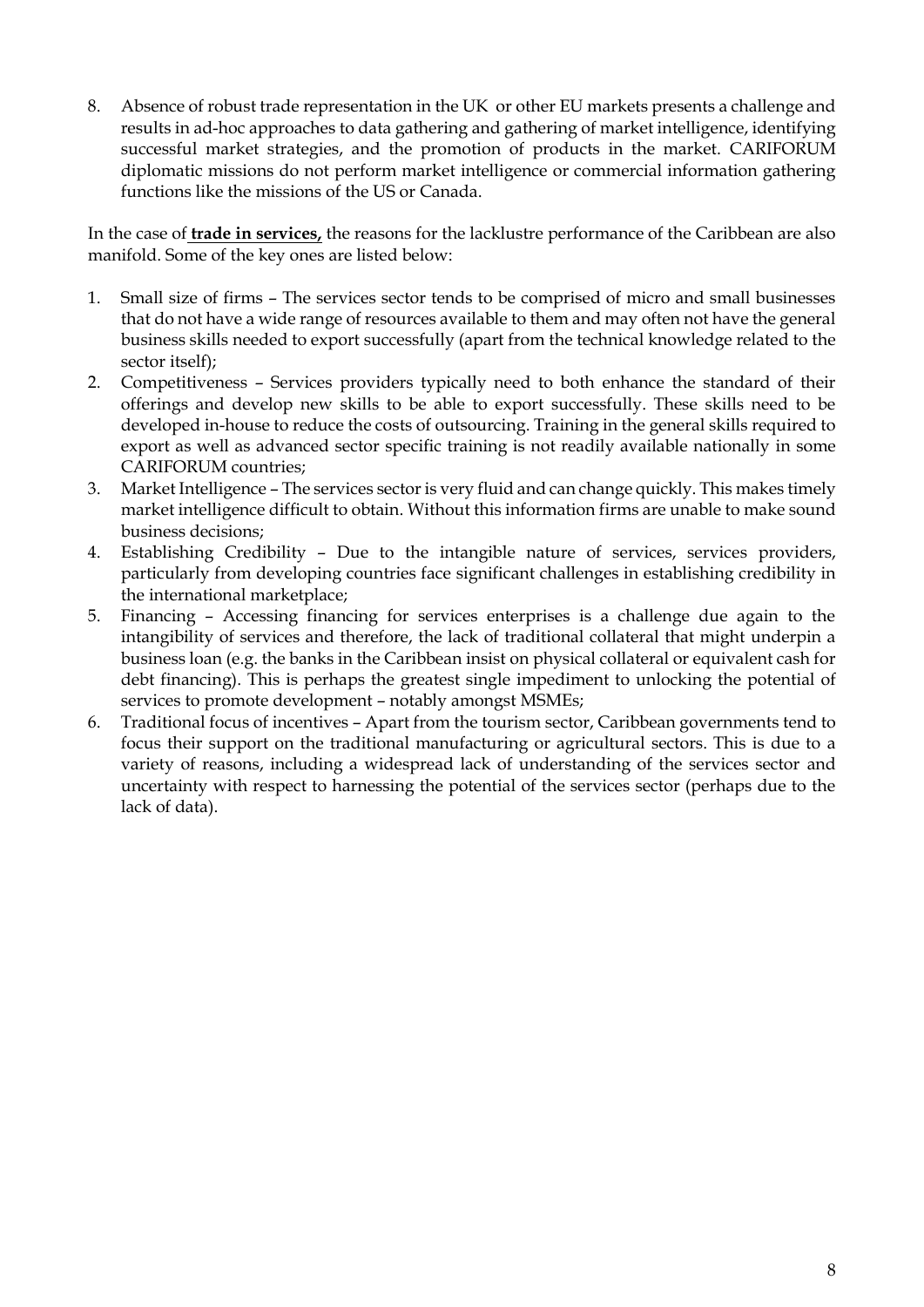|                              |           |           |            |            |            |            |            |            |            | %        |
|------------------------------|-----------|-----------|------------|------------|------------|------------|------------|------------|------------|----------|
|                              | 2008      | 2009      | 2010       | 2011       | 2012       | 2013       | 2014       | 2015       | 2016       | change   |
| Antigua & Barbuda            | 265.844   | 234.410   | 229.945    | 241.331    | 246.926    | 243.932    | 249.316    | 250.450    | 265.187    | $-0.25$  |
| Arrivals from EU             | 110.266   | 93.442    | 88.945     | 92.097     | 89.909     | 88.469     | 91.277     | 96.250     | 95.956     | $-12,98$ |
| <b>Bahamas</b>               | 1.463.006 | 1.327.007 | 1.370.181  | 1.346.372  | 1.421.761  | 1.365.586  | 1.427.066  | 1.484.063  | 1.481.832  | 1,29     |
| Arrivals from EU             | 93.803    | 78.817    | 78.083     | 78.201     | 78.641     | 80.600     | 82.774     | 87.645     | 92.997     | $-0.86$  |
| <b>Barbados</b>              | 567.667   | 518.564   | 532.180    | 567.724    | 536.303    | 508.520    | 519.598    | 591.872    | 631.513    | 11,25    |
| Arrivals from EU             | 251.778   | 220.704   | 212.276    | 225.009    | 210.638    | 209.798    | 231.559    | 255.027    | 258.408    | 2,63     |
| <b>Belize</b>                | 245.007   | 232.249   | 241.919    | 250.263    | 277.135    | 294.176    | 321.217    | 341.162    | 385.583    | 57,38    |
| Arrivals from EU             | 34.269    | 29.603    | 30.025     | 30.142     | 29.362     | 32.191     | 38.906     | 40.945     | 42.635     | 24,41    |
| <b>Dominica</b>              | 81.112    | 74.924    | 76.517     | 75.546     | 78.965     | 78.277     | 81.511     | 74.481     | 78.087     | $-3,73$  |
| Arrivals from EU             | 13.787    | 11.590    | 10.725     | 11.538     | 12.816     | 13.552     | 14.666     | 13.758     | 14.596     | 5,87     |
| <b>Dominican Republic</b>    | 3.979.672 | 3.992.303 | 4.124.543  | 4.306.431  | 4.562.606  | 4.689.770  | 5.141.377  | 5.599.859  | 5.959.347  | 49,74    |
| Arrivals from EU             | 1.353.230 | 1.245.925 | 1.184.269  | 1.174.871  | 1.141.619  | 1.128.765  | 1.183.784  | 1.134.370  | 1.261.577  | $-6,77$  |
| Grenada                      | 130.363   | 113.370   | 110.471    | 118.295    | 116.242    | 116.456    | 133.549    | 132.547    | 135.372    | 3,84     |
| Arrivals from EU             | 44.372    | 35.650    | 35.173     | 36.022     | 32.618     | 27.102     | 31.208     | 35.917     | 34.400     | $-22,47$ |
| Guyana                       | 129.595   | 141.281   | 151.926    | 156.910    | 176.642    | 200.060    | 205.824    | 206.819    | 235.312    | 81,57    |
| Arrivals from EU             | 8.937     | 8.277     | 8.357      | 8.287      | 8.877      | 10.054     | 11.107     | 11.245     | 12.463     | 39,45    |
| Haiti                        | 258.070   | 387.220   | 254.732    | 348.755    | 349.237    | 419.736    | 465.174    | 515.768    | 467.114    | 81,00    |
| Arrivals from EU             | 21.262    | 24.573    | 26.755     | 31.437     | 28.048     | 47.651     | 40.206     | 36.129     | 37.746     | 77,53    |
| Jamaica                      | 1.767.271 | 1.831.097 | 1.921.678  | 1.951.752  | 1.986.085  | 2.008.409  | 2.080.181  | 2.123.042  | 2.181.684  | 23,45    |
| Arrivals from EU             | 284.700   | 276.799   | 271.315    | 253.045    | 222.428    | 235.811    | 261.081    | 279.332    | 294.709    | 3,52     |
| <b>St. Kitts &amp; Nevis</b> | 128.755   | 96.077    | 98.329     | 94.843     | 97.857     | 100.997    | 104.730    | 110.337    | 106.797    | $-17,05$ |
| Arrivals from EU             | 12.331    | 8.303     | 9.201      | 8.853      | 9.081      | 9.767      | 10.835     | 12.098     | 11.797     | $-4,33$  |
| St. Lucia                    | 295.761   | 278.491   | 305.937    | 312.404    | 306.801    | 318.626    | 338.158    | 344.908    | 347.872    | 17,62    |
| Arrivals from EU             | 96.871    | 86.819    | 85.695     | 91.759     | 93.400     | 88.492     | 93.610     | 85.486     | 80.169     | $-17,24$ |
| St. Vincent & the            |           |           |            |            |            |            |            |            |            |          |
| <b>Grenadines</b>            | 84.101    | 75.446    | 72.478     | 73.866     | 74.364     | 71.725     | 70.713     | 75.381     | 78.751     | $-6,36$  |
| Arrivals from EU             | 22.302    | 19.097    | 17.665     | 20.549     | 20.410     | 20.401     | 20.784     | 21.580     | 21.390     | $-4,09$  |
| <b>Suriname</b>              | 150.711   | 150.628   | 204.519    | 220.475    | 240.041    | 249.102    | 251.611    | 227.699    | 256.951    | 70,49    |
| Arrivals from EU             | 95.299    | 87.817    | 110.255    | 108.188    | 107.655    | 103.341    | 113.261    | 100.251    | 107.041    | 12,32    |
| <b>Trinidad &amp; Tobago</b> | 432.551   | 430.631   | 388.310    | 430.922    | 454.683    | 434.044    | 412.537    | 439.749    | 408.782    | $-5,50$  |
| Arrivals from EU             | 63.189    | 61.924    | 52.329     | 62.740     | 58.308     | 68.068     | 79.839     | 68.216     | 57.294     | $-9,33$  |
| <b>TOTAL TOURISTS</b>        | 9.979.486 | 9.883.698 | 10.083.665 | 10.495.889 | 10.925.648 | 11.099.416 | 11.802.562 | 12.518.137 | 13.020.184 | 30,47    |
| <b>TOTAL EU Tourists</b>     | 2.506.396 | 2.289.340 | 2.221.068  | 2.232.738  | 2.143.810  | 2.164.062  | 2.304.897  | 2.278.249  | 2.423.178  | $-3,32$  |
| EU as % of Total             |           |           |            |            |            |            |            |            |            |          |
| <b>Tourists</b>              | 25%       | 23%       | 22%        | 21%        | 20%        | 19%        | 20%        | 18%        | 18%        |          |

#### **Table 6: TOTAL TOURIST (STAY OVER) ARRIVALS IN CARIFORUM COMPARED TO EUROPEAN TOURISTS**

*Source: Caribbean Tourism Organization*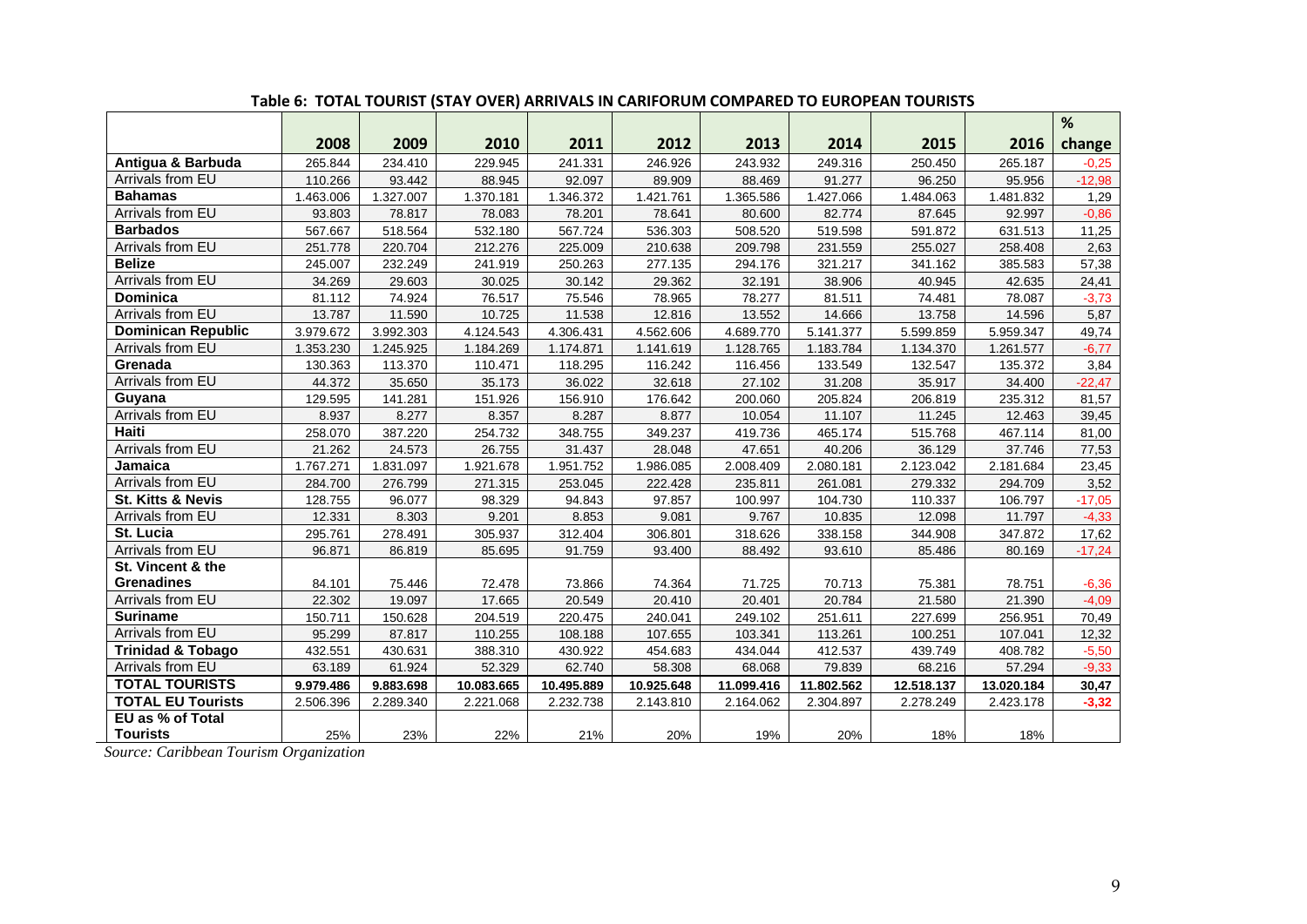### **2.5 Sectors with potential for increasing trade & investment under the EPA**

<span id="page-12-0"></span>In theory, there are many potential trading opportunities for the CARIFORUM group in the UK and EU under the EPA. However, practically speaking, the principal areas in which there are opportunities for boosting trade under the EPA are quite limited because of the "structural impediments" mentioned above. However, the growth sectors for specialty processed foods in the UK and EU market provide significant opportunities for producers in the region.<sup>12</sup> The increasing interest and demand in Europe for functional foods, herbal teas, spices, etc., can be tapped but technical regulations and private product standards inhibit CARIFORUM firms from tackling the mainstream consumer markets. Nevertheless, there are success stories in sauces and preserves and beverages. As one market study recommended:

The exoticism attached to processed sauces, juices, jams and jellies from the region may be leveraged by entering specific segments within the EU market in a co-branded positioning. … Combination of ingredients offers another window of opportunity to access high-end segments. … Some of these products are bound to find the "legacy" segments wherein the diaspora shops for their favourite "food memories" from back home. Sustained positioning and promotion at Caribbean food festivals and cultural events can help these products go beyond these traditional buyers. <sup>13</sup>

A Dominican Republic company even sells its cider in the UK. There are also opportunities in the UK, EU and Asian markets for fine cocoa and chocolate from the region but there is need for greater investment in testing and certification and marketing.<sup>14</sup> There are small signs that a few producers are starting to move up the value chain from exporting cocoa beans to higher value products. For instance, Harrods in London now sells fine, single origin chocolate from Trinidad. This sort of initiative should be extended across CARIFORUM. Historically, the Caribbean has been exporting only cocoa beans to the EU with very basic incomes to producers while cocoa from the region is used to flavour and enhance luxury chocolate products in the UK and Europe. It should also be pointed out that the US Department of Agriculture included Chocolate Confectionery (HS 1806) in its list of "best high value product prospects for the UK market". UK imports of HS 1806 products in 2016 totalled \$1,952 million.<sup>15</sup> There is clearly potential for CARIFORUM to increase its exports in this area.

The traditional focus of exporters from CARIFORUM has been primarily the "ethnic" foods market. Furthermore, most of the region's exports to the UK and EU markets tend to be agriculture based – fresh produce and agri-foods, along with some beverages and the traditional high-volume exports such as rum. (See detailed merchandise trade data in Annex II). The highervalue food segments in the UK and EU have very complex and sophisticated marketing and labelling and packaging practices that many CARIFORUM firms cannot meet. Nevertheless, since

<sup>12</sup> See CEDIS, Towards a Strategy for the CARIFORUM Agri-processing Sector: Cooperate to Compete. Report prepared for Caribbean Export Development Agency, 2015.

<sup>13</sup> CEDIS, 2015, p. 27.

<sup>&</sup>lt;sup>14</sup> See background paper on Fine Cocoa for the  $3<sup>rd</sup>$  CF-EU Business Forum, Montego Bay, April 15-16, 2015.

<sup>15</sup> USDA Foreign Agricultural Service, United Kingdom: Retail Foods 2017. GAIN report, 12/21/2017, p. 13.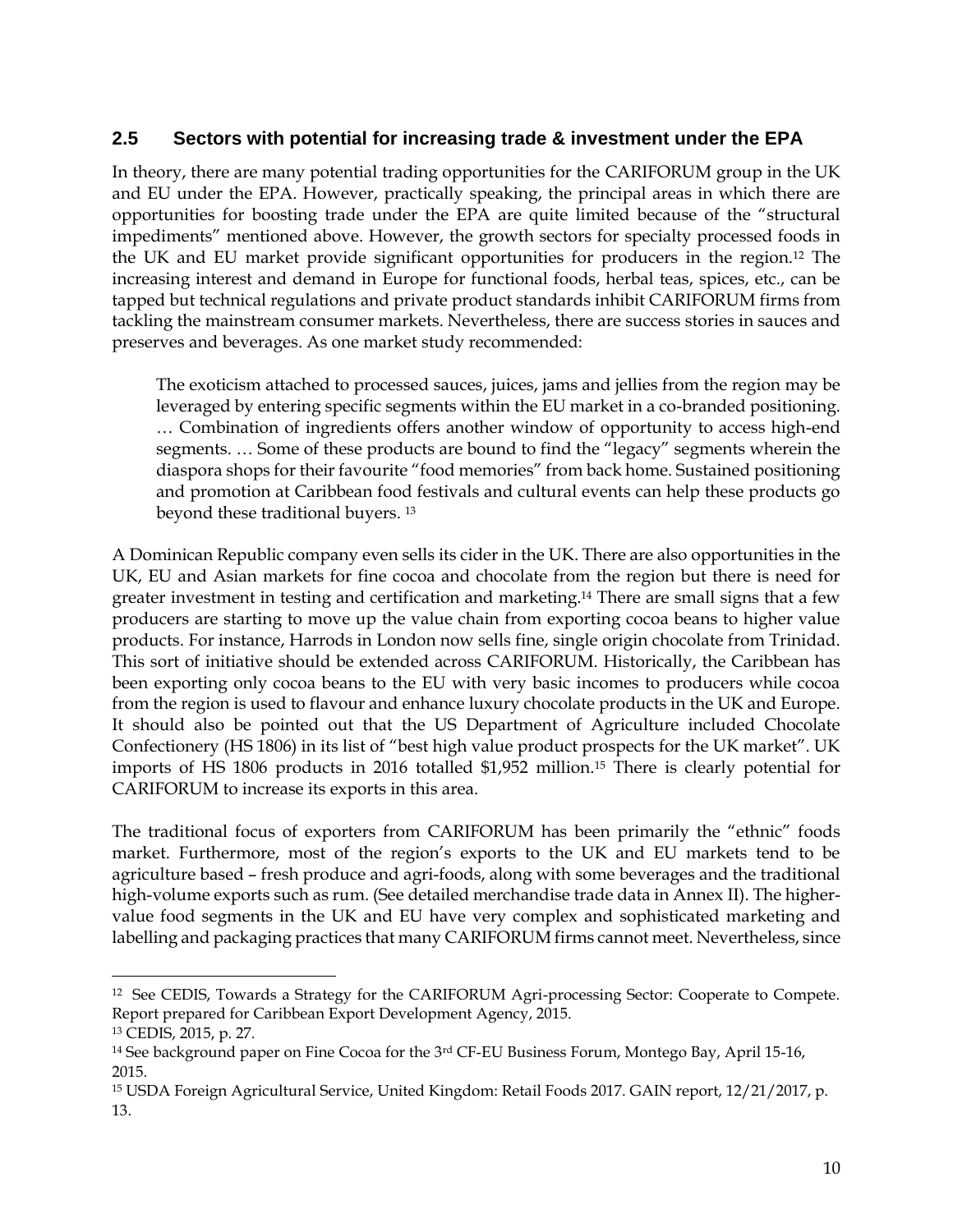much of what CARIFORUM produces is agri-foods or agriculture-based, this will continue to be areas in which trade can be boosted for development.<sup>16</sup>

On the services front, there are clearly opportunities in the entertainment sector and Caribbean artists have particular appeal and are competitive in some genres. However, while well-known Caribbean entertainers access the European markets easily, administrative regimes such as visas and work permits seriously constrain the ability of other Caribbean entertainers from taking advantage of the market access granted in the EPA for supply of services through the presence of natural persons (Mode 4 under the General Agreement on Trade in Services or temporary entry). There may also be opportunities in information technology related fields and animation<sup>17</sup> but partnerships have to be developed between CARIFORUM firms and businesses in the UK in particular.

The most common means for CARIFORUM suppliers to export services to the UK and EU is through Mode 2 (consumption abroad) and this is principally through tourism. Although the number of EU visitors to CARIFORUM is not rising, they still account for thousands of potential clients at the national level to whom other services can be offered. The most obvious fit with tourism is health and wellness and this continues to grow in the region and globally.<sup>18</sup> Therefore, investment in spas and wellness facilities in CARIFORUM economies will actually help increase services exports but suppliers will have to differentiate their product offerings and focus on authentic and novel experiences, not just massages. Medical tourism has potential in CARIFORUM but EU tourists have free medicare at home. The biggest market for medical tourism is actually American tourists. There are some promising small signs of investment in a few Caribbean countries (St Kitts, St Lucia) to provide medical services to tourists, albeit far from the scale of Costa Rica or other Latin countries.

With regard to Mode 4 (the presence of natural persons), it should be pointed out that it appears that most EU Member States have not yet put in place the administrative arrangements to facilitate the market access granted under Article 83 of the EPA for Contractual Service Suppliers (CSS) and Independent Professionals (IPs) from CARIFORUM states. In 2018, there were no responses to enquiries by the Consultants about this issue to the Services Enquiry Points in several EU states. Furthermore, Germany only recently ratified the EPA (in 2018) and German immigration authorities had indicated in 2013 that none of the immigration-related elements of the EPA could be "provisionally applied" until the EPA was ratified. Numerous services professionals in CARIFORUM states have pointed out that real market entry to supply services

[content/uploads/2018/11/GWI\\_GlobalWellnessTourismEconomyReport.pdf](https://globalwellnessinstitute.org/wp-content/uploads/2018/11/GWI_GlobalWellnessTourismEconomyReport.pdf)

<sup>16</sup> See Casse Consultants Ltd. Specialty Foods Diagnostic Study. Report prepared for Caribbean Export Development Agency, 2011. See also Nex Consulting, (2015) which assessed the potential in CF for exports of specialty foods to the EU and US.

<sup>17</sup> Heather Kenyon, Animation Consultant Report. Prepared for the British Film Commission, 2015.

<sup>&</sup>lt;sup>18</sup> Wellness travellers spend more per trip than the average tourist, and this holds true for both domestic and international travellers. In 2017, international wellness tourists on average spent \$1,528 per trip, 53% more than the typical international tourist. [https://globalwellnessinstitute.org/wp-](https://globalwellnessinstitute.org/wp-content/uploads/2018/11/GWI_GlobalWellnessTourismEconomyReport.pdf)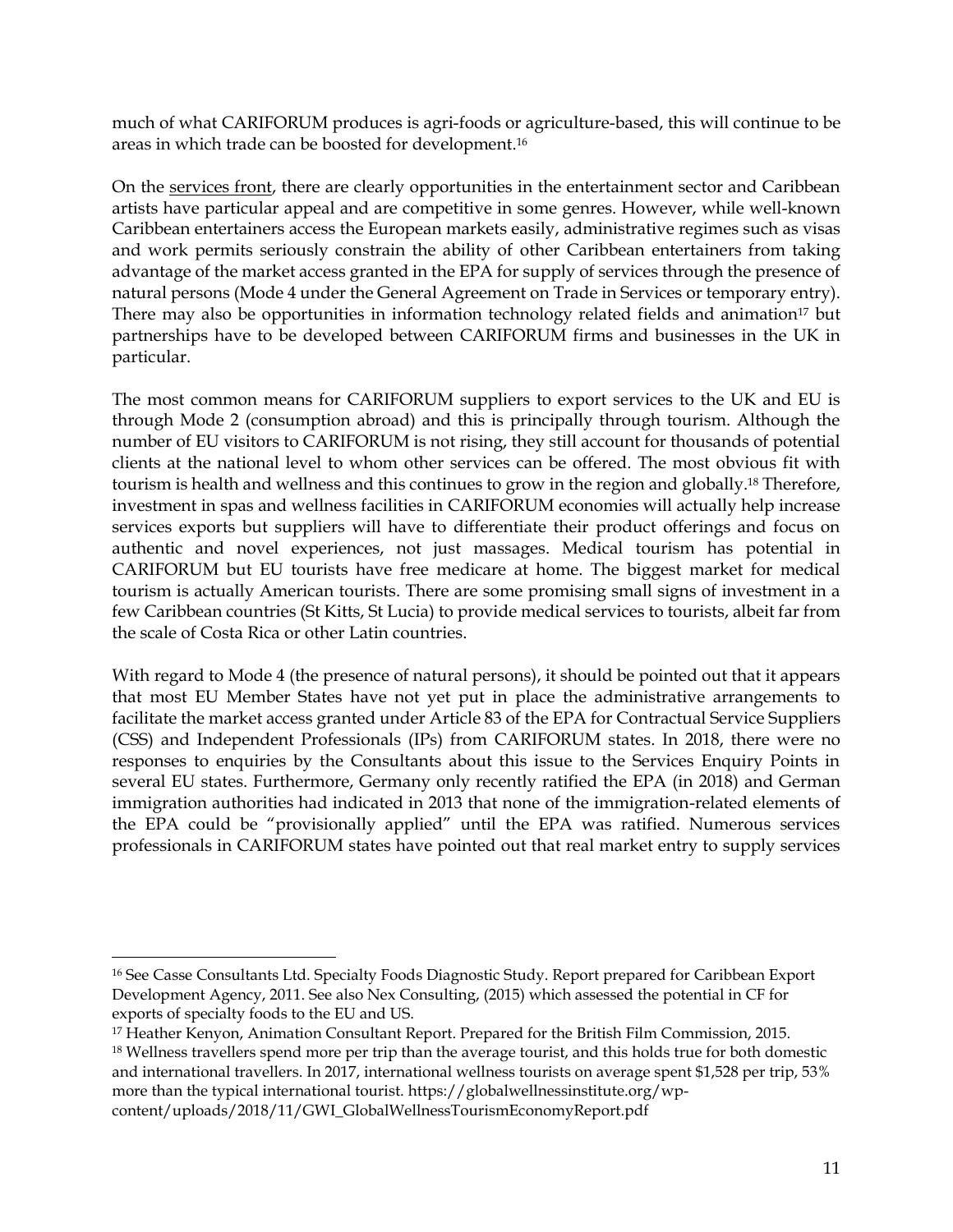in the EU is a major problem because of unclear immigration and work permit issues and complex regulatory regimes in several Member States. 19

## **3.0 FINDINGS FROM INTERVIEWS WITH CARIBBEAN STAKEHOLDERS**

### <span id="page-14-0"></span>**3.1 Agro-Processed Foods/Natural Ingredients**

#### **3.1.1 General Challenges**

#### <span id="page-14-2"></span><span id="page-14-1"></span>**Low Market Interest**

<span id="page-14-3"></span>A key challenge in improving the export enabling environment between CARIFORUM and the EU is that the EU is not considered a priority market by the large majority of CARIFORUM firms. Accordingly, there is little advocacy on the part of CARIFORUM firms for actions that would improve trade with the EU. The limited resources available by CARIFORUM SMEs to support export efforts are typically directed to regional markets, as well as the USA. Increasingly, CARIFORUM exporters are looking towards large Latin America markets as potential target markets.

"We have to balance the cost of developing markets in the EU against the costs of expanding our nearby English-speaking markets including the Caribbean, USA and Canada." **(** John Mahfood, CEO, Perishables Jamaica)

The reasons that the EU is not considered a priority market for goods producers are numerous, including: the cost of shipping; the cost of travel; high quality standards and export requirements and the resources involved in meeting these; limited established networks in the EU; language and cultural barriers; a mutual lack of knowledge of the markets, etc. Most recently, the uncertainty around Brexit and exporting to the UK have further deterred CARIFORUM exporters from exploring the EU market.

As such, the EU market remains relatively uncontested in large part by CARIFORUM firms (with exceptions in a handful of subsectors, including rum). Accordingly, several challenges articulated around contesting the EU market during the interviews by CARIFORUM companies are in fact general export challenges or anticipated ones, rather than actual challenges encountered firsthand.

#### **Limited Understanding of the EPA Agreement**

<span id="page-14-4"></span><sup>&</sup>lt;sup>19</sup> This was also flagged in a recent study that surveyed 50 service companies across CF that was commissioned by the Caribbean Policy Development Centre (CPDC) in preparation for the EPA Consultative Committee meeting on December 3-4, 2018 in Saint Lucia.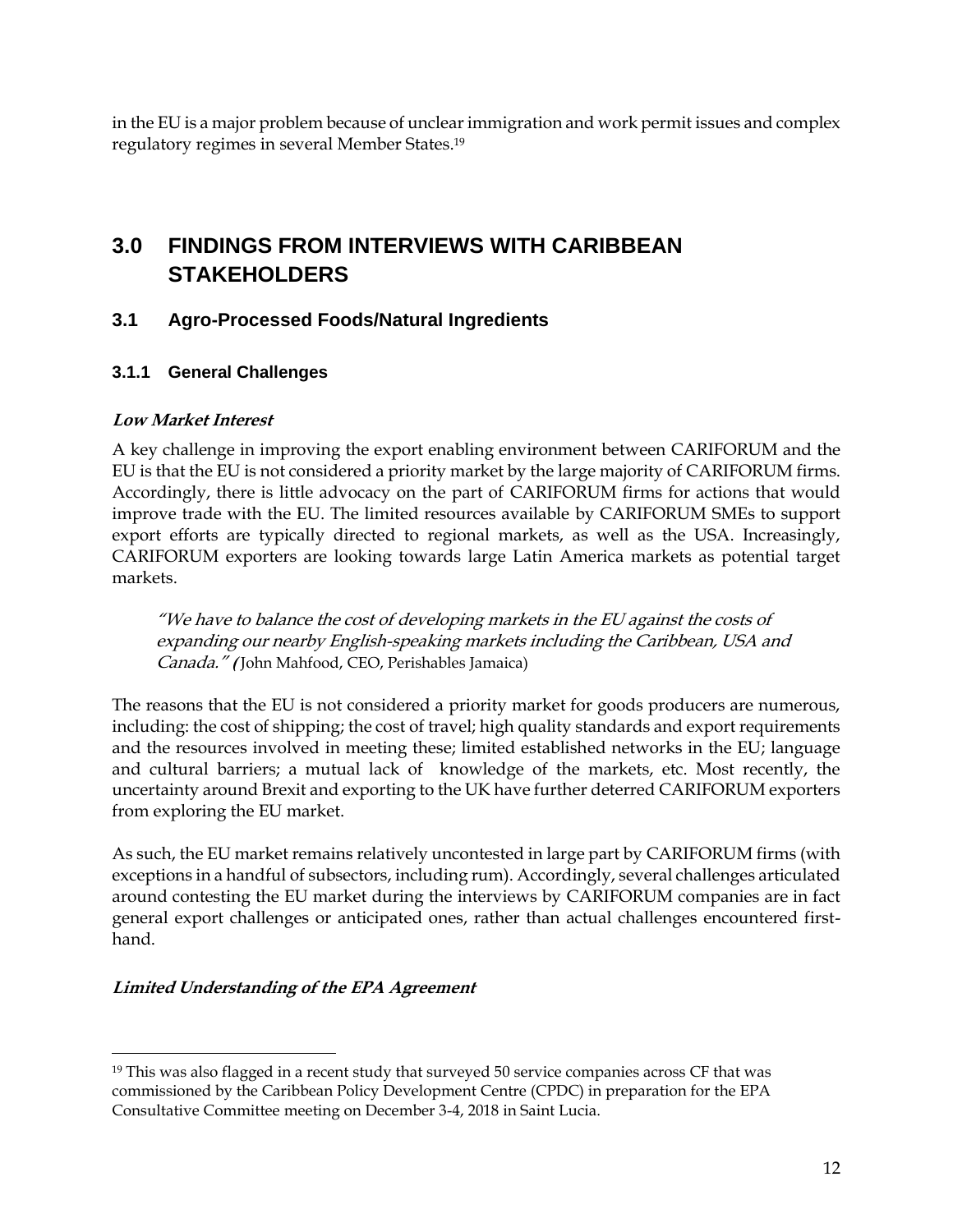Despite the efforts made by many agencies in the region over the past 10 years with respect to raising awareness around the EPA, including significant efforts made by Caribbean Export, the firms interviewed noted that they have little knowledge of the agreement. However, these companies expressed an openness towards receiving information on the agreement and learning more.

It may be useful for Caribbean Export to devise a regional strategy for raising awareness through the ongoing sharing of key information, utilizing Caribbean Export's trade and business support organization network. New materials will not necessarily need to be developed as many great resources, including summaries, training materials, and the EPA video series, currently exist. These tools, however, are not being well utilized. For example, Caribbean Export has developed an easy to understand EPA video series, including videos in priority subsectors such as food, craft, rum, spa and wellness, services, music, ICT services, etc. These videos have had limited circulation in the region based on the number of views, (as at September 15, 2019), which range from 34 views for the video 'Exporting Caribbean Craft to the EU' to 340 views for the video 'Exporting Food to Europe Under the EPA'.

Additionally, it would be useful for Caribbean Export to develop EPA information tools designed for EU buyers, distributors and umbrella organizations in priority sectors. (While knowledge of the EPA on the CARIFORUM side remains generally limited, there is no knowledge of the EPA on the part of the private sector in the EU). The information tools most in demand by the CARIFORUM firms interviewed are not EPA summaries, but rather step-by-step guides for harnessing the agreement. Companies are most interested in what they need to do now/next to get one step closer to exporting to the EU – regardless of whether this information is offered as a guide, through training, or via technical assistance.

## **Challenging Standards**

<span id="page-15-0"></span>EU standards are amongst the most rigorous in the world. The lack of expertise in the region with respect to EU standards and the high costs associated with complying with the standards and certification have resulted in a very small number of companies achieving EU certification. This impedes exports to the EU.

## **High Cost of Shipping**

<span id="page-15-1"></span>The cost of shipping to the EU is a challenge for reasons other than simply the expense alone. Exporters are unable to supply or sell the volume required to ship container loads of goods (which would result in lower shipping costs per unit than air or less-than-container-load shipments), CARIFORUM collaboration amongst exporters to the EU (i.e. sharing shipping costs) is limited and has proven unsuccessful in the past; and solutions such as fulfilment centres are not yet being adequately explored by SMEs.

One company interviewed receives small, ad hoc orders from customers in the UK and resorts to shipping these by post. The company noted that packages can take up to two months to arrive – a timeline certainly unacceptable to those living in fast-paced markets and used to the convenience of Amazon Prime's one-day shipping. Another company noted that they had made significant efforts to consolidate shipments with other manufacturers but given that purchase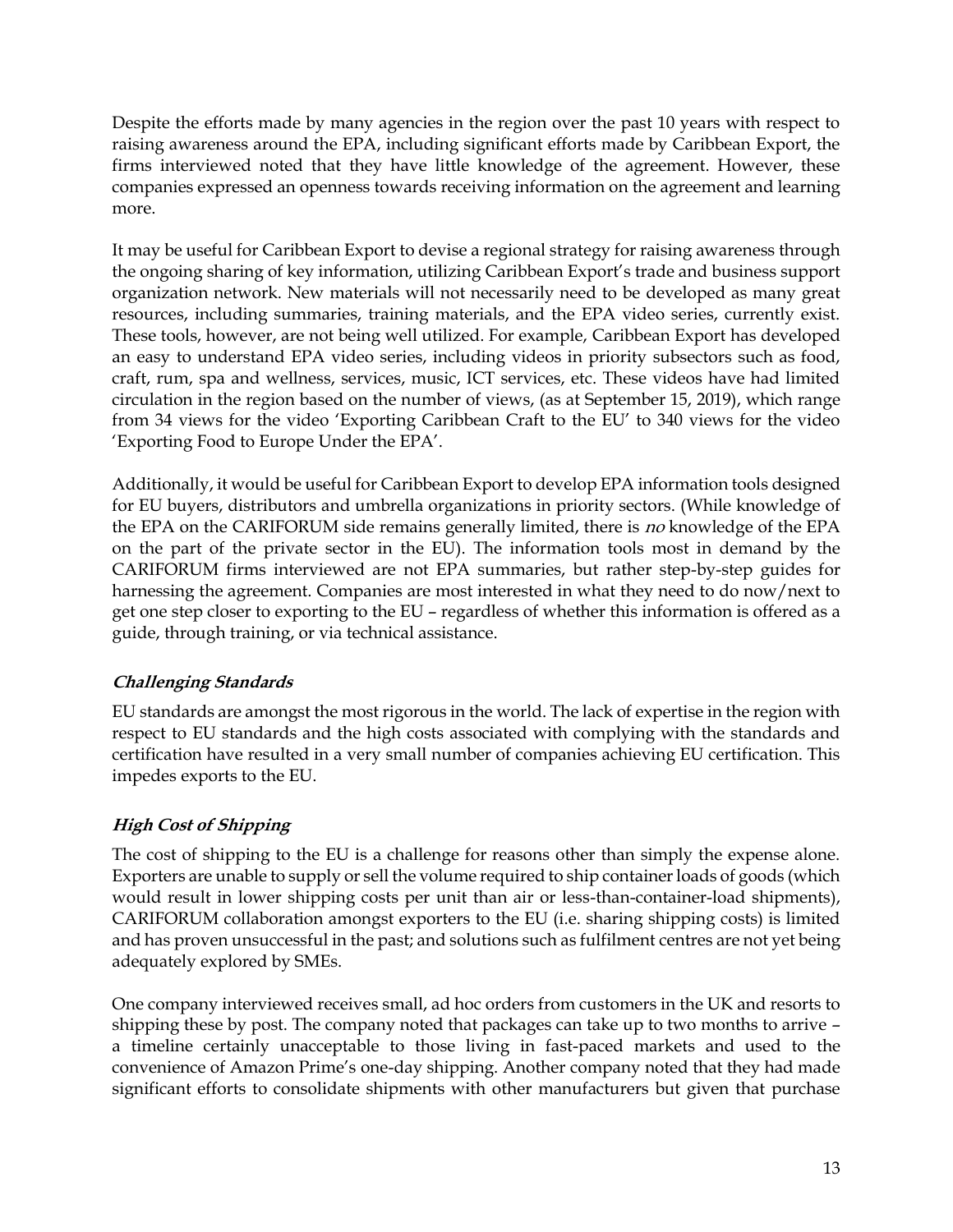orders were received (and therefore scheduled to ship) at different times, it was difficult to make consolidation work.

### **Limited Financing**

<span id="page-16-0"></span>Obtaining loans or investment can be challenging for businesses in the region. Lack of financing impedes market development efforts such as the adoption of EU certification, undertaking market visits, EU marketing efforts, etc.

### **Supply Capacity**

<span id="page-16-1"></span>Exporters indicated that they face challenges in meeting supply demands, because of the region's limited production capacity and the general aversion to collaboration among companies in order to reach economies of scale.

### **3.1.2 Needs Articulated**

<span id="page-16-2"></span>A few needs were articulated frequently during the interviews with Caribbean firms. These include:

- a) The need for accurate and timely market research/intelligence;
- b) Access to or information on buyers and distributors of Caribbean and priority sector products across the EU;
- c) Marketing support for Caribbean products.

These will be treated in turn.

## **Market Research & Intelligence**

<span id="page-16-3"></span>Commentators frequently expressed the need for market research and intelligence with respect to the EU market. This includes: pricing information, regulations governing particular products, sector trends, labelling and packaging trends, shipping options, existing and emerging competition, potential customers/buyers/distributors and more generally, export opportunities.

As the vast majority of businesses in the CARIFORUM region, including those interviewed, are micro and small, they have limited resources or capacity to undertake market research, let alone acquire the market intelligence necessary to empower them to make strategic business decisions. While market research is available online or is otherwise accessible in the public domain, market intelligence is significantly more difficult to acquire. It requires an 'ear to the ground', typically via a research officer stationed in the target market, a strategic in-market partner or through regular market intelligence missions to the market. These options tend to be out of the reach of the large majority of businesses in CARIFORUM.

While many CARIFORUM member states do indeed have national representatives in key markets abroad, including the UK, the role of these persons is generally investment seeking and tourism promotion. Little focus has been made on providing national exporters with the stream of current intelligence required to strategically penetrate an export market. Relatedly, the capacity of foreign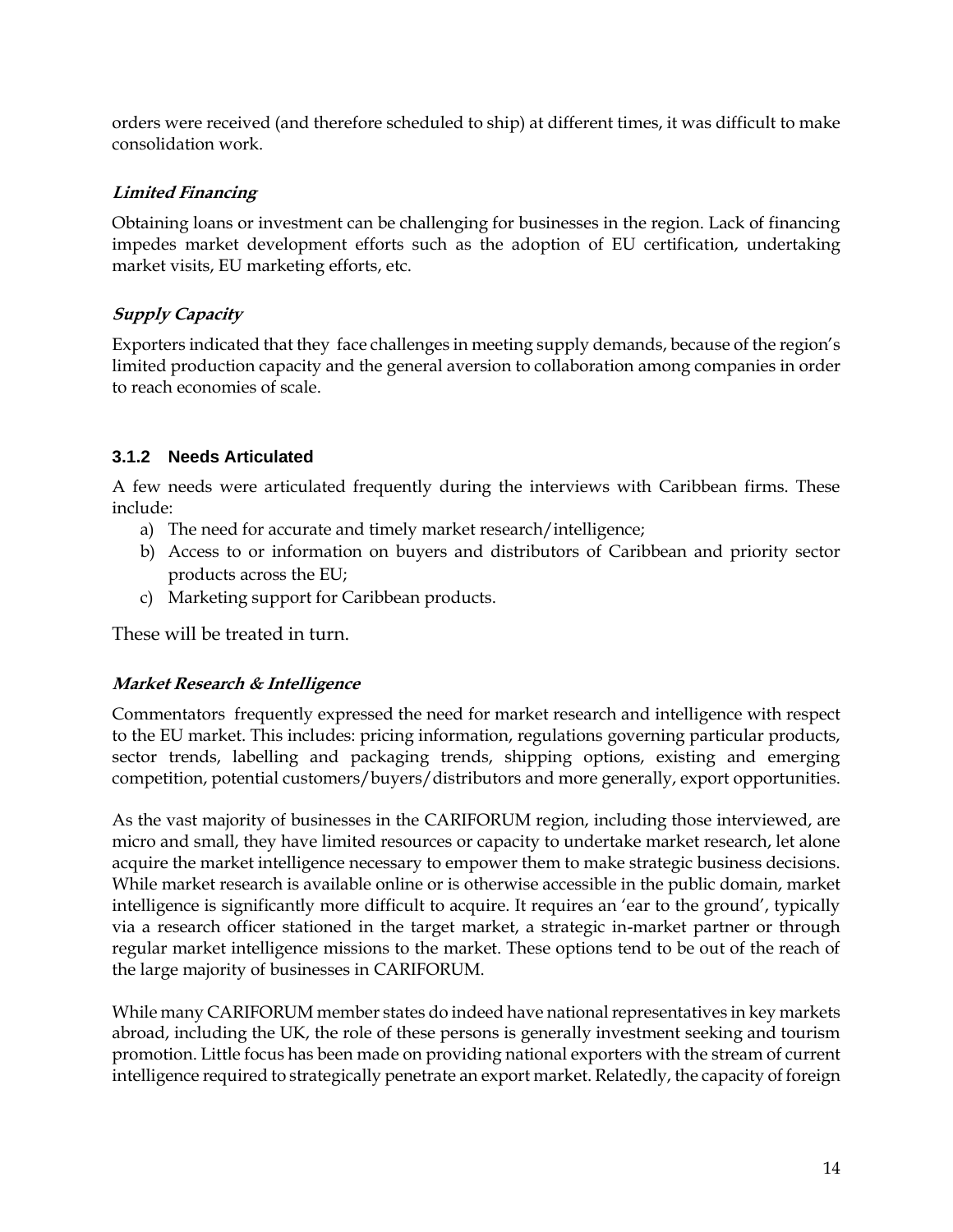service officers (in overseas diplomatic missions) to acquire and provide the level of intelligence required has also not been developed.

The ramifications of not being able to access market intelligence is lost opportunity for exporters and would-be exporters, as well as sub-optimal market penetration strategies, which may result in increased time and/or expenses as it relates to market penetration and possibly failure to successfully contest the market.

One solution would be to establish Export Desks in the EU to provide market intelligence to companies/exporters in the CARIFORUM region via a regionally accessible online platform.

### **Distributors**

<span id="page-17-0"></span>The importance of finding the right distributor was underscored by those firms successfully exporting to the EU. Those firms not yet regularly exporting expressed the need for assistance regarding finding distributors:

- Support in finding the right distributors, including not only distributors that cater to Caribbean and ethnic products, but also those that do *not* (and instead place focus on specific products);
- Support in vetting distributors, including credit checks;
- Facilitating introductions to distributors;
- Hosting exporter/distributor forums.

## **"We would like to come out of our 'comfort zone' in dealing exclusively with distributors that cater to Caribbean products."** (Kareema Muncey, Managing Director, Home Choice)

#### **Marketing Support**

<span id="page-17-1"></span>The interviewees noted that there is a general lack of knowledge around Caribbean-origin products and that Caribbean products tend to be sold exclusively as 'ethnic products', rather than mainstream ones. This includes 'generic products' such as herbal teas and ginger extract. Marketing assistance is needed to support market growth beyond Caribbean stores or ethnic aisles in the grocery stores. A Caribbean-brand awareness campaign is needed for food products, much in the same way it was undertaken for the rum sector.

Other export assistance needs expressed include:

- Access to finance for growing businesses;
- Technical support as it relates to quality standards (e.g. traceability certification in the cocoa sector);
- Technical support to improve productivity;
- Support regarding the establishment of export/sector clusters and/or strategic alliances;
- Support with respect to branding, marketing, packaging and other pre-commercialization efforts;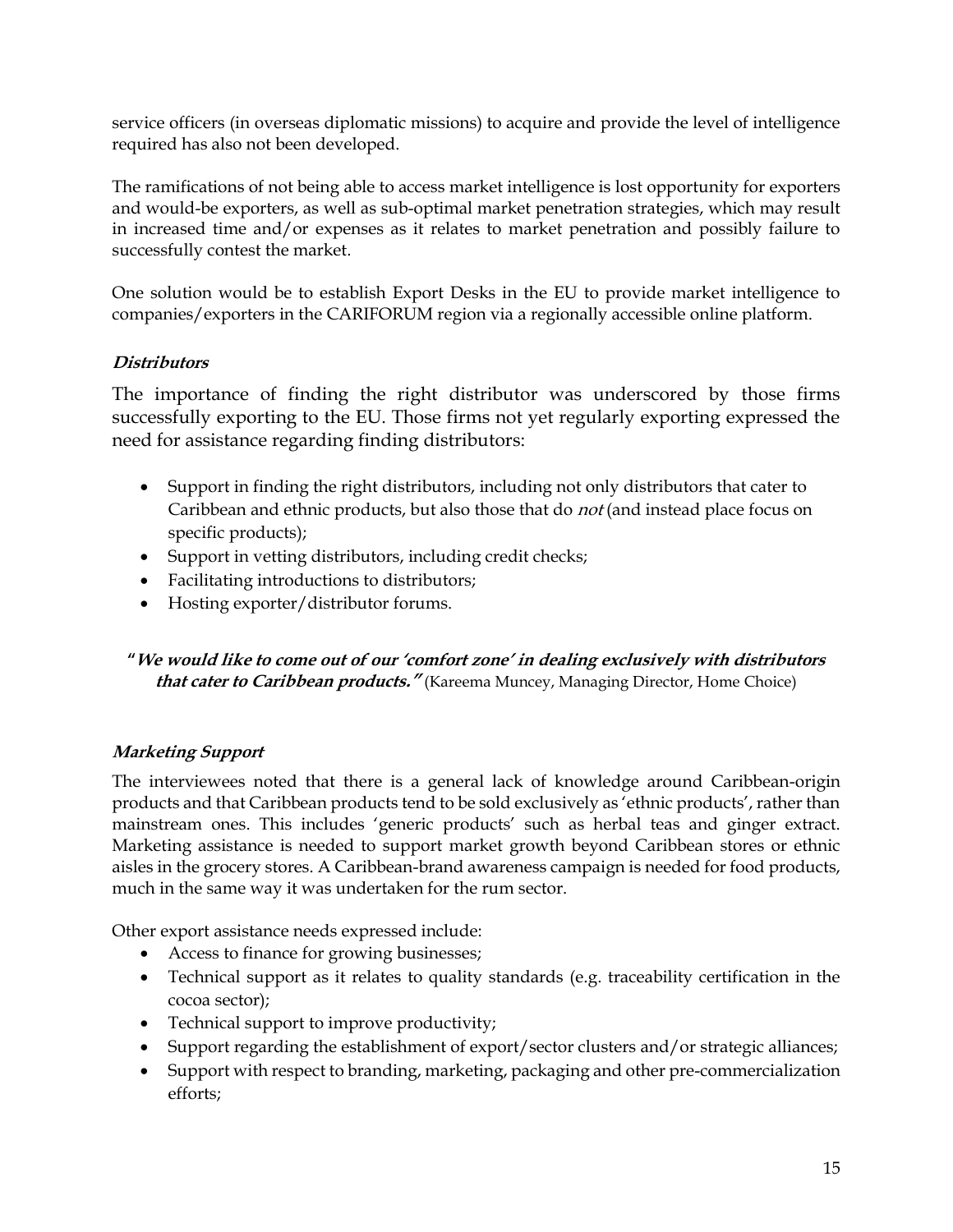• Lobbying support for the implementation of online payment solutions nationally.

#### **3.1.3 Advice From a Goods Exporter to Would-Be-Exporters:**

<span id="page-18-0"></span>**Prioritize exporting**. Efforts, even at onset, should be focused on exporting. By targeting export markets and focusing on challenges such as establishing credibility, building networks, branding/labelling/ packaging, improving production, etc., your competitiveness in the national market will improve as you build successful export markets. Additionally, it is important to have dedicated staff exclusively working on 'exporting'. If staff focuses on 'day-to-day' alongside exporting, day-to-day invariably takes precedence and exporting gets little attention.

**"Most companies look to domestic markets and exporting is considered 'a bonus'. Top Teas looked at exporting as their 'bread & butter' and focused all resources there."** (**(** John Mahfood, CEO, Perishables Jamaica)

**Participate in key trade shows.** Highly successful CARIFORUM exporters to the EU (Baron Foods, Home Choice, Antigua Distillery, Ron Veleiro) attribute their success in connecting with European buyers and distributors to their consistent participation in key trade shows.

**Participate in food awards programmes/events.** Companies that have successfully competed in food awards programmes have noted that success in these events has resulted in interest from buyers and distributors. For example, Baron Foods credits its numerous awards by the International Taste Institute in Brussels, as a factor in the company's success, but notes that other Caribbean companies are not participating in this evaluation. Antigua Distillery and J Wray and Nephew note that after winning multiple awards, distributors approached the companies and successful long-standing relationships were established.

**Take advantage of technical assistance.** Another success factor articulated by exporting companies is to take advantage of the technical support programmes being offered by Caribbean Export and national export promotion organizations. The ongoing efforts of these organizations in cooperation with your company will lead to export success.

Find your niche. The region, for the most part, cannot compete with generic products manufactured in large quantities. If you are not a company which boasts large manufacturing facilities, do not try to tackle the low-end market. Instead, develop high-end, niche products. Many companies in the region do not believe that they have 'gourmet' products – but they do. Develop and position these products as 'high-end'. Do not spread yourself too thin by focusing on too many products at once.

**Learn and Understand.** Become familiar with the EPA agreement and undertake research on EU regulations and market entry requirements. Work steadily on meeting these requirements.

**Build and maintain networks.** Networks are keys to information and opportunities. Membership in a Chamber of Commerce globally and in the EU can serve as a useful platform for building networks.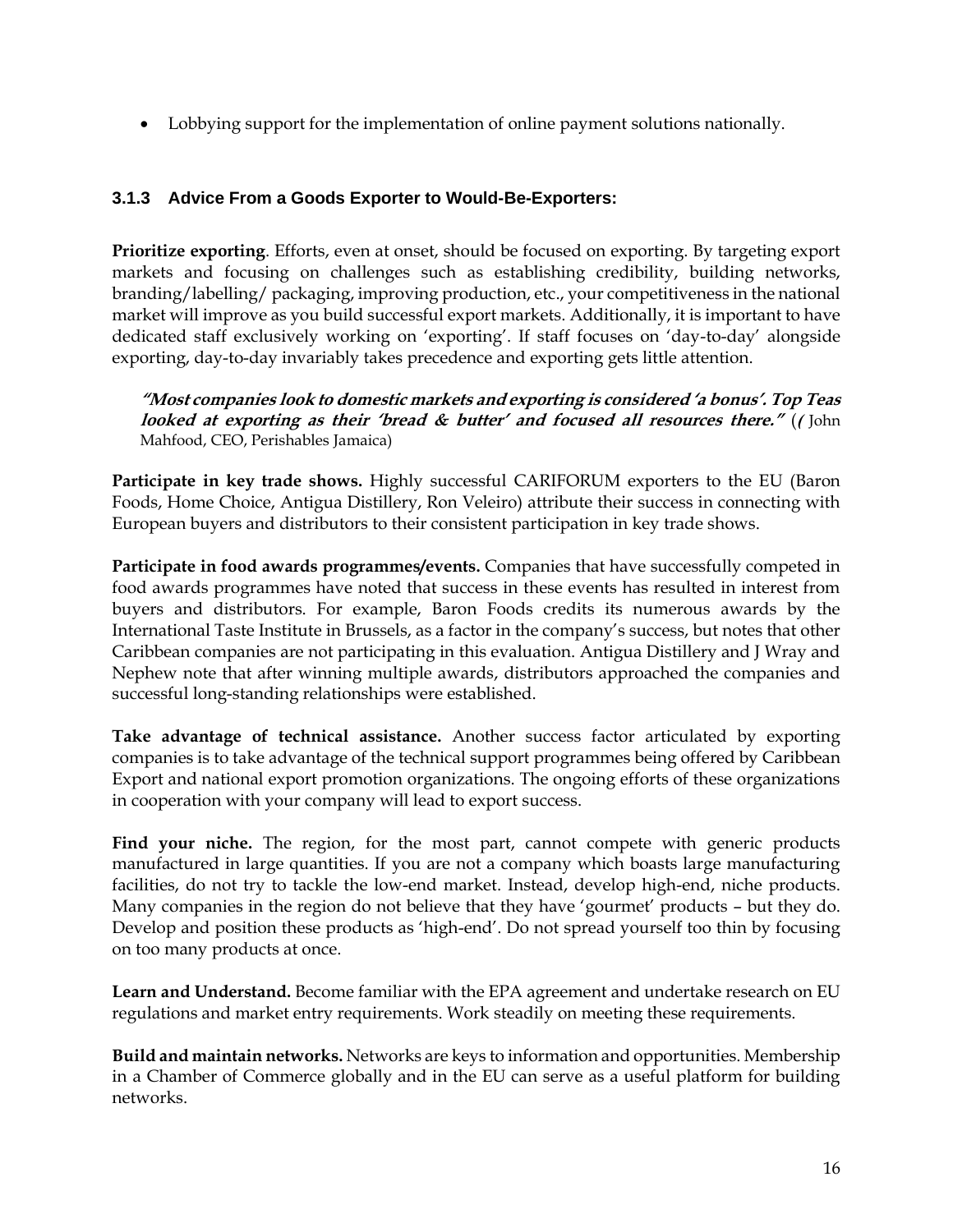## **3.2 Interview Findings: Cultural & Creative Industries**

<span id="page-19-0"></span>In general, the feedback from the interviewees in the Caribbean cultural and creative sector reflect the comments made by those in the agro-processing and natural ingredients sector, particularly as it relates to challenges. Challenges expressed include: limited understanding of the EPA; limited access to information, including market research and market intelligence; limited networks in the EU; and low levels of market prioritization.

While there is low awareness of the EPA and the Protocol on Cultural Cooperation in it, there have been various support measures to Caribbean creatives, particularly in music as a result of the latter. For instance, the Copyright Society of Barbados, COSCAP, indicated that through the EPA and Protocol, it received support for the internationalisation of some of its members in a partnership with WOMEX (World Music Expo) in the German market. There were a number of workshops on the business of music, the European music market and understanding the profile of the German market for calypso. They also co-produced a concert with German artists and were invited to participate in a music festival in Berlin. There were also further training activities through WOMEX in Barbados in 2016 and 2019. 20 Various other initiatives have been funded by different donors and EC programs in the creative sector as a result of the special focus in the EPA on cultural activities and market access in the entertainment sector.

## **3.2.1 General Challenges**

#### <span id="page-19-1"></span>**Market Research and Intelligence**

<span id="page-19-2"></span>For service providers, having access to current market research and intelligence is particularly important as services markets tend to be especially fluid and dynamic. In addition to the challenges noted above faced by SMEs in the collection of market research, namely limited available resources, service providers, more so than manufacturers, have not developed the necessary market research skills. This holds particularly true for services firms in the cultural and creative industries, whose focus tends to be exclusively on 'creating' with no plan in place for the 'distribution' of the creations. The lack of capacity may be related to the challenges around the intangibility of services and the lack of services-specific training available which addresses market research strategies.

It would therefore be useful to provide training to CARIFORUM companies which would include market research tools and how to use them, relevant (sector specific) web pages to utilize in conducting market research, as well as how businesses might strategically incorporate research into their day-to-day activities. For example, a good passive research tool to utilize is a website monitoring tool. This tool notifies users when a specific web page has been changed. This is useful when monitoring events, opportunities or grant pages. Google Alerts is another useful, passive research tool. It notifies subscribers via email when a specific word or phrase is added to web pages, newspaper articles, blogs, or scientific research.

<sup>20</sup> As reported by Erica Smith, CEO of COSCAP. See Burri and Nurse (2019).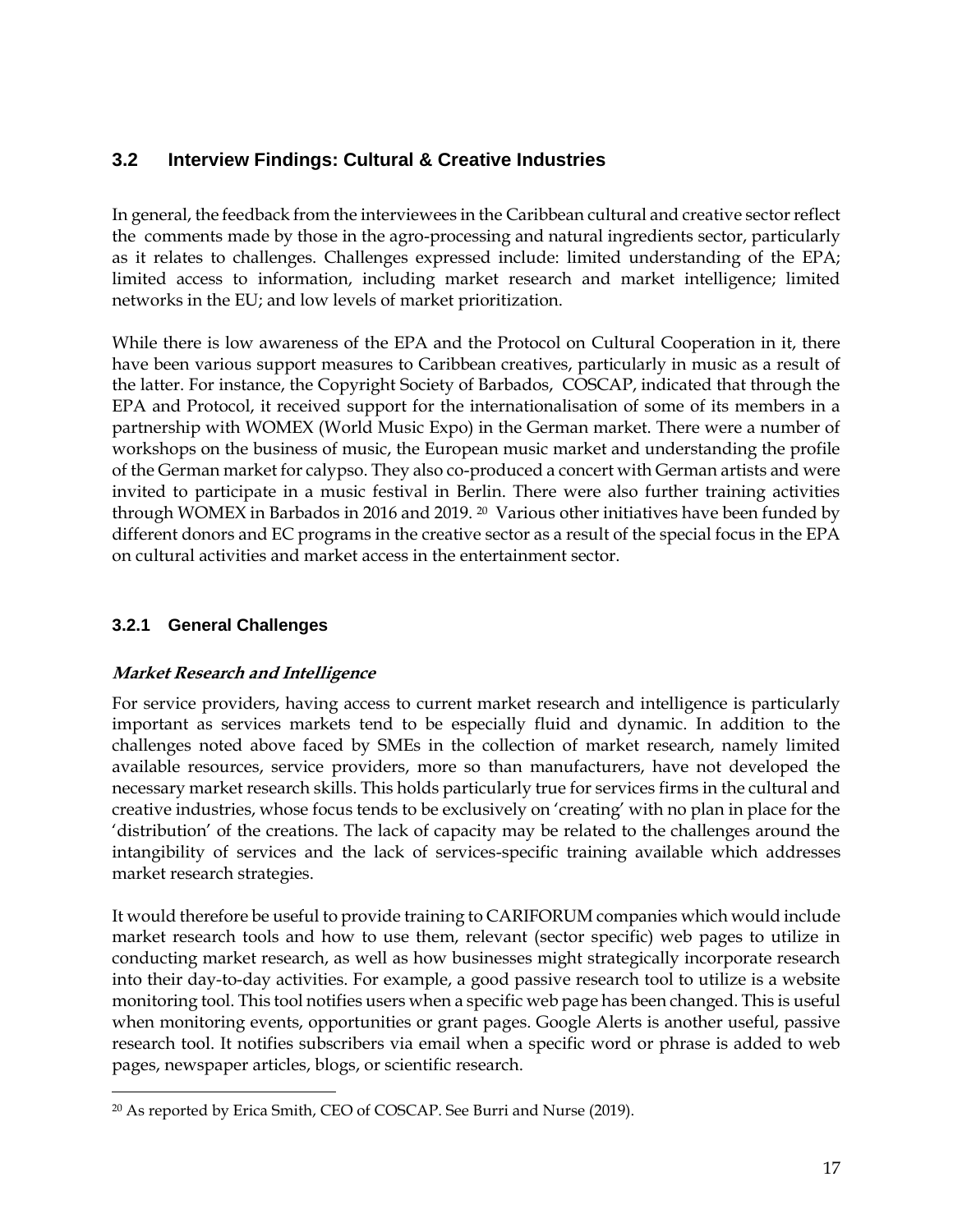Like the companies in the agro-processing and natural ingredients sectors, firms interviewed in the cultural and creative industries also expressed a need for a 'step-by-step' guide to exporting to the EU. There has been a repeated expressed need for a clear, well documented 'step-by-step' guide published by an authority that could be used not only by CARIFORUM companies, but to support alliances between CARIFORUM and EU firms. Successful firms in the market noted that the 'learning process' was a significant challenge to them. It would be useful to harness the experiences of successful firms in the EU in the development of a detailed guide.

Additionally, calls were made by services firms in the cultural and creative industries for on-theground representation; more representation by Caribbean people in creative businesses (e.g. publishing houses, event organizers, etc.) and additional market visit opportunities.

#### **Networks and Alliances**

<span id="page-20-0"></span>CARIFORUM manufacturers have expressed needs around building relationships with reliable and interested buyers and distributors. The services firms interviewed expressed a similar need around building strategic contacts in the market. More so for services firms than manufacturing, building relationships is critical to establishing credibility and services exporting. Building networks must be a key focus of export efforts. Developing relationships is additionally key to regional and CARIFORUM-EU collaborations.

As noted above, it would be useful for Caribbean Export to build and maintain a database of relevant CARIFORUM contacts, and, importantly, maintain relationships and build knowledge with these contacts through ongoing provision of sector specific marketing information, including information on the EPA. It has been noted often that there is no knowledge of the EPA on the EU side. There is a strong need to develop services around the demand side of the agreement.

Firms interviewed in the cultural and creative industries, also noted the lack of cross-sector alliances in the region between those in music, video/animation, fashion, craft, food, etc. Opportunities like the  $4<sup>th</sup>$  EU Business Forum serve as a good platform for the development of these relationships.

#### **Access to Finance**

<span id="page-20-1"></span>Frustration was expressed around the high costs of doing business in the EU. It was noted that the expenses around flights, hotels, incidentals, meals, etc. made it necessary, on occasion, to decline opportunities in the EU in order to maintain a reasonable profit margin. This is compounded by the challenges around access to funding SMEs face, a particularly frustrating challenge to service providers because of the intangible nature of services firms and accordingly the lack of available collateral for lenders.

Additionally, challenges were expressed around funding sources available in Canada and the EU. In Canada, it was noted, that funding sources restrict or limit outsourcing (i.e. animation, film production, video game development), despite the fact that Canada is facing a growing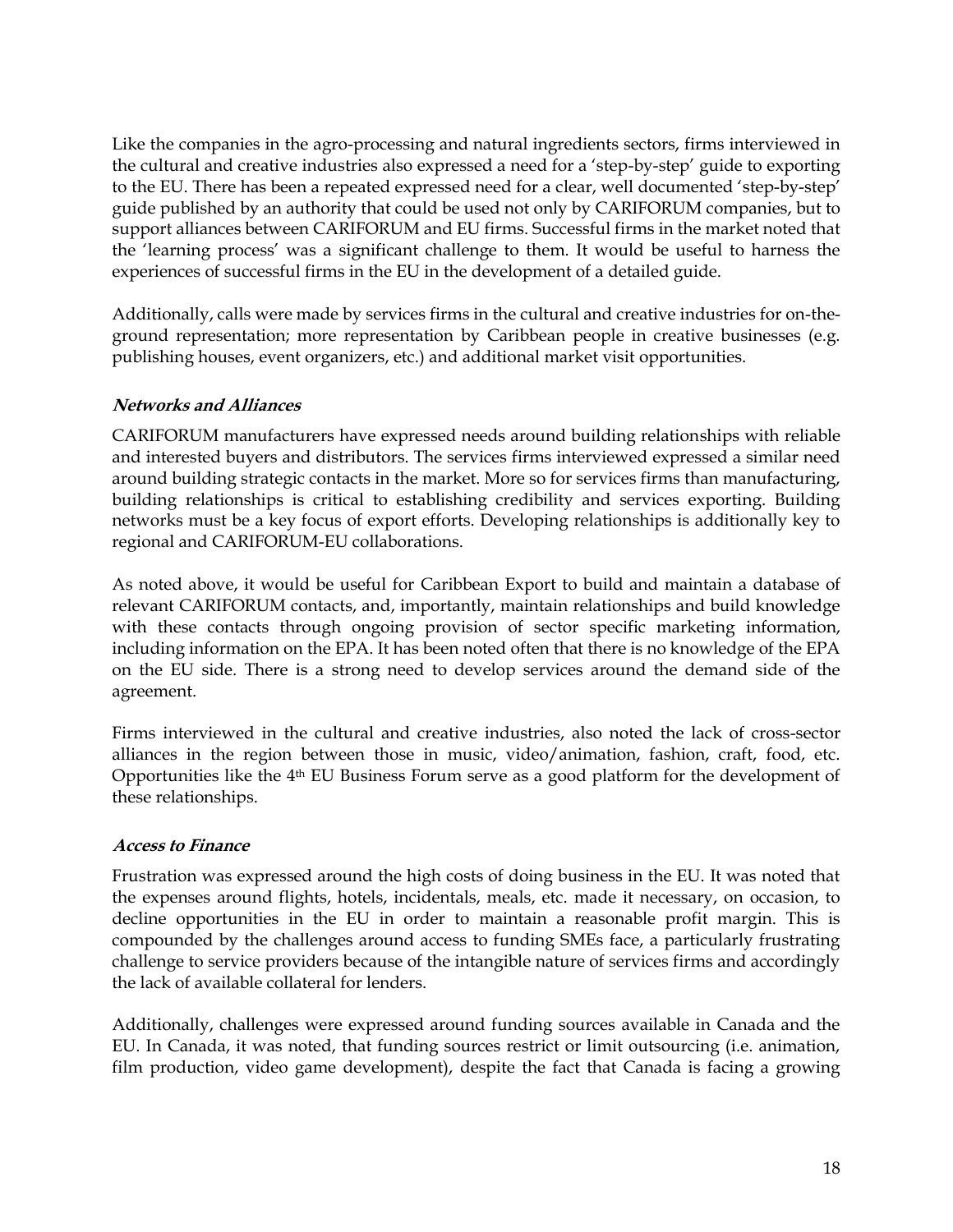shortage in IT-related services, including those related to the cultural and creative industries. Restrictions on outsourcing impede the utilization of grants.

It is recommended that Caribbean Export expands its work in the area of access to finance, in particular, access to equity financing under its Regional Angel Investment Network.

#### **3.2.2 Audio Visual**

<span id="page-21-0"></span>Audio visual was not among the subsectors liberalized in the CARIFORUM-EC EPA. But there is provision for co-productions in the Protocol on Cultural Cooperation of the EPA. There is the perception that the EU is 'closed' for film and animation production because of EU broadcast quotas. It was noted that while there is some demand with respect to smaller isolated projects or for the provision of outsourcing services for project 'overflow', the EU market has not been a priority focus because it has been easier to work with companies in the US or those where a coproduction treaty is in place.

One perceived deficiency of the EPA is that there are no provisions in place to enable foreign partners to access funding from national agencies. For example, a French production company can access up to 80% financing from banks, on the condition that the project is 100% EU produced. If the same French company were to enter a co-production arrangement with a CARIFORUM firm the bank would finance only the EU investment in the project. Therefore, in a 50-50 partnership, in this scenario, the bank would finance 80% of the French production company's 50%. This means partnering with a CARIFORUM firm is in fact a disincentive. One means of circumventing this challenge is through the establishment of matching facilities in the region, which would provide funding for the CARIFORUM half of the project. In this regard, it was thought that the Cultural and Creative Industries Innovation Fund (CCIF) at the Caribbean Development Bank should be larger and more ambitious.

#### **3.2.3 Advice From a Creative Services Exporter to Would-Be-Exporters:**

<span id="page-21-1"></span>**It's a Business.** Many Caribbean animators or film producers are starting from the premise of wanting to tell Caribbean stories. Additionally, small and new animation studios in the region have great ideas and great designs. However, there is little understanding as to how expensive it is to produce Caribbean stories. The best way to create an eventual space for Caribbean stories is by learning how others in international markets do it by providing outsourcing services and focusing on building efficiencies, networks and creating a profit.

**Build Regional Networks.** Tap into the international pipeline as a regional team. At present opportunities are being lost because there are not enough resources available on a company by company basis.

**"Networks are your biggest strength."** (Jerome Hamilton, Headline Entertainment)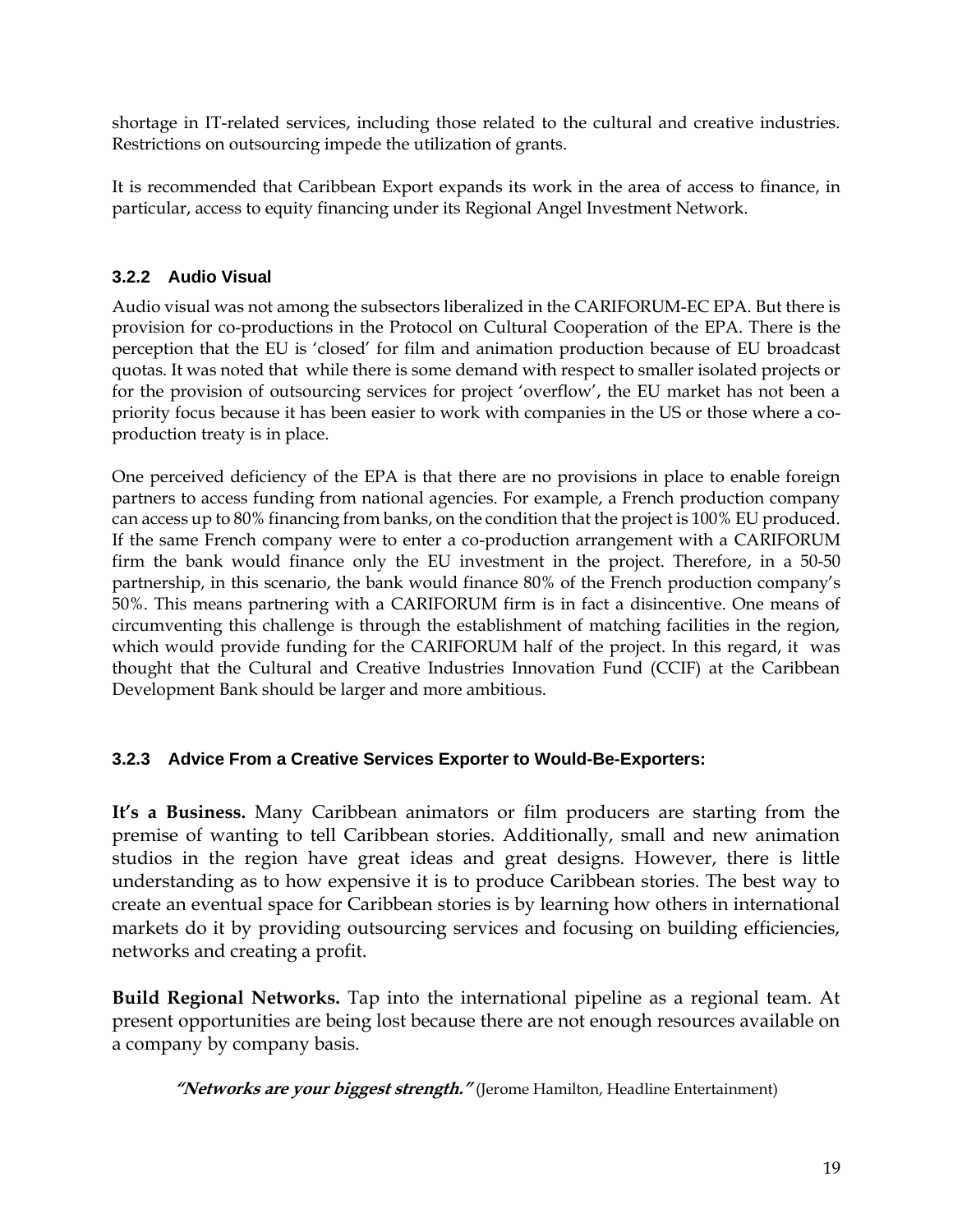- Explore non-traditional ways to get music 'out there'.
- Seek out guidance and mentorship.
- Do your market research.

## **4.0 FINDINGS FROM INTERVIEWS WITH EUROPEAN STAKEHOLDERS**

### <span id="page-22-0"></span>**4.1 European Buyers of Caribbean Goods**

Of the twenty one (21) companies contacted in the UK, Belgium, France, Netherlands, Germany, Czech Republic and Bulgaria, only 5 companies agreed to interviews. (A list of companies is in the Annex to this report). The main findings from discussions with companies are outlined below.

<span id="page-22-1"></span>First, the EPA is not something that most European buyers of Caribbean products have heard of and it apparently does not directly affect their business. Second, most of them were not aware of the CARIFORUM-EU Business Forum to be held in Frankfurt in September 2019, and none except 2 indicated that they will attend it.

Several companies get products that already are in the EU and would have been imported by another company. The biggest importers of Caribbean products seem to be in the UK and they distribute further to other European countries. Some wholesalers/retailers of Caribbean foods in Belgium and the Netherlands buy products from wholesalers in the UK and Holland because volumes are too small to become a full importer. They buy 1-2 pallets at a time and their clients are a mix of restaurants, supermarkets, small shops and night shops. (A Belgian company that has been importing Caribbean products for 43 years indicated that they are unable to buy large quantities because the market is small and varied so they cannot even buy from Grace Foods UK who require large purchases). It is important in the food business for products to be well within expiry limits and to have some variety of products. Some buyers indicated that there seems to be too much focus on pepper sauce or seasonings by Caribbean producers.

Sunland Foods is a very experienced distributor of Caribbean food products in the UK. They expressed interest in Caribbean Cure teas, but it was too high end as a product for their clientele. They would be interested in teas if they are sold in sachets and not loose leaf in tins. But since tea is not an expensive product, they are very wary about the cost of shipping from Trinidad.

With regard to the natural ingredients/organic market, an interesting company in the UK is Impact Foods [\(www.impactfoods.co.uk\)](http://www.impactfoods.co.uk/). They sell a wide range of super foods and products that originate in developing countries. Of interest to CARIFORUM producers are herbs and spices such as ginger, turmeric, cinnamon and dried fruits such as coconut, mango and pineapple. Impact Foods also imports and distributes "super food" products such as guarana powder, moringa powder and coconut flour. However, they indicated that they do not currently import products or inputs from the CARIFORUM countries.

Rum is an old industry and imports of rum are growing at a healthy rate in Europe so attention was not focused on this product in interviews.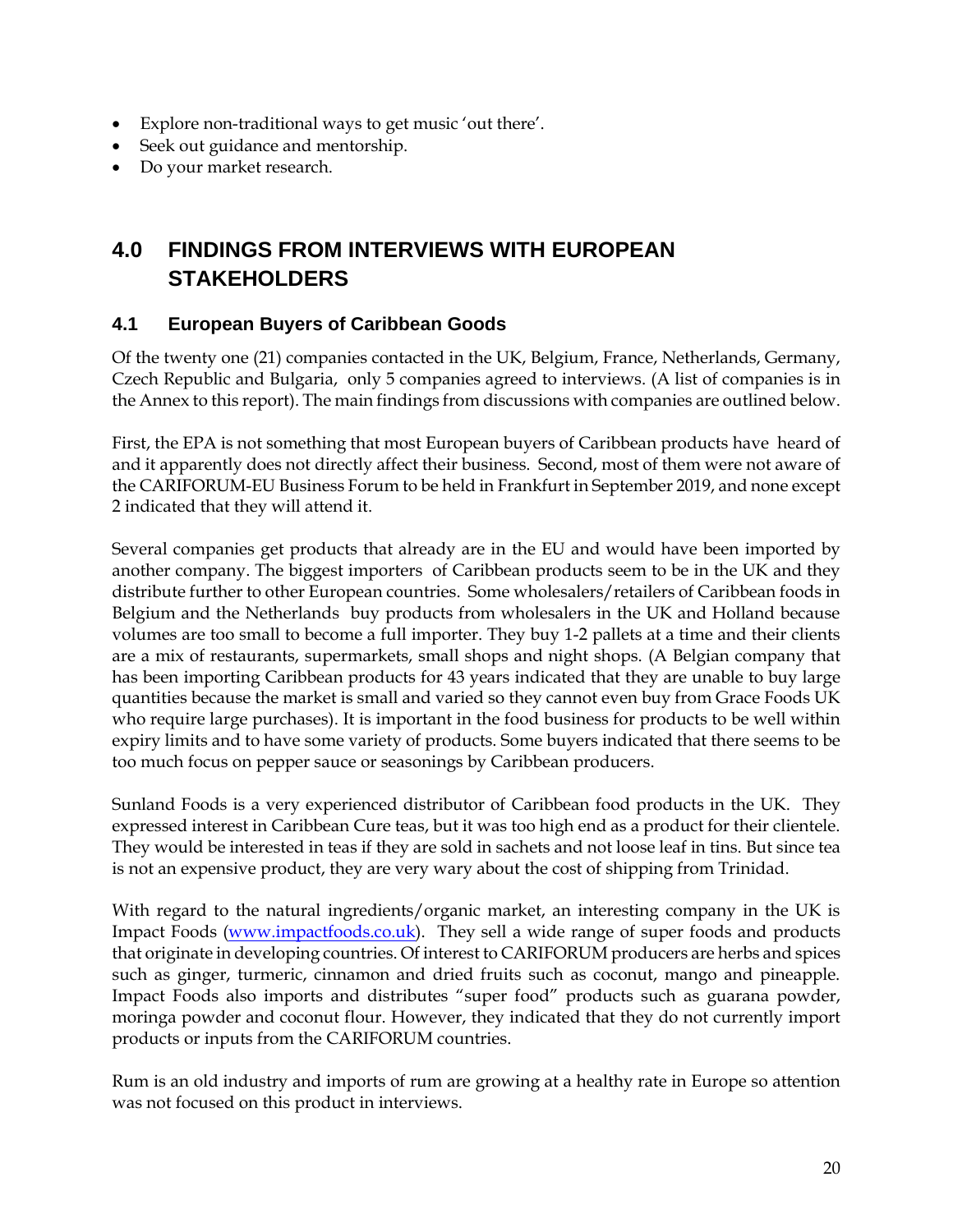Retailers and wholesalers in the EU are always interested in new Caribbean products but would like to be informed about them by email or flyers, etc. They are not interested in products that are intermediate but prefer final products for consumers. So, natural ingredients that are intended for further production into cosmetics or pharmaceuticals is not relevant to their business model. Also, it is not clear if the Caribbean can produce enough natural ingredients (essential oils, etc.) in large enough quantities and with consistent supply as inputs for the production of cosmetics or pharmaceuticals in the EU.

## **4.2 European Buyers of Caribbean Creative Services**

<span id="page-23-0"></span>The "buyers" of Caribbean creative services in Europe are mainly music festival organizers and Carnival promoters or bands. While the mainstream music festivals in European cities are run by Europeans, most of the promoters of Caribbean music and carnivals that operate in the EU are persons of Caribbean origin who reside there. The good news is that interest in Caribbean music of several genres is growing and increasingly, there are Caribbean elements in annual carnivals in Rotterdam, Cologne, London, Berlin. There is also a small carnival in Geneva in which Caribbean DJs and carnival promoters expect to participate in 2020. However, while reggae is long established in many music festivals around Europe, soca music is growing only very slowly. However, the carnivals have potential to promote soca and other Caribbean genres and potentially bring them into the mainstream, eventually.

In the **case of film/video or animation**, in spite of the Protocol on Cultural Cooperation in the EPA, most of the European companies or professionals who operate in this sector and are interested in collaborating with Caribbean creative persons and companies are unaware of the EPA or its cultural provisions. A few that are more clued into the cooperation elements of the EPA expressed interest in seeing the Protocol being implemented.

There are a few exceptional cases of major success in the film sector. For instance, the wealthy Vicini group from the Dominican Republic which recently rebranded as Inicia has set up an office in London and apparently has partnered with Paddington Studios on a creative project. But in most instances, European film or animation producers work only with counterparts in countries with which there is a co-production agreement or treaty. The reasons for this are due to how subsidies are granted in the EU for film or video or media in general.

Neon Rouge Production, [\(www.neonrouge.com\)](http://www.neonrouge.com/) a Belgian film company, is interested in collaborating with Caribbean filmmakers. They deal in world cinema that is culturally grounded but with global appeal. They originally focused on African stories but are now looking at stories dealing with diaspora. Neon Rouge attended the Trinidad and Tobago Film Festival in 2012. Neon Rouge is currently working on developing a film project based on *The Schoolmaster*, an adaptation of the book by Earl Lovelace. The screenplay was written by Asha Lovelace.

It was pointed out that films take long to develop and that bilateral agreements make film collaborations possible. The EPA Protocol on Cultural Cooperation provides for a co-produced work to be granted preferential status as a European work if it is produced under a co-production agreement between a European and CARIFORUM country. Since most EU Member States give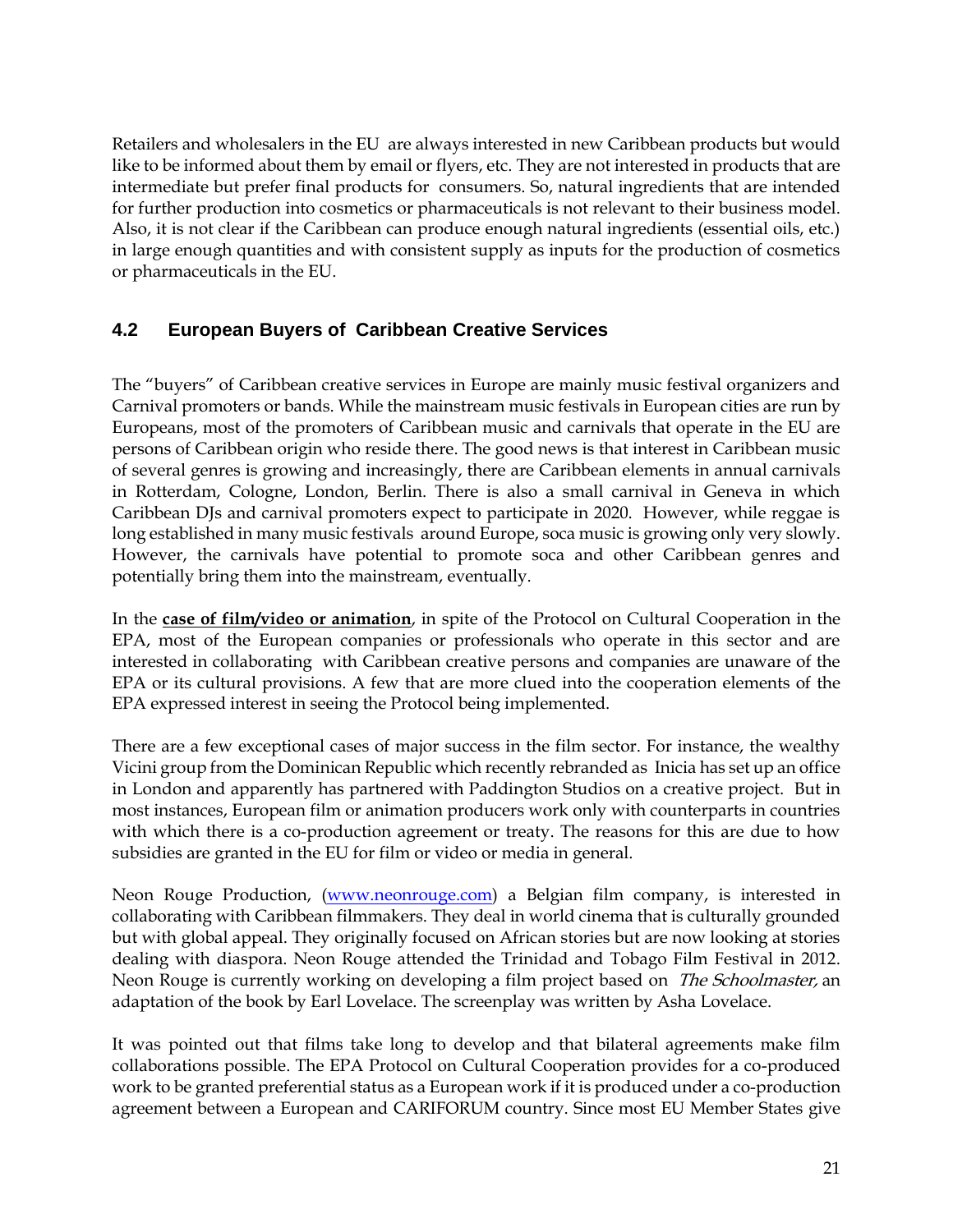tax benefits to companies to spend money locally, it is critical to have co-production agreements; if not, there is no incentive to collaborate on films with foreigners. It was highly recommended that Caribbean countries seek co-production treaties with EU Members in order to significantly increase the potential for collaborations between Caribbean and European filmmakers. In order to get a co-production agreement, it is necessary to have a critical mass of people in both countries that are interested in collaborating and that can lobby their film commissions. And the film producers´ association in the EU country will have to say that they do not object to a coproduction treaty.

In the case of Neon Rouge's Trinidadian film project, a co-production agreement between Belgium and Trinidad and Tobago will make it possible for the company to source funding in any EU Member State. It was recommended that the TT Film Commission should approach the film commission of Fédération Wallonie-Bruxelles to negotiate a co-production treaty.

Similar suggestions were made by Spanish film production companies who indicated that this was necessary to stimulate co-productions between Spanish producers and Caribbean creative professionals in film (movies, animation, documentaries).

The **carnivals in the EU** that have Caribbean elements are a special sub-set of the creative industries market. There are carnivals in the UK, Belgium, Germany, Netherlands, Sweden and even Switzerland. (There will be a carnival in Geneva in 2020). In this sector, there are some disc jockeys (DJs), music promoters and carnival band organizers who operate in various European cities. They promote awareness among Europeans of Caribbean musical genres and other cultural elements . Four operators in this sector shared their insights on issues and opportunities in EU markets. Like most people interviewed, the music and carnival promoters were not aware of the Economic Partnership Agreement (EPA) between the Caribbean and EU nor that there is provision in it for market access for Caribbean entertainers; or the facilities in the Protocol on Cultural Cooperation.

A good case study of the issues and challenged faced by this market segment is the Rotterdam Carnival. There were about 25 bands in the Rotterdam Carnival (26-27 July in 2019) but only about 3 representing Caribbean elements (including Curacao, Aruba and Trinidad). The Rotterdam municipality provides the trucks and generators free of charge but bands must provide their DJs and related stuff. It is expensive to organize all the activities for Carnival and related music events so sponsorship is critical. But music side shows are used to fund carnival activities.

The main problem Caribbean carnival operators face is the lack of sponsorship; but this is compounded by the fact that the Rotterdam authorities tend to have a monopoly sponsor for the entire carnival and when Caribbean bands get sponsorship from someone else, they are not allowed to use the sponsor's brands or logos on their band materials because of an exclusivity arrangement between the Rotterdam authorities and their sponsors. This is a big issue for Caribbean bands in the Carnival. The main Carnival sponsor in 2018 was Jack Daniels but Caribbean bands had a drinks manufacturer (Lavish) as sponsor but were not allowed to use it. (Lavish -www.drinklavish.nl/)

The Caribbean promoters interviewed do not face any problems regarding obtaining work permits or visas for artists or entertainers that they bring from the Caribbean to perform in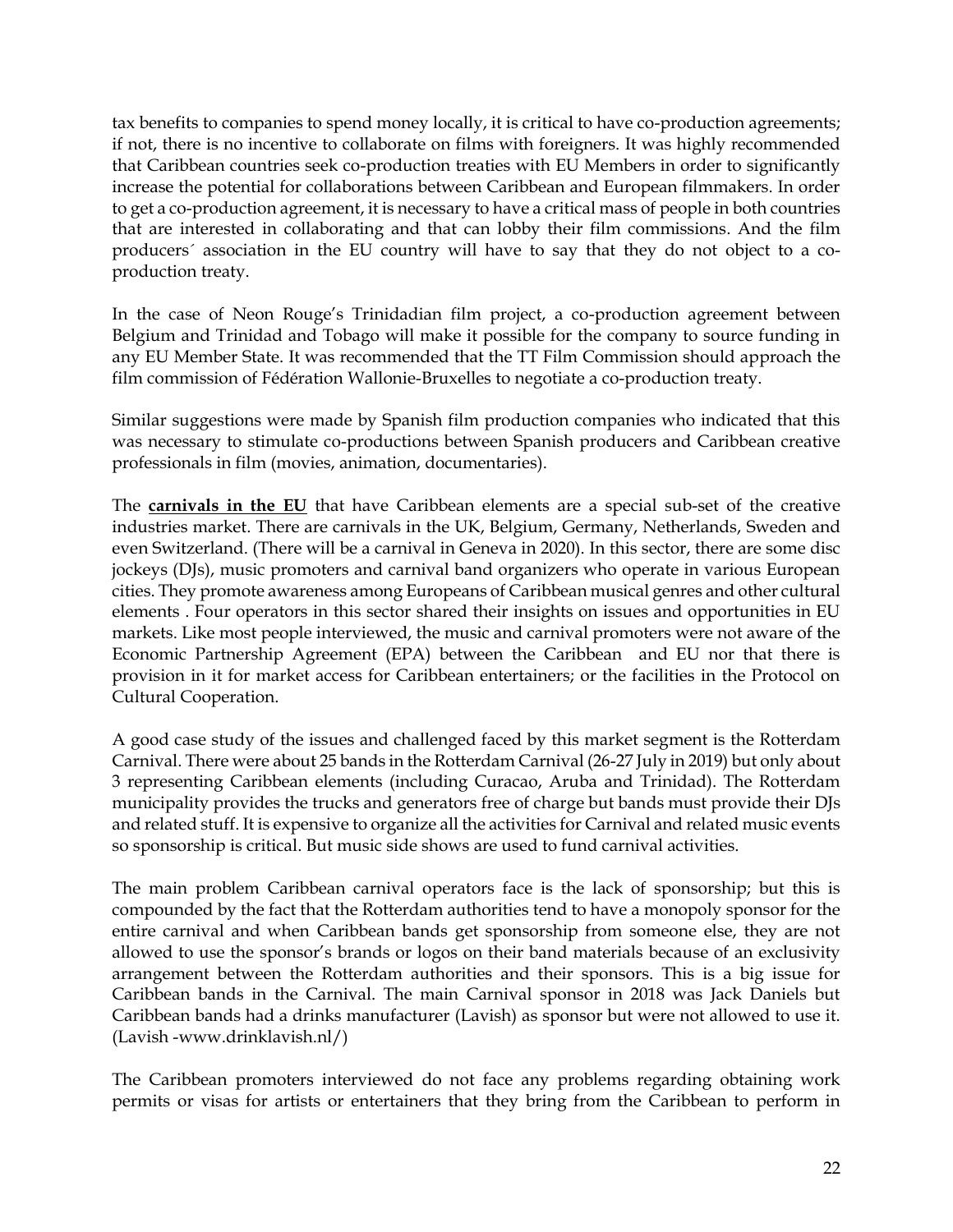shows/fetes around Carnival time. Various commentators pointed out that UK immigration authorities are tough on artists and entertainers and insist on work permits or work visas. So, if an artist has to stop-over in London first there are sometimes complications at the border. Interestingly, although Belgium was one of the only two countries that did not grant market access for entertainers under the EPA, music promoters indicated that Belgian immigration does not insist on work permits if an artist visits Belgium to perform in one music festival or concert. This is in spite of the legal requirement for a work permit to supply any service in Belgium.

However, Caribbean bands do not collaborate on information or anything else because they really compete with each other in terms of attracting clientele to their fetes and bands. Revenue is earned through arranging music events around carnival time and Caribbean artists are usually brought to the shows. (For the carnival, band leaders offer costumes, food, etc. for "masqueraders" in their band).

#### **Import of Caribbean entertainers**

It is usually mid-range artists (soca) that are used in music events around carnival time because the well-known, big name artists are too expensive for the size of events. Since Caribbean music is still developing in popularity in the Netherlands, the client base is still small. Rotterdam Carnival is modelled along the lines of Brazilian & Colombian carnival so Trinidadian cultural elements are still nascent but growing. Salsa is a big element in Rotterdam.

One issue for Caribbean artists/entertainers in the EU is the lack of a mechanism to collect royalties for their songs/music. There is need to register their music in European countries and to code it. Or their music should be put on Shazam, one of the most popular music recognition apps. <sup>21</sup> Copyright organizations or collection societies in the Caribbean need to interface with their European counterparts in this regard.

Another big issue for Caribbean show promoters and bands in Rotterdam (and other cities) is the cost of bringing artists from overseas to their events. Travel is very expensive so it would be best if they could have an information network of show promoters across Europe in countries where there are Caribbean carnivals or music events so that the cost of travel could be spread across several events and reduce the per unit cost to any particular music show or event. This sentiment was expressed by other music promoters and DJs as well as the head of Antilliaanse Feesten, the largest commercial Caribbean music festival in the EU, apart from the UK.<sup>22</sup>

A suggestion is to create a formal network of Caribbean show promoters in each country (Instagram, Twitter, FB or WhatsApp) in which there are music festivals or Carnivals with Caribbean elements. At the moment there are informal networks of friends only; so there are information gaps in terms of which Caribbean artist will be available where and when.

<sup>&</sup>lt;sup>21</sup> If you capture 20 seconds of a song, no matter if it's intro, verse, or chorus, Shazam will create a fingerprint for the recorded sample, consult the database, and use its music recognition algorithm to tell you exactly which song you are listening to.

<sup>&</sup>lt;sup>22</sup> In 2019, there were 38,000 patrons at Antilliaanse Feesten, a 3-day music festival in Hoogstraten, Belgium close to the Dutch border that has been held since 1983. (https://antilliaansefeesten.be).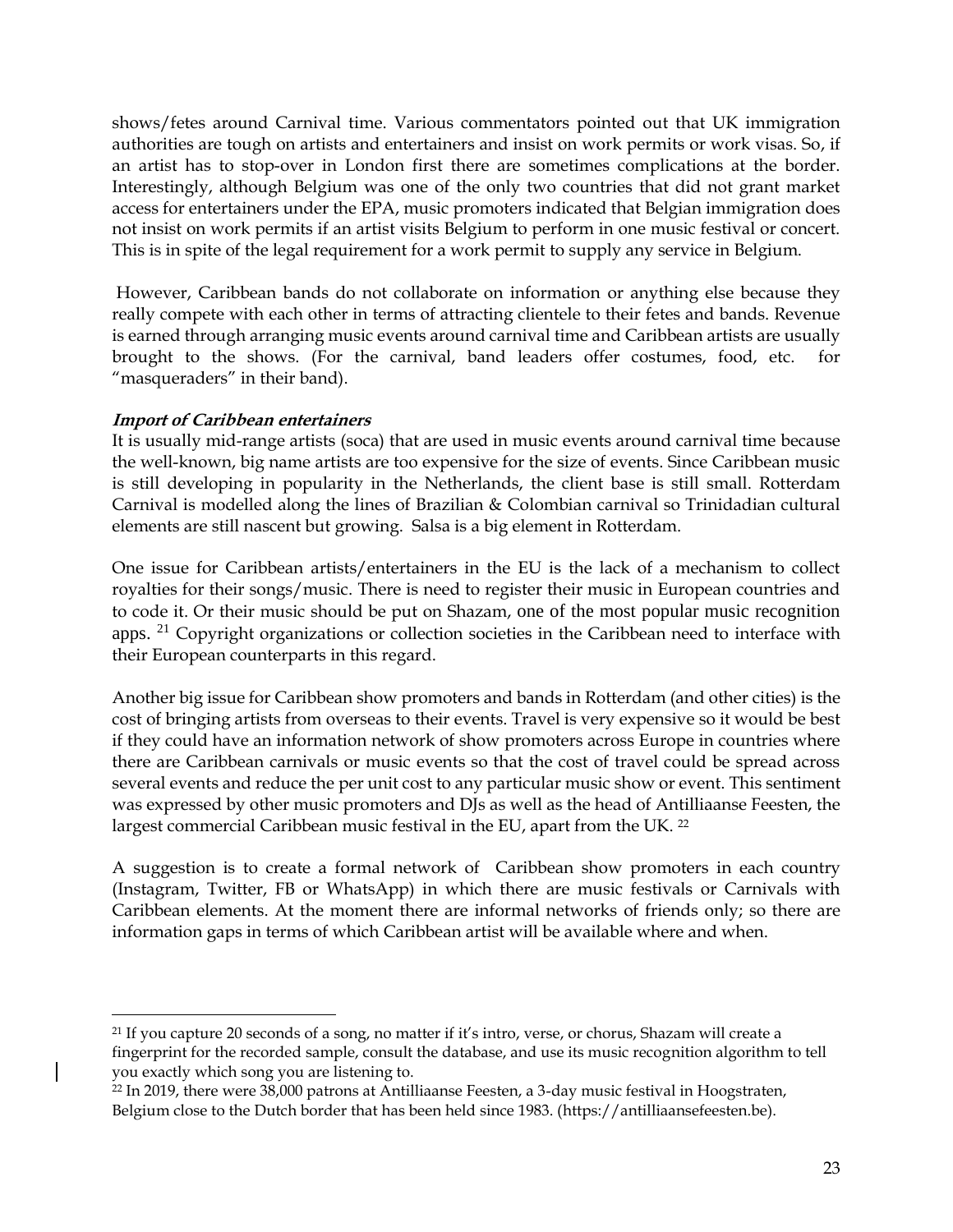Music and carnival promoters indicated that they receive very little support from Caribbean diplomatic missions in Europe. It is now even difficult to get contacts for people or companies. Missions do not have funding or other involvement in music or carnival events in European cities so promoters of Caribbean cultural activities have to fend for themselves. But it is important for Caribbean governments to recognize the benefits of music and carnival promoters in the EU and the economic potential for creatives in the region of promoting Caribbean creative/cultural activities in Europe. These events also promote Caribbean products and tourism.

## **4.3 European Investors in the Caribbean**

<span id="page-26-0"></span>The general finding is that the EPA has little bearing on actual investment by companies in the EU or vice versa. In fact, most EU companies are not aware that there is an EPA between the Caribbean and the EU. Firms invest in a market based on a range of considerations that include, market potential, start-up costs, taxation levels, availability of capital, returns on investment, among other considerations. While most CARIFORUM countries granted access for Mode 3 (investment) in a wide range of areas and the EU Member States granted even broader and deeper access, this does not seem to have affected the investment decisions of companies.

It was particularly challenging to find European investors that were willing to grant interviews about their experience in the Caribbean. Of the numerous investors that were approached, only two agreed to participate in the research; both are active in the Dominican Republic. Of these, none were aware of the EPA and hence had no views on investment facilities in it. Their investment in the Caribbean was as a result of market conditions and potential for growth, the regulatory environment and decent returns to their shareholders.

Since the renewable energy sector is a major focus in the Dominican Republic and wider Caribbean, it was not surprising that several EU firms are investing in this sector (4 out of 8 companies identified by the national investment agency, CEI-RD). Hotel development is traditionally the sector that attracts the largest investment in the Dominican Republic but renewable energy is fast becoming a very attractive sector for EU investors in the Dominican Republic. Of the companies that shared their experience, one was in renewable energy (Akuo Energy) and the other in property development (Noval Properties).

**Akuo Energy** from France [\(http://www.akuoenergy.com/fr/\)](http://www.akuoenergy.com/fr/) invested in the renewable energy sector in the Dominican Republic. It is a fully owned French investment of US\$130 million and it was all financed externally. The project is a 50 MW wind farm that can generate 180 Gigawatts per year. They produce and sell all their electricity to the national utility.

Why the Dominican Republic? Because they were already in Martinique and Guadeloupe and realized that the Dominican Republic had the best regulatory environment for investment in renewable energy. The Dominican Republic is also of a sufficient size in terms of the market and is very open towards inward foreign direct investment (FDI). They were already in Uruguay so they have experience in Spanish-speaking jurisdictions.

They got a local contact in the Dominican Republic from the French Embassy who guided them on the ground. The process to invest there took some time. They got approval at the end of 2012 but financing was settled in 2017. Akuo Energy took their time to research the market and arrange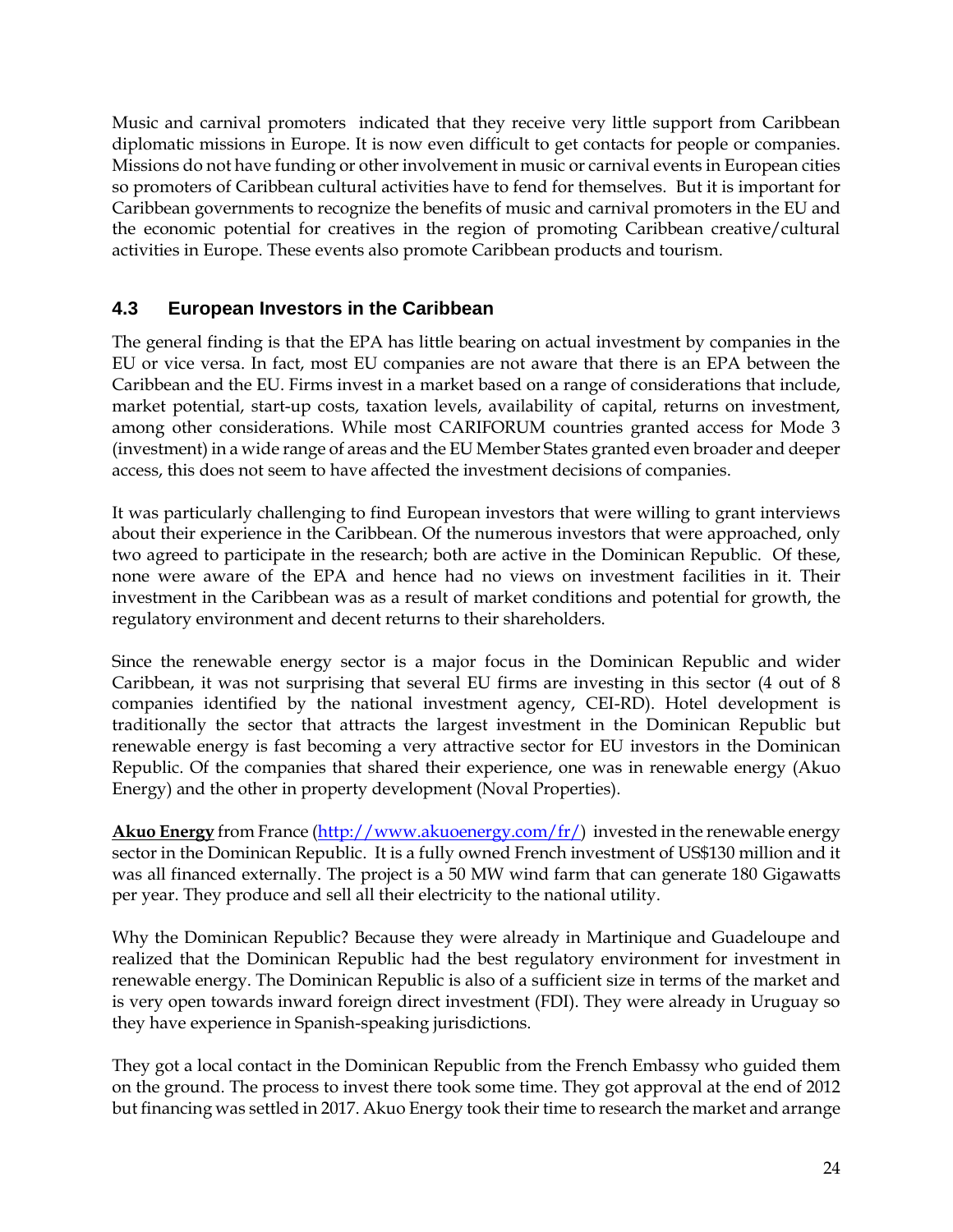financing. They got European finance (Probacos, SMO, IEC ) to invest in the Dominican Republic. When Akuo Energy started, local (Dominican) banks were not ready to invest in the renewable energy sector. They thought it too risky. But now, since they have seen multilateral banks financing wind power, the local banks might become interested.

#### Regulatory environment

It was felt that the path and vision are very clear in the Dominican Republic regarding foreign investment. The authorities welcome FDI but the approvals process can be slow and bureaucratic. However, it was quick to establish their company – 2 months. No special conditions were imposed by the Dominican Republic government. They got equipment imported duty free. The regulations were clear.

Will they increase their investment in Dominican Republic or further Caribbean? Yes, Akuo Energy is working on developing a solar project for the Dominican Republic. There are further opportunities in the Dominican Republic but the market is not fully open. In 2016 the government realized that although they had granted approvals, the actual investment in renewable energy was not happening, so they changed policies. The Government of the Dominican Republic is now more careful in granting concessions. But other projects have been built recently.

The company believes that overall, the political and regulatory situation in the Dominican Republic is good and country is very open and receptive to investment. But Akuo did not work with CEI-RD – the investment agency. Akuo did not use any facility in the EPA and EPA did not affect its decision to invest in the Dominican Republic.

Their advice to other investors - it is critical to find the right contacts on the ground and in government. In the Dominican Republic it is important to build relationships and trust. Advice to government authorities in the wider Caribbean - It is necessary to have a long term vision about policy and regulations in any sector. Investors look long term and do not like political ups and downs.

**Noval Properties** from Spain (www.novalproperties.com) invested in Punta Cana, Dominican Republic in property development. It is an engineering, construction and project management company. Its reasons for choosing the Dominican Republic as an investment location were as follows: good business opportunity; excellent growth generally and in the tourism sector; 8<sup>th</sup> best economy in Latin America; excellent geographical location with worldwide access.

In terms of incentives or concessions to encourage investment, the CONFOTUR law<sup>23</sup> which allows investors a 15-year tax break when they buy one of Noval's constructions is important. According to Article 2, all benefits granted by this legislation may be given to all natural or legal persons domiciled in the country that undertake, promote or invest capital in tourism related infrastructure, such as real estate. And Article 4 provides that those who benefit from these incentives are exempt from the payment of the annual property tax (1% of property value above US\$150,000) for 10-15 years, and transfer tax (3% of the purchase price).

<sup>23</sup> Tourism Incentive Law #158-01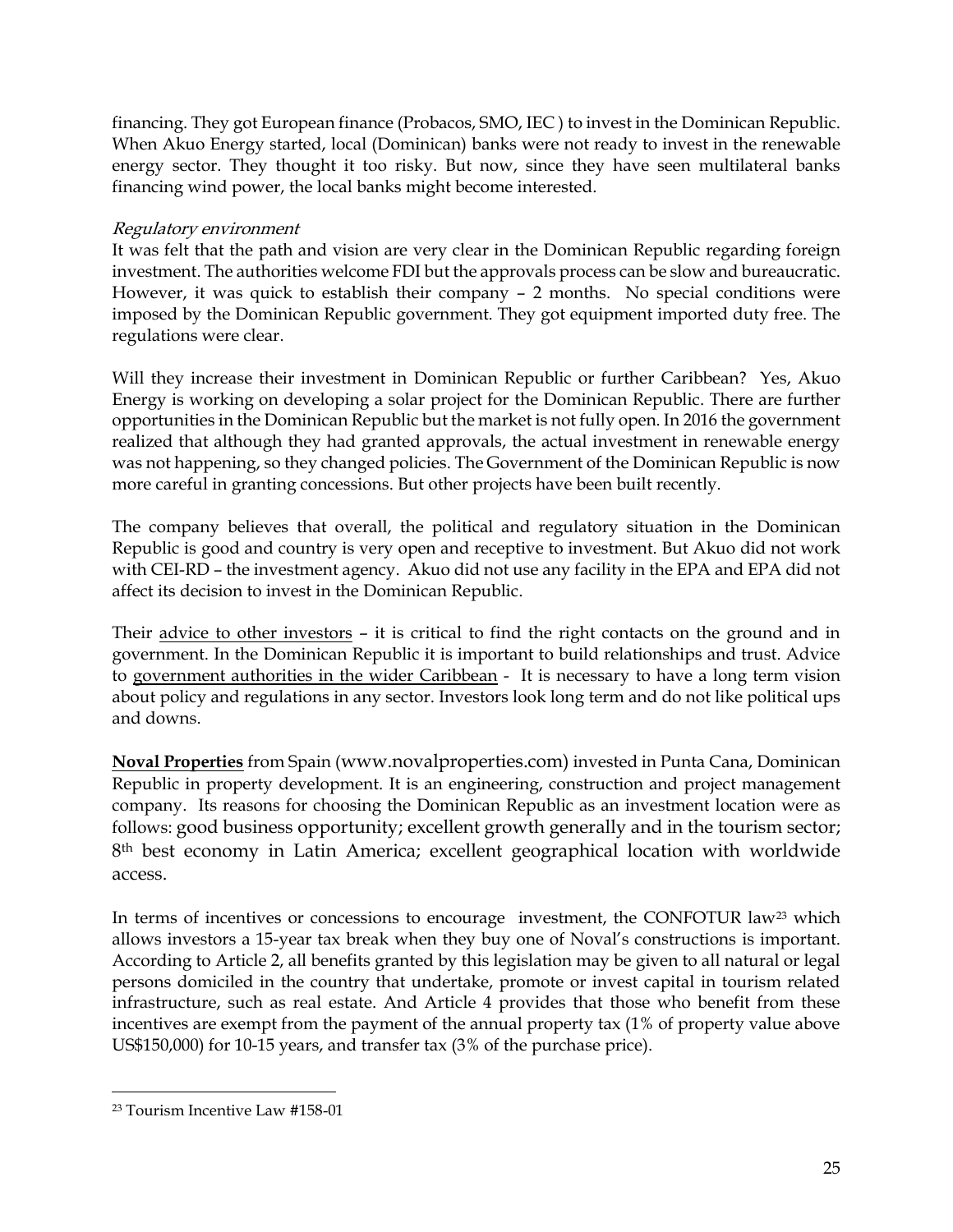Noval recommends investing in the Dominican Republic since it has been a very positive and profitable investment so far. And they expect to increase their operations there. The business environment is good and regulations and incentives are clear. Furthermore, the government is very receptive and welcoming to foreign investors.

## **4.4 Caribbean Investors in the EU**

<span id="page-28-0"></span>There was not much success in identifying Caribbean firms that invested in the EU, except for the UK. Years ago, Associated Brands Ltd. from Trinidad invested in Malta. But since the EPA, it is not evident that anglophone Caribbean firms have invested in Europe. As is well known, Grace Foods UK, produce a wide range of Jamaica products in the UK and their brands are well known and their market is growing. Grace Foods also exports to various countries, including EU members. This might be a model for other Caribbean producers to consider but it involves high start-up costs in terms of capital. However, it was not possible to interview Grace Foods UK about its experience as an investor there.

Insights were obtaining from three investors from the Dominican Republic on investing in the United Kingdom.

**Tropifruit** is a Dominican Republic -UK family business that is integrated from crop to final retail. It is based in Essex and owns local transport, ripening and warehouse facilities in England. Only the air cargo services from the Dominican Republic to London is provided by outside entities. With 4 weekly British Airways flights and 2 daily charter flights between the Dominican Republic and London there is adequate air freight service. Tropifruit is a leading distributor specialising in ethnic produce from various countries (fruits and vegetables). <sup>24</sup> They serve a diverse ethnic market through their customers including stores, market traders, independent retailers, caterers, restaurants and other food service businesses. Their global supply chain includes a number of high quality growers and their own produce farms in the Dominican Republic and North Africa. They are long established in the UK and find it an easy market to invest in and forsee future growth of the company.

**CHG InterTrading** was set up in the UK in 2008 and started operating in 2009. It is a small family business and the company is a facilitator and broker to help Dominican Republic businesses take advantage of export opportunities in the UK market. It promotes exports to and imports from the Dominican Republic. But it is willing and available to provide similar services to help businesses from the rest of CARIFORUM and Latin American countries. The CEO suggested that one of its challenges is the long time it takes to build relationships with businesses in the Dominican Republic because a lot depends on trust since most companies are family businesses. It has assisted about 25 companies in the past 10 years to take advantage of the UK market.

CHG InterTrading expressed appreciation for the ease and speed with which an investor can establish in the UK. But it suggested that there is need to still educate businesses in the Caribbean about the EPA and how to utilize the benefits in it for Caribbean trade and investment. There is

<sup>24</sup> Tropifruit deals in and sells a wide range of fruits and vegetables – avocados, bananas, mangoes, coconuts, pineapple, lychee, passion fruit, dasheen, ginger, sweet potato, hot pepper, dasheen, among others.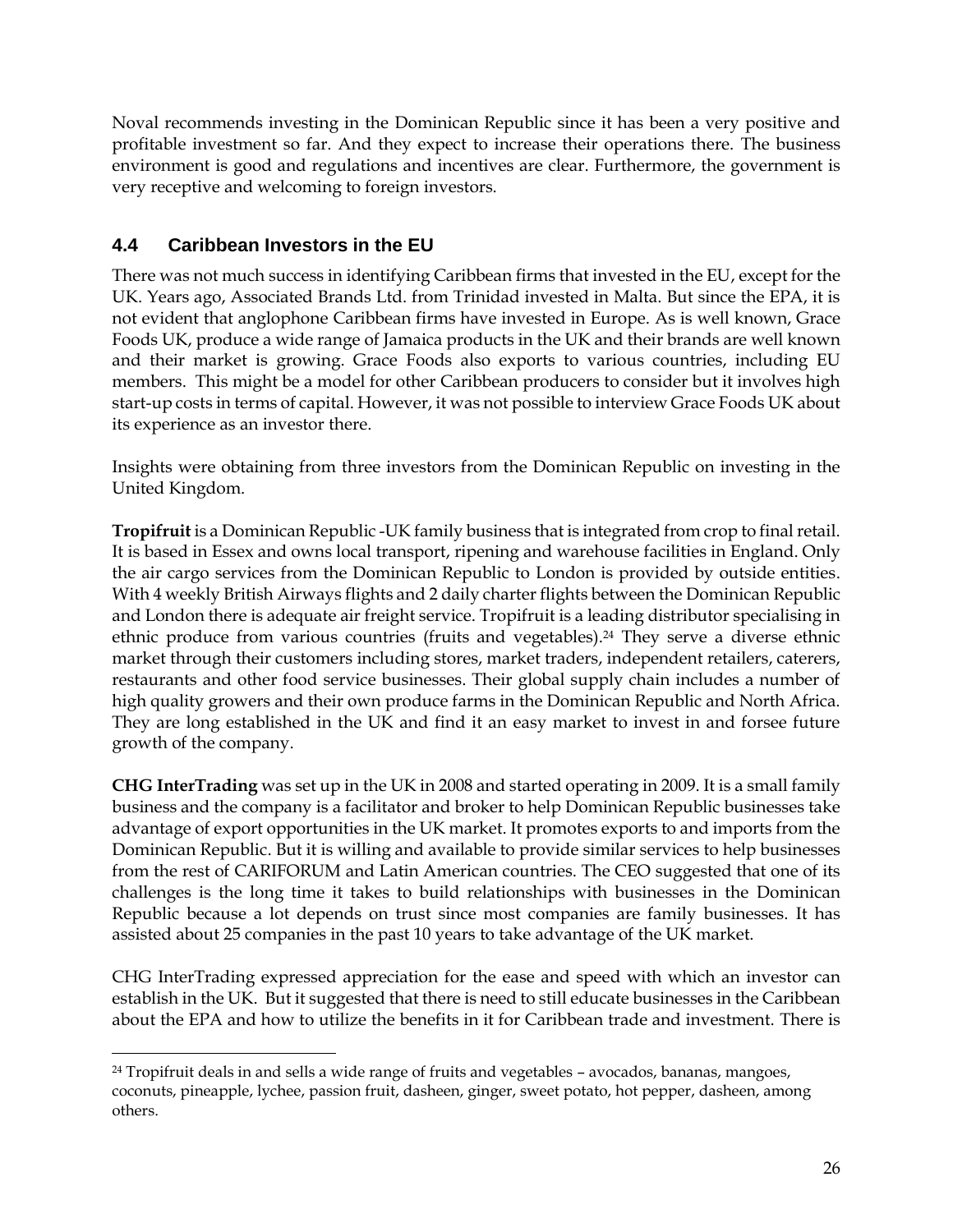potential to increase exports of various other products because many Europeans visit the Dominican Republic (and wider Caribbean) as tourists and experience or consume local products, such as Dominican coffee; and this led to market development for Santo Domingo coffee in the UK. It is possible to increase the linkages between tourism and other economic sectors and develop demand overseas for Dominican products.

**Zebu Partners** is a financial investment company that facilitates financial investments from the EU into the Dominican Republic and other countries. Its CEO is a Dominican based in London. Its sectors of focus are mainly SME and consumer credit, although they also consider hotels and real estate projects on an ad hoc basis. Most of the investors are EU based but their investment vehicles are outside of the EU for fiscal reasons. This is especially the case in the UK where they access financial investments via UK territories like the British Virgin Islands or other fiscally efficient jurisdictions.

In light of the interest of Dominican Republic firms in the UK it was not surprising that the Dominican Republic Chamber of Commerce in the UK was recently established to help catalyse business and maximize opportunities for Dominican Republic firms in the UK market.

Two of the three Dominican Republic companies thought that the EPA is directly relevant to their business. It is not surprising that the importers of goods into the UK from the Dominican Republic are appreciative of the duty-free and quota-free facilities under the EPA. And all exporters of goods in the Dominican Republic and wider Caribbean see the EU market as large and growing, notwithstanding the various challenges they face to export from the region. (These are discussed in the first section of this report).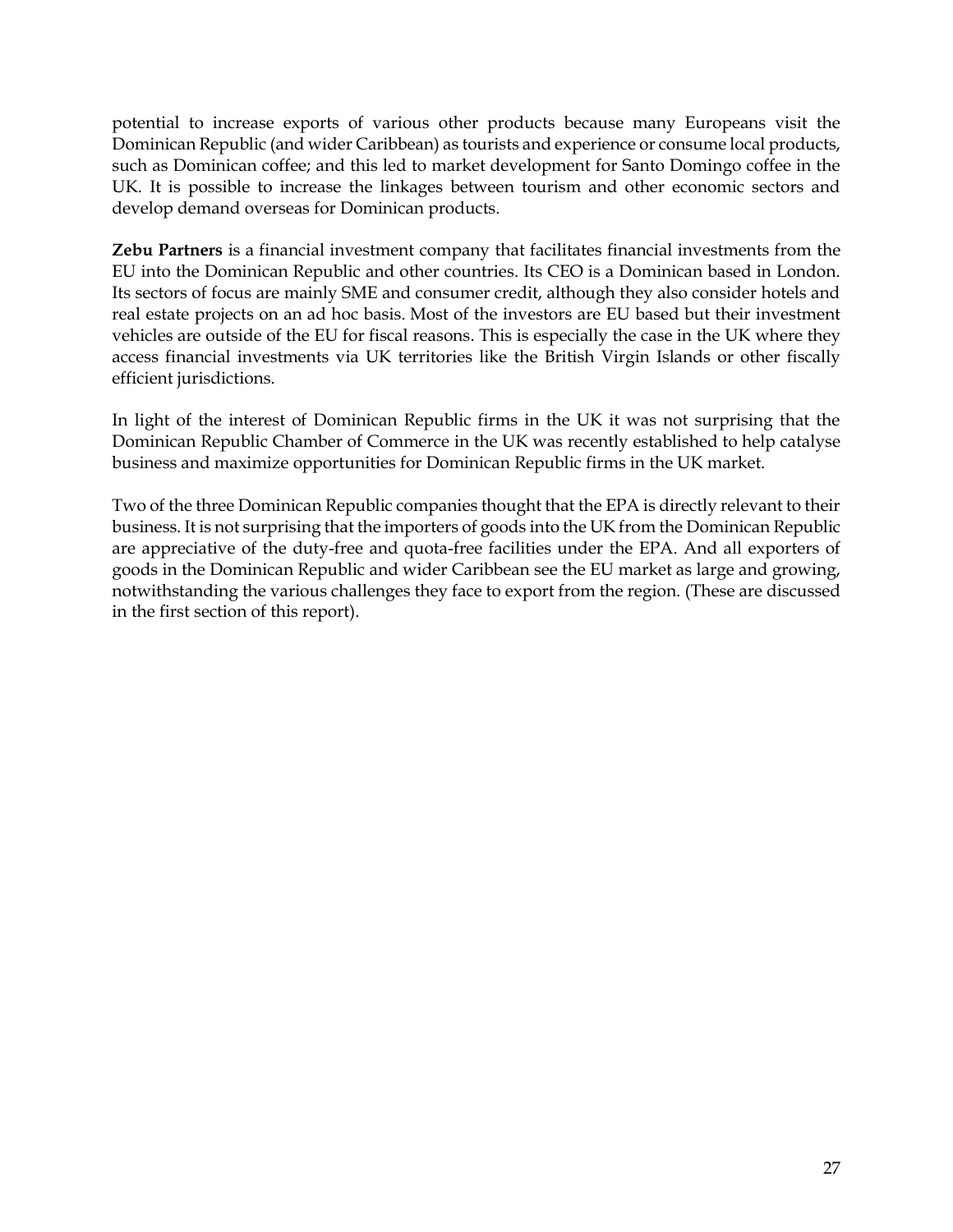## **5.0 CONCLUSIONS AND RECOMMENDATIONS**

## **5.1 For Caribbean Goods Producers**

#### <span id="page-30-0"></span>**Market Development on the EU Side**

<span id="page-30-2"></span><span id="page-30-1"></span>Caribbean Export has made significant efforts in supporting exports from the CARIFORUM region (i.e. on the supply side). Conversely, it has been noted that limited efforts have been made on building the demand side in Europe. To increase CARIFORUM exports to the EU, both the supply and demand side must be supported through merging strategies. Recommended actions that would support growth in the demand side and improve integrated demand-supply strategies include:

- i) Ongoing market research in priority sectors on imports, trends, needs, regulatory requirements, etc. This information should be easily accessible by the private sector via Caribbean Export platforms. In this regard, it is recommended that a Market Information/Export Desk be established by Caribbean Export to provide market intelligence to companies/exporters in the CARIFORUM region. **(See details in Annex III to this report).** Such market intelligence is particularly important for the products that are targeted in the 4th Business Forum (agro-processed foods, natural ingredients for foods, cosmetics and pharmaceuticals).
- ii) Building consumer confidence and maintaining established demand side networks through the development of sector-specific, regular communication tools – e.g. monthly 'cocoa newsletters' highlighting quality and uniqueness of CARIFORUM fine or flavour cocoa, success stories, key companies, events, EU retail points, etc.;
- iii) Building a 'one-stop' shop for CARIFORUM products to facilitate buyer conversion. This does not necessarily need to be an e-commerce platform, but at least a platform that provides information, including contact information on CARIFORUM suppliers – much in the same way currently being done on the 4th CARIFORUM-EU Business Forum website platform;
- iv) Similarly, building a database of EU buyers and distributors which CARIFORUM businesses could access;
- v) Optimally, Caribbean Export should develop and maintain relationships with buyers and distributors and be seen by these as a trusted source of information from both the Caribbean and the EU perspectives. This could lead to the provision of 'introduction' services, where Caribbean Export could introduce export-ready CARIFORUM suppliers to reliable buyers and distributors in the EU, which would reduce conversion time. This should be done on an ongoing basis, not only at *ad hoc* events such as Business Forums.

To deal with the logistical challenges in shipping to the EU, small producers might **also consider utilizing fulfilment services to support shipping to their target market**. A fulfilment service is a third-party warehouse service which prepares and ships orders on behalf of the producer. The range of services offered by fulfilment centres includes warehousing, shipping, inventory management, packaging, handling returns, and more. Amazon offers a fulfilment service,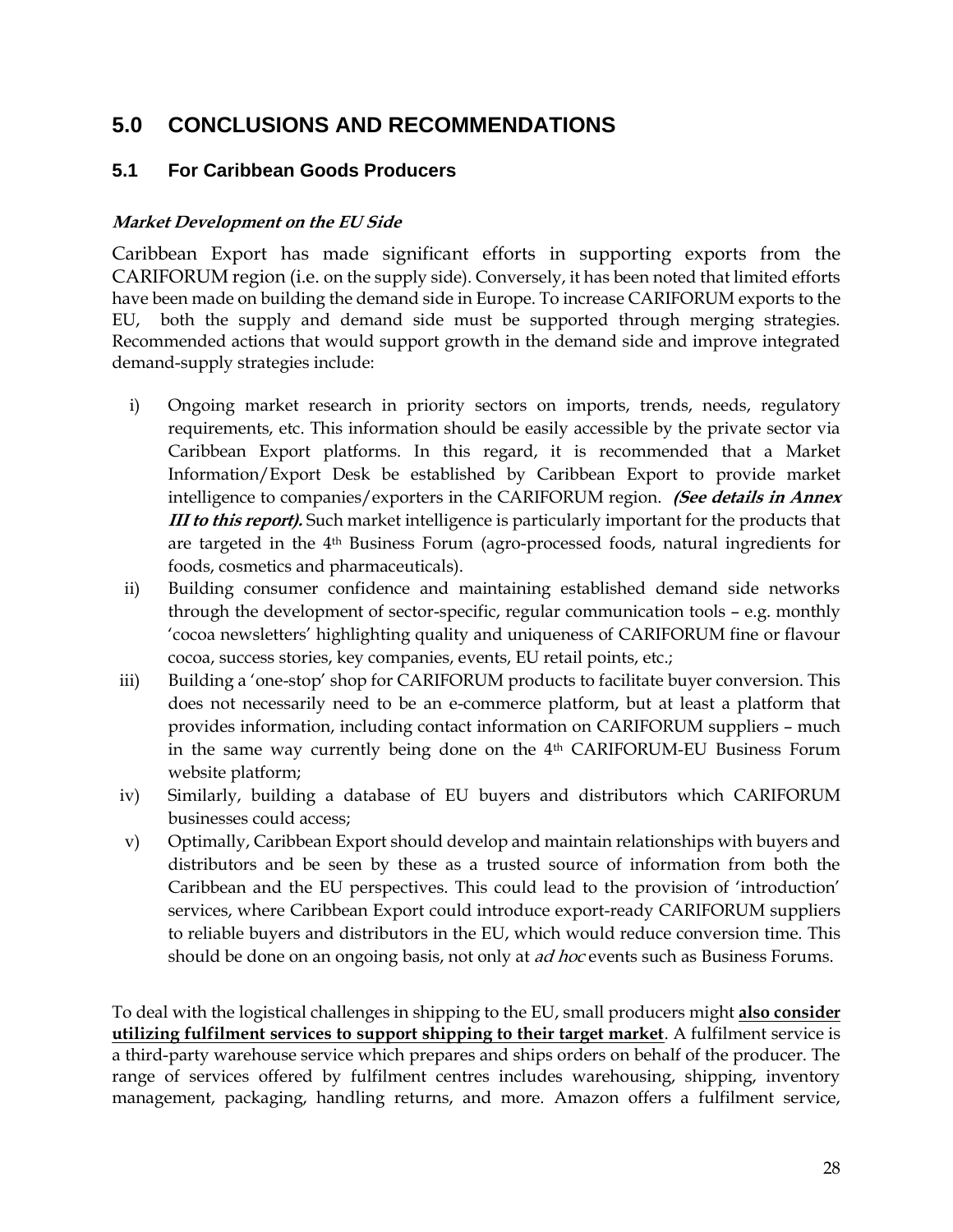Fulfilled by Amazon, including a solution called the European Fulfilment Network.<sup>25</sup> This enables Amazon to fulfil orders from any Amazon European marketplace while goods are shipped by the producer to just one centre. Cross-border fulfilment fees apply. But there are various fulfilment service companies across the EU. **It may be useful to research the conditions under which these companies would provide services to goods producers from the CARIFORUM region.**

The diplomatic missions of CARIFORUM countries in the EU also should play a greater role in helping facilitate business activities by their companies in the EU. This should include the provision of economic intelligence to their Chambers of Commerce and individual companies that seek market information. **This will require a dedicated Trade Facilitation Officer desk in each mission.** It is recommended that the trade ministries and foreign service officers dedicate resources to ensuring staff is acquainted with the EPA.

## **5.2 For Caribbean Service Suppliers**

<span id="page-31-0"></span>The presence of natural persons (Mode 4 under the GATS) remains the means through which CARIFORUM service suppliers can best contest the EU market for services. As part of the 10-year review of the EPA, CARIFORUM and EU authorities should ensure that formal, detailed responses are provided by EU Member States to the following questions:

- i) Have administrative measures been established in your immigration and/or work permit regulations to facilitate the entry of the following categories of service suppliers from the 15 CARIFORUM countries into your jurisdictions to supply services to clients there, subject to the provisions in the EPA: Contractual Service Suppliers (CSS); Independent Professionals (IPs); Business Services Sellers; and Short Term Visitors for Business Purposes?
- ii) What specific type of documentation or authorization is required by a service supplier from a CARIFORUM member country to supply services in your jurisdiction or territory – a work permit, or some other special document? And what is the process or procedure for obtaining this? (These should be catalogued and listed on the EC's (DG Trade) website and those of all CARIFORUM Trade ministries and Caribbean Export)
- iii) Have any service suppliers from any of the 15 CARIFORUM countries been granted entry to supply services under Mode 4 in your country as provided for under the EPA over the past nine (9) years? If so, which categories – CSS or IP?

In principle, this information should be obtained and catalogued for all EU Member States but at least for the jurisdictions in which CARIFORUM service suppliers have market access interest. (Germany, France, Italy, UK, Ireland, Belgium, Spain, Portugal, Netherlands, Denmark, Sweden, Malta, Greece, Austria, Czech Republic, Finland).

In light of the imminent departure of the UK from the EU, it may be even more important for CARIFORUM service suppliers to know what are the requirements and procedures in other EU

<sup>25</sup> https://sellercentral.amazon.co.uk/gp/help/external/201606080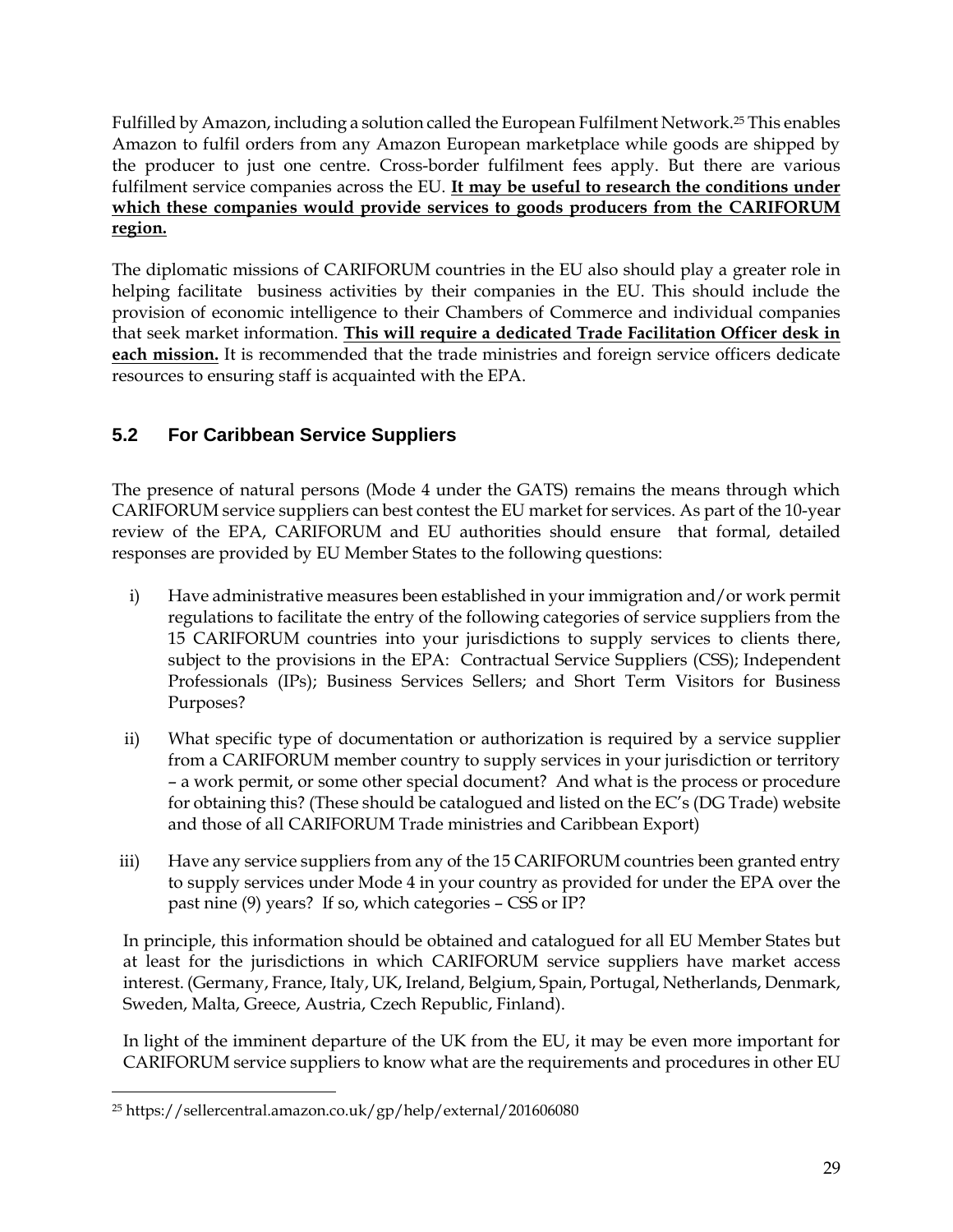Member States in order to realize the Mode 4 market access provisions in the EPA. Languages and business cultures in the rest of the EU make this more critical.

#### **For Creative Industries**

- <span id="page-32-0"></span>i) All Caribbean diplomatic missions in Europe should be given a mandate to help promote Caribbean music and culture, including carnivals. This should be an intrinsic part of their work and institutionalized. It should not depend on personalities in missions. Caribbean carnivals and music festivals/concerts in the EU provide economic opportunities for artists in the region and help generate interest in the Caribbean and various products and services, including Caribbean tourism.
- ii) Caribbean Export should work with Trade Ministries and Caribbean missions in the EU to promote and sensitize diplomatic staff in the EU about the economic potential of music and carnival activities in the EU for artists and creative persons in the region and in European cities. Diplomatic missions should also inform all the persons who operate professionally to organize music events and carnivals about the facilities in the EPA that could be of benefit to them.
- iii) Caribbean Export and all Caribbean missions in the EU should collaborate to identify and catalogue the persons working in promoting music and carnivals in each EU member state. And a network of music promoters/DJs and carnival promoters should be developed. This is important to allow for greater coordination of performance activities by Caribbean artists in European music festivals and carnival-related events in order to (i) expand and maximize the reach of Caribbean artists across the EU; and (ii) spread the cost of travel expenses across an artists' European tour and thereby increase their cost competitiveness for music festivals and concerts.
- iv) A handbook of requirements and procedures for the entry of artists/entertainers in key EU markets (such as Belgium, France, Germany, Italy, Netherlands, Spain, Sweden, Denmark, among others) should be developed and put on the websites of all Trade and Culture Ministries in CARIFORUM states for the benefit of artists and entertainers in the region. The handbook could include information on work permit and visa requirements, withholding taxes on the fees of entertainers, etc. And it should be updated every 2 years.
- v) CARIFORUM countries should negotiate bilateral Cultural Cooperation Agreements with key EU Member states. These should include co-production agreements for film. This is provided for in the Protocol on Cultural Cooperation in the EPA but was never realized. But they are necessary in order for various facilities in the Culture Protocol to be implemented such as the granting of Caribbean co-produced creative works domestic "European" status and artist in residence programs, etc.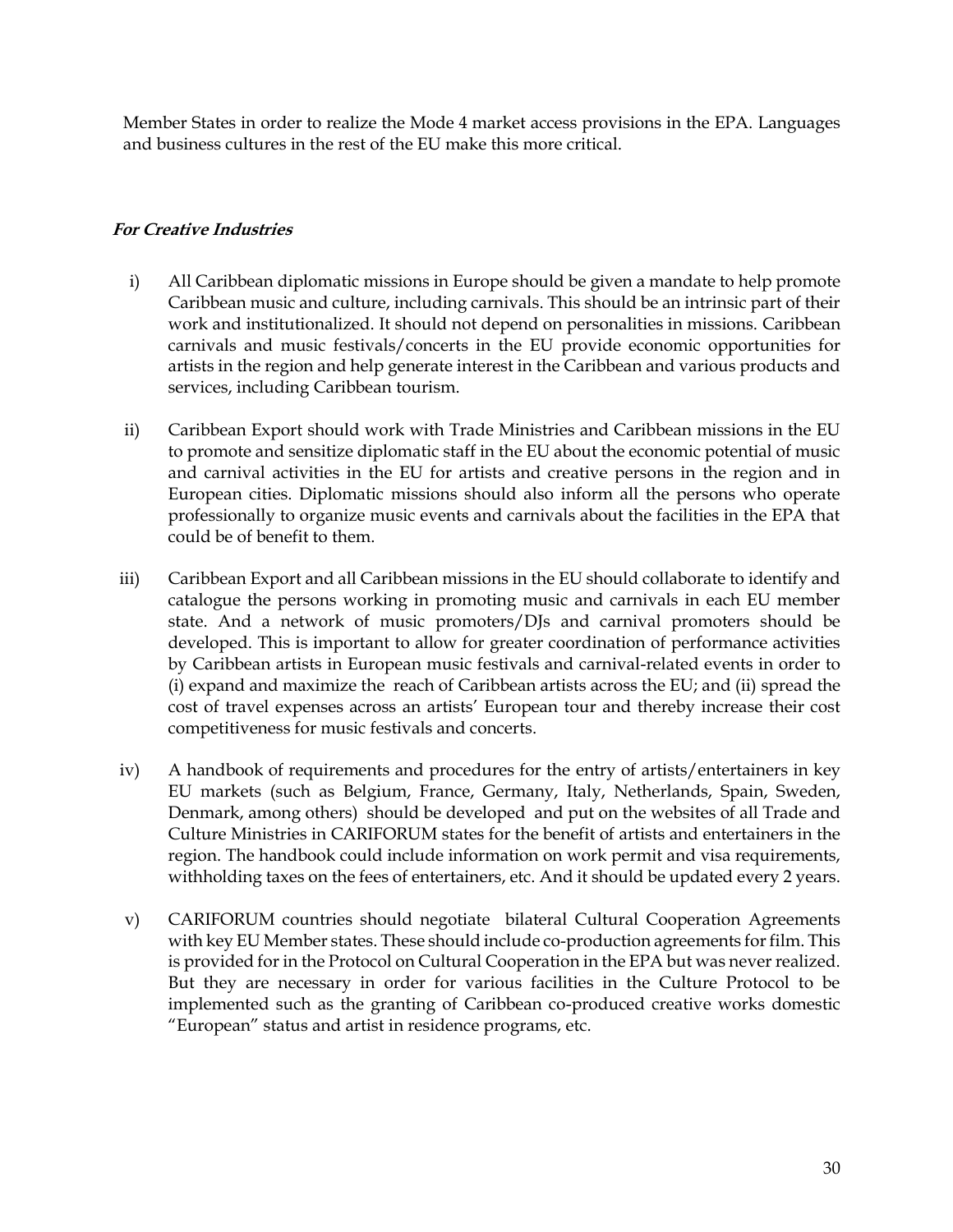#### **REFERENCES**

- 1. Allen, Caroline. Gender at Work in the Caribbean: Synthesis Report for Five Countries. Report prepared for the ILO, December 2017.
- 2. A-Z Information Jamaica Ltd. Exploratory Trade Mission to the French Caribbean Outermost Regions (FCORs. Report prepared for ExportTT, March 10, 2013.
- 3. A-Z Information Jamaica Ltd. Trade Mission Report: The European Union Market Access Documentaries. Report prepared for the Trinidad and Tobago Coalition of Service Industries, March 26, 2013.
- 4. B&S Europe and LINPICO. Monitoring the Implementation and Results of the CARIFORUM-EC EPA Agreement: Final Report. (Prepared for the CARIFORUM Secretariat), September 2014.
- 5. Burri, Mira and Keith Nurse. Culture in the CARIFORUM-European Union Economic Partnership Agreement. Paris: UNESCO, 2019.
- 6. Casse Consultants Ltd. Specialty Foods Draft Final Report. (Prepared for Caribbean Export Development Agency), January, 2011.
- 7. Caribbean Export Development Agency. Appendix III 2018 11<sup>th</sup> EDF Work Programme.
- 8. Caribbean Export Development Agency. Briefing Document Caribbean Export Support to the CARIFORUM Agro-Processing Sector - 10th EDF RPSDP.
- 9. Caribbean Export Development Agency. Caribbean Kitchen Brief.
- 10. Caribbean Export Development Agency. Lessons Learnt: Regional Private Sector Development Programme CRIS number: FED/2016/039-499 financed under 11th European Development Fund – Action Fiche.
- 11. Caribbean Export Development Agency. London Engage: Where Caribbean Excellence Meets the World - Project Briefing Report. 2014.
- 12. Caribbean Export Development Agency. Programme Progress Report: April 2011 December 2016 Implementation of the 10th European Development Fund (EDF) Regional Private Sector Development Programme (RPSDP).
- 13. CEDIS. Towards a Strategy for the Cariforum Agri‐Processing Sector Cooperate to Compete. (Report prepared for the Caribbean Export Development Agency), 2015.
- 14. Corbalan, Sergi. New EU organic rules: how to avoid negative impacts on small farmers in the Caribbean? Submission by Fair Trade Advocacy Office to CARIFORUM-EU Joint Consultative Committee meeting, St Lucia, December 4-5, 2018.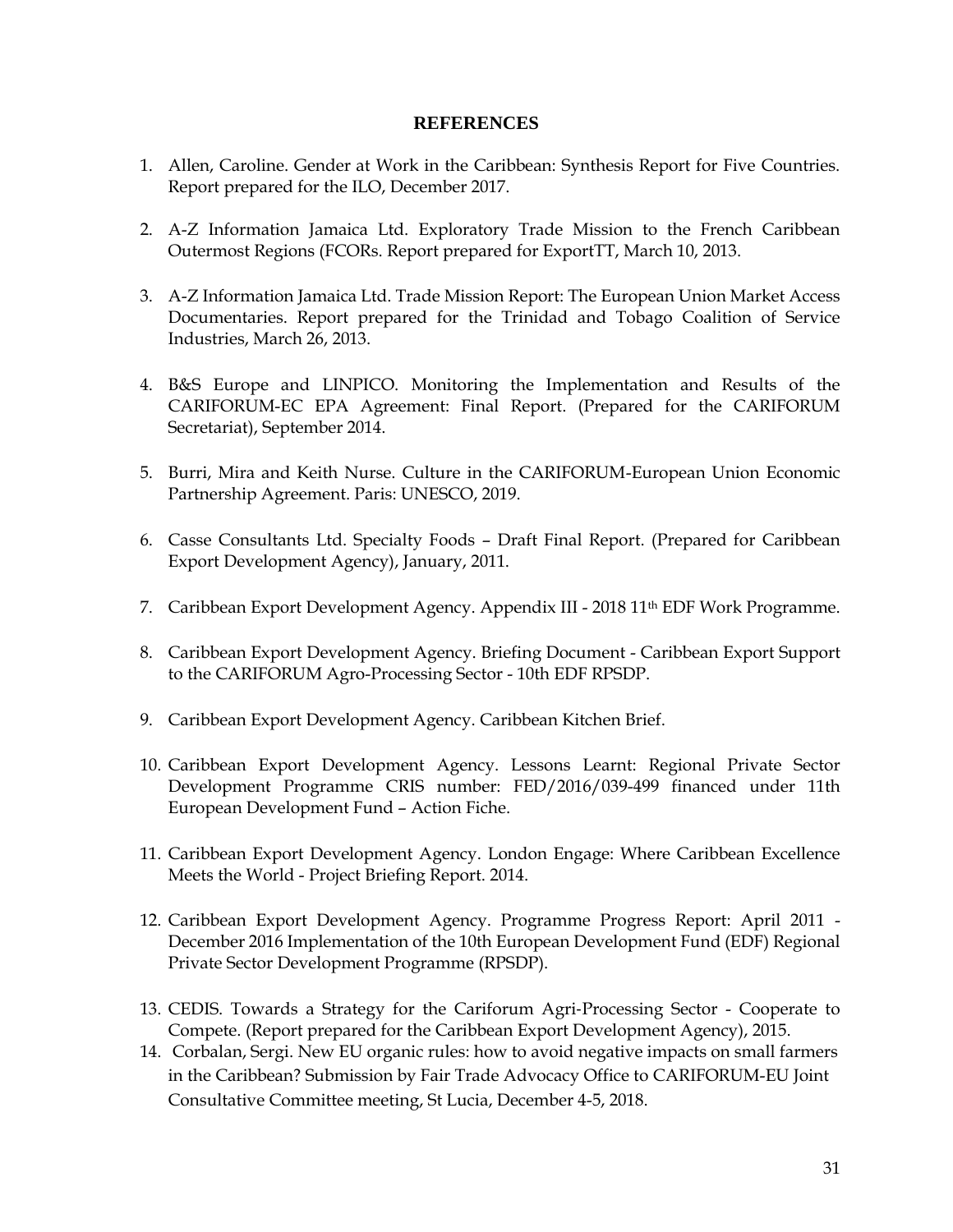- 15. DAI Europe. Final Evaluation Report on the 10th EDF Regional Private Sector Development Programme. Report prepared for the European Commission, June 2016. (Project No. 2016/372834).
- 16. European Parliamentary Research Service. EU Trade with Latin America and the Caribbean: Overview and Figures. European Parliament, October 2017.
- 17. Fraser, Jewel. US, EU Food Standards Major Hurdle for Caribbean Exporters. IPS, February 7, 2017. [\(www.ipsnews.net/2017/02/us-eu-food-standards-major-hurdle-for](http://www.ipsnews.net/2017/02/us-eu-food-standards-major-hurdle-for-caribbean-exporters/)[caribbean-exporters/\)](http://www.ipsnews.net/2017/02/us-eu-food-standards-major-hurdle-for-caribbean-exporters/)
- 18. Goodison, Paul. CARIFORUM EU EPA: Slow Pace of Implementation and Marginal Benefits. Report prepared for the EPA Joint Consultative Committee meeting in St Lucia on December 3-4, 2017.
- 19. KEA European Affairs and VPAJ. Development of a Regional Export Strategy for the Creative Industries: Value Chain Analysis. Report prepared for Caribbean Export, August 31, 2015.
- 20. Kenyon, Heather. Consultant Animation Report. Prepared for the British Film Commission, 2014.
- 21. NEX Consulting. Export Readiness Assessment & Supply Capacity Report on the Agro-Processing Industry in CARIFORUM. (Prepared for Caribbean Export Development Agency), September 2015.
- 22. NEX Consulting. Research Paper on the Provision of Services by Small and Medium Size Enterprises within the Economic Partnership Agreement. Report prepared for the Caribbean Policy Development Centre, November 2018.
- 23. Osieka, Agnieszka. Dominican Republic's Trade Exchanges: 2008 1st half of 2017. EU Delegation to the Dominican Republic, November 8, 2017.
- 24. Ruprah, Inder and Ricardo Sierra. An Engine of Growth? The Caribbean Private Sector Needs More than an Oil Change. Washington DC: IDB, 2016.
- 25. Visions & Concepts. Study on the Demand for Specialty Foods in CARIFORUM Market. (Prepared for Caribbean Export Development Agency), September, 2015.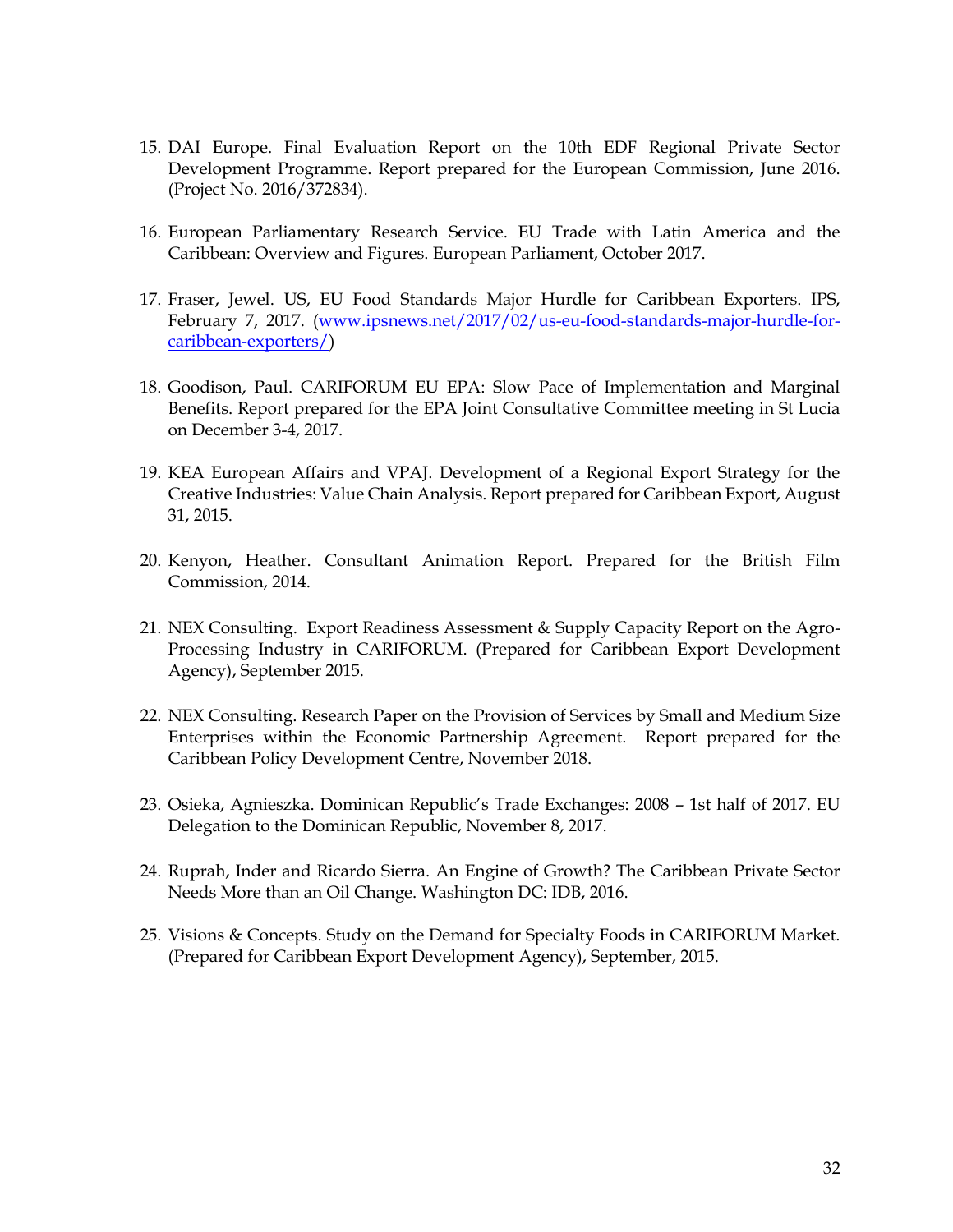## **ANNEX I: IMPORTS OF SELECTED CARIBBEAN PRODUCTS BY THE EU, 2014-2018**

<span id="page-35-0"></span>*Note: Data obtained from Eurostat. All figures are in euros. If no imports were recorded from a particular CARIFORUM country for the entire period (2014-18), the country was not included in the table. The data show total imports by all EU Member States (EU-28) from individual Caribbean states.*

| <b>PARTNER</b>             | 2014        | 2015        | 2016        | 2017        | 2018        |
|----------------------------|-------------|-------------|-------------|-------------|-------------|
| EU28_EXTRA                 | 426.592.899 | 458.569.168 | 491.473.644 | 513.014.485 | 522.985.237 |
| <b>Antigua and Barbuda</b> | 464         | 779         | 728         | 19.237      | 3.740       |
| <b>Barbados</b>            | 300.010     | 221.192     | 108.627     | 164.830     | 30.290      |
| <b>Belize</b>              | 2.993       | 14.905      | 36.648      | 37.641      | 58.493      |
| <b>Dominica</b>            | 10.672      | 19.273      | 7.569       | 2.200       |             |
| <b>Dominican Republic</b>  | 181.856     | 209.348     | 224.025     | 232.502     | 246.745     |
| Grenada                    | 1.586       | 4.062       | 3.369       | 2.239       | 4.569       |
| Guyana                     |             |             |             | 2.488       | 1.365       |
| Haiti                      | 9           |             |             | 129         | 964         |
| Jamaica                    | 1.392.750   | 1.768.416   | 2.473.921   | 2.072.478   | 2.467.841   |
| <b>St Kitts and Nevis</b>  | 271         | 187         | 267         |             |             |
| <b>St Lucia</b>            | 204.875     | 155.342     | 298.466     | 243.517     | 291.353     |
| <b>Suriname</b>            | 208.099     | 298.155     | 312.762     | 516.321     | 687.566     |
| <b>Trinidad and Tobago</b> | 132.699     | 76.656      | 217.440     | 136.104     | 84.689      |

**HS 21039090 - Sauces and preparations thereof, mixed condiments and mixed seasonings (excl. soya sauce, tomato ketchup and other tomato sauces, liquid mango chutney and aromatic bitters of subheading 2103.90.30)**

| HS 1806 - Chocolate and other food preparations containing cocoa |  |
|------------------------------------------------------------------|--|
|------------------------------------------------------------------|--|

| <b>PARTNER</b>             | 2014        | 2015        | 2016        | 2017        | 2018        |  |  |
|----------------------------|-------------|-------------|-------------|-------------|-------------|--|--|
| EU28_EXTRA                 | 649.662.166 | 799.599.534 | 823.431.755 | 846.128.543 | 857.504.465 |  |  |
| <b>Antigua and Barbuda</b> |             |             |             | 78          |             |  |  |
| <b>Barbados</b>            |             | 1.386       | 771         |             | ۰.          |  |  |
| <b>Bahamas</b>             |             |             |             | ٠           | 114         |  |  |
| <b>Dominica</b>            |             |             | 637<br>531  |             | 160         |  |  |
| <b>Dominican Republic</b>  | 9.940       | 7.148       | 23.273      | 26.083      | 23.370      |  |  |
| Grenada                    | 104.768     | 81.873      | 88.636      | 25.722      | 39.835      |  |  |
| <b>Jamaica</b>             | 5.853       |             | 32.149      | 1.327       | 60          |  |  |
| <b>St Lucia</b>            | 186         |             | 13.180      | 117         |             |  |  |
| <b>Suriname</b>            |             | 77          |             | 3.211       | ٠           |  |  |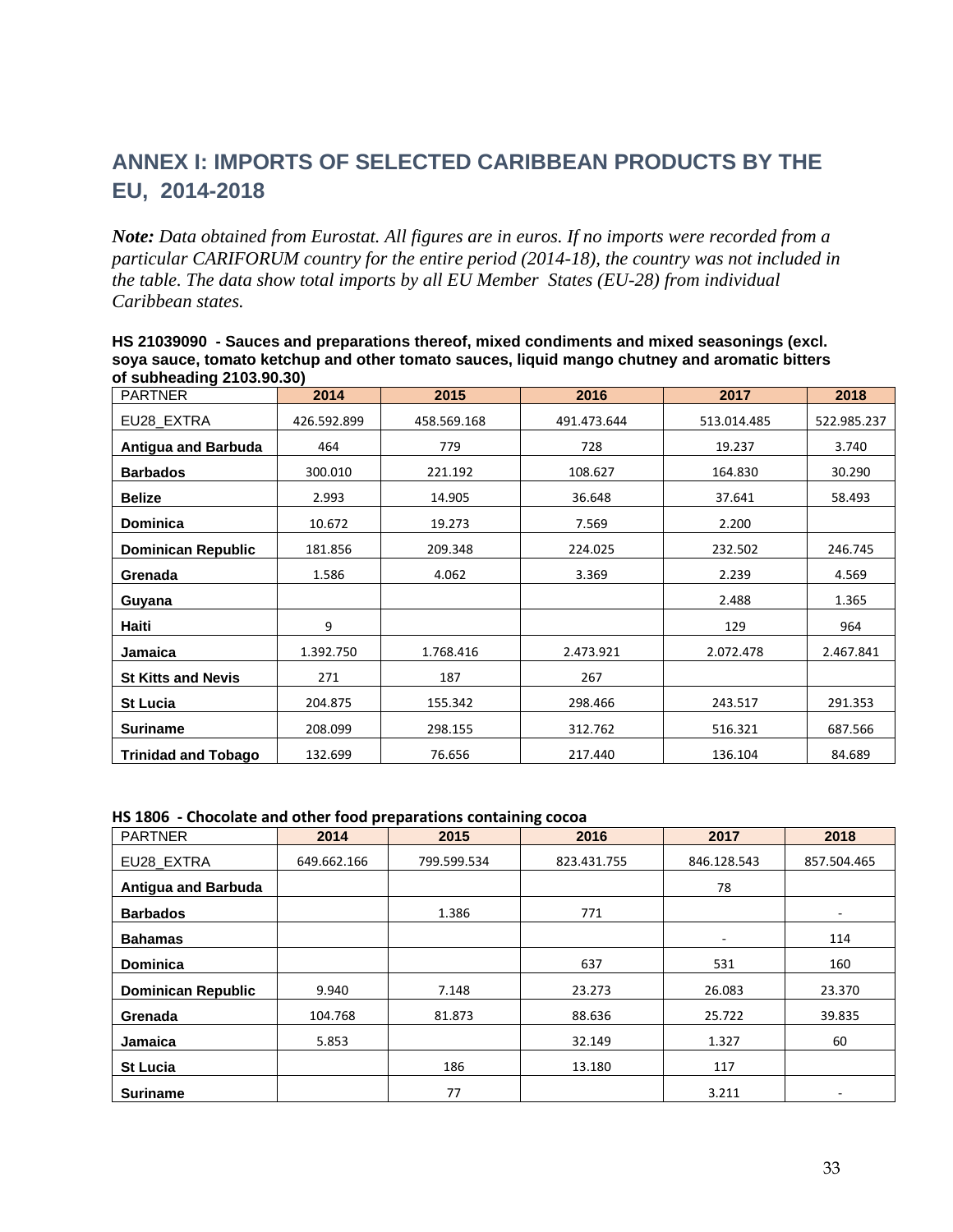| <b>Trinidad and Tobago</b>  | 229.680 | 482.869 | 342.543 | 418.883 | 320.754 |
|-----------------------------|---------|---------|---------|---------|---------|
| <b>St Vincent &amp; the</b> |         |         |         |         |         |
| <b>Grenadines</b>           |         |         |         | 2.834   | 36.329  |

#### **HS 3401 - Soap; organic surface-active products and preparations for use as soap, in the form of bars, cakes, moulded pieces or shapes.**

| <b>PARTNER</b>                        | 2014        | 2015        | 2016        | 2017                     | 2018        |
|---------------------------------------|-------------|-------------|-------------|--------------------------|-------------|
| EU28 EXTRA                            | 485.817.678 | 560.382.813 | 542.955.931 | 551.849.460              | 547.748.589 |
| <b>Barbados</b>                       |             |             |             |                          | 33.553      |
| <b>Bahamas</b>                        |             |             | 95          | 2.241                    |             |
| <b>Dominica</b>                       | 100         | 1.200       | 1.305       | 1.665                    | 3.812       |
| <b>Dominican Republic</b>             | 6.578       | 2.789       | 2.914       | 21.762                   | 5.362       |
| Grenada                               |             | 119         |             | ٠                        |             |
| Guyana                                |             |             |             | $\overline{\phantom{a}}$ | 437         |
| Haiti                                 | 1.192       | 2.553       | 1.144       | 5.095                    | 974         |
| Jamaica                               | 19.641      | 22.493      | 32.747      | 30.020                   | 19.516      |
| <b>St Kitts and Nevis</b>             |             |             | 2.176       | ٠                        |             |
| <b>St Lucia</b>                       |             | 1.161       | 154         |                          | 55          |
| <b>Suriname</b>                       | 4.502       | 6.180       | 4.747       | 5.126                    | 2.371       |
| <b>Trinidad and Tobago</b>            | 1.989       | 3.669       |             | ٠                        | 73          |
| St Vincent & the<br><b>Grenadines</b> |             | 1.722       |             |                          |             |

### **HS 33051000 - Shampoos**

| <b>PARTNER</b>             | 2014        | 2015        | 2016        | 2017        | 2018        |
|----------------------------|-------------|-------------|-------------|-------------|-------------|
| EU28_EXTRA                 | 136.559.142 | 152.784.633 | 154.445.023 | 178.958.837 | 169.605.471 |
| <b>Antigua and Barbuda</b> |             |             |             |             |             |
| <b>Barbados</b>            | 145         |             |             |             | 28.273      |
| <b>Bahamas</b>             |             | 302         |             | ٠           |             |
| <b>Dominican Republic</b>  | 18.002      | 10.158      | 36.904      | 6.181       | 10.185      |
| Guyana                     |             |             |             | ٠           | 313         |
| Jamaica                    |             |             |             |             | 28          |
| <b>St Lucia</b>            |             | 8           |             |             |             |
| <b>Suriname</b>            | 374         |             |             | ۰           | 276         |
| <b>Trinidad and Tobago</b> |             | 165         |             | ٠           | ٠           |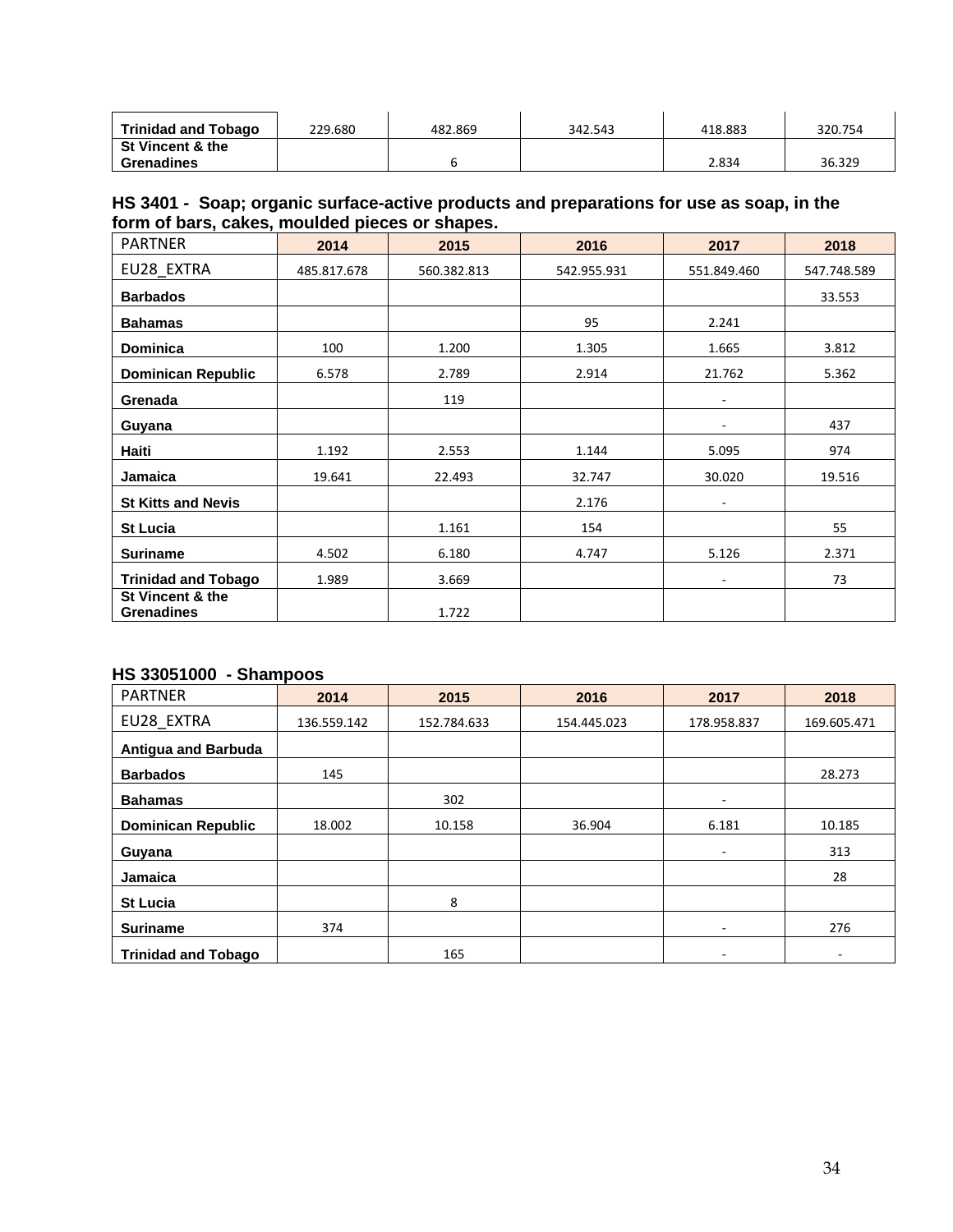| <b>PARTNER</b>             | 2014        | 2015        | 2016        | 2017              | 2018                     |  |
|----------------------------|-------------|-------------|-------------|-------------------|--------------------------|--|
| EU28_EXTRA                 | 435.703.047 | 541.327.134 | 550.930.220 | 585.486.228       | 606.938.712              |  |
| <b>Antigua and Barbuda</b> |             |             |             |                   |                          |  |
| <b>Barbados</b>            | 16.381      |             |             |                   | 44.460                   |  |
| <b>Bahamas</b>             |             | 302         |             | 29                |                          |  |
| <b>Belize</b>              |             | 101         |             | ٠                 | $\overline{\phantom{0}}$ |  |
| Dominica                   | 223         | 48          | 152         |                   |                          |  |
| <b>Dominican Republic</b>  | 65.124      | 68.728      | 79.437      | 81.887            | 85.172                   |  |
| Grenada                    |             | 181         |             | ٠                 |                          |  |
| Guyana                     |             |             |             | $\qquad \qquad -$ | 4.256                    |  |
| Haiti                      | 1.868       | 5.837       | 2.528       | 2.969             | 944                      |  |
| Jamaica                    |             |             |             | 1.496             | 297                      |  |
| <b>St Lucia</b>            |             | 100         |             |                   |                          |  |
| <b>Suriname</b>            |             | 184         | 200         | ۰                 | 1.260                    |  |

#### **HS 3305 - Preparations for use on the hair**

#### **HS 3304 - beauty or make-up preparations and preparations for the care of the skin, incl. sunscreen or suntan preparations (excl. medicaments); manicure or pedicure preparations**

| <b>PARTNER</b>                        | 2014          | 2015          | 2016             | 2017                     | 2018          |  |
|---------------------------------------|---------------|---------------|------------------|--------------------------|---------------|--|
| EU28_EXTRA                            | 2.269.922.629 | 2.809.051.484 | 3.066.966.844    | 3.283.448.292            | 3.439.023.447 |  |
| <b>Antigua and Barbuda</b>            |               | 1.764         |                  |                          | 73            |  |
| <b>Barbados</b>                       | 38.657        | 351           | 71.668           | 153.924                  | 15.407        |  |
| <b>Bahamas</b>                        | 37            | 60            |                  | 6.961                    | 569           |  |
| <b>Belize</b>                         |               | 26.288        | 1.118            | $\overline{\phantom{a}}$ | -             |  |
| <b>Dominica</b>                       | 1.702         | 2.457         | 818              |                          | 9.536         |  |
| <b>Dominican Republic</b>             | 16.901        | 36.608        | 17.974           | 24.249                   | 19.524        |  |
| Grenada                               | 1.050         | 447           |                  | $\sim$                   |               |  |
| Guyana                                | 348           |               |                  |                          | 11.426        |  |
| Haiti                                 | 849           | 253           | 489              | 907                      | 831           |  |
| Jamaica                               | 3.174         | 154.635       | 76.208           | 58.966                   | 2.155         |  |
| <b>St Kitts and Nevis</b>             |               | 164           | 30.111           | 6.523                    |               |  |
| <b>St Lucia</b>                       | 36.203        | 7.179         | 8.756            | 3.499                    | 3.777         |  |
| <b>Suriname</b>                       | 286           | 112           |                  | 555                      | 252           |  |
| <b>Trinidad and Tobago</b>            | 11.131        | 7.015         | 40.553<br>88.723 |                          | 73.483        |  |
| St Vincent & the<br><b>Grenadines</b> |               | 304           |                  | 536                      |               |  |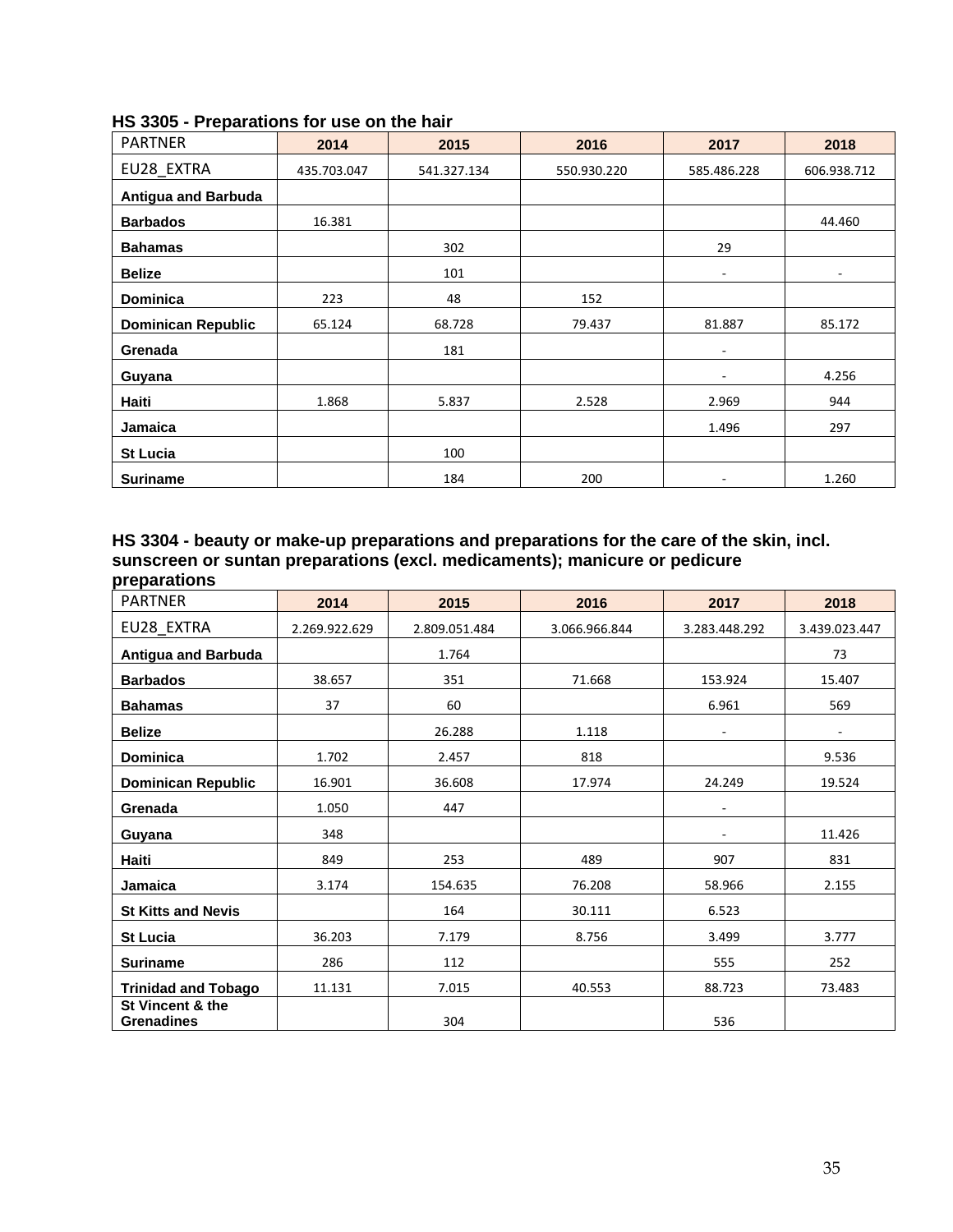**HS 071490 - arrowroot, salep, jerusalem artichokes and similar roots and tubers with high starch or inulin content, fresh, chilled, frozen or dried, whether or not sliced or in the form of pellets, and sago pith (excl. manioc "cassava", sweet potatoes, yams, taro and yautia)**

| <b>PARTNER</b>                                   | 2014       | 2015       | 2016       | 2017       | 2018       |
|--------------------------------------------------|------------|------------|------------|------------|------------|
| EU28 EXTRA                                       | 14.779.024 | 15.767.257 | 15.861.752 | 16.118.268 | 18.847.635 |
| <b>Dominica</b>                                  | 52.090     | 89.636     | 129.378    | 114.738    | 12.135     |
| <b>Dominican Republic</b>                        | 92.122     | 39.426     | 56.859     | 37.482     | 8.962      |
| Grenada                                          |            |            | 10.851     | 6.649      | 120.864    |
| <b>Haiti</b>                                     |            |            |            |            | 406        |
| <b>Jamaica</b>                                   | 1.918.949  | 1.191.010  | 1.636.304  | 1.770.058  | 2.810.212  |
| <b>St Lucia</b>                                  | 3.357      | 17.873     | 86.955     | 49.867     | 81.486     |
| <b>St Vincent &amp; The</b><br><b>Grenadines</b> | 531.310    | 705.143    | 577.568    | 519.860    | 639.922    |
| <b>Suriname</b>                                  | 411.576    | 384.467    | 223.943    | 174.071    | 99.198     |

#### **HS 091030 Turmeric 'Curcuma'**

| PARTNER                   | 2015<br>2014 |            | 2016       | 2017       | 2018       |
|---------------------------|--------------|------------|------------|------------|------------|
| EU28 EXTRA                | 15.419.617   | 22.960.915 | 28.343.949 | 33.881.497 | 34.457.961 |
| Dominica                  | 150          | 2.481      | 4.627      | 23         |            |
| <b>Dominican Republic</b> |              |            | 15.676     | 19         |            |

#### **HS 151530 - Castor oil and fractions thereof, whether or not refined, but not chemically modified**

| <b>PARTNER</b>            | 2014        | 2015        | 2016        | 2017        | 2018        |  |
|---------------------------|-------------|-------------|-------------|-------------|-------------|--|
| EU28 EXTRA                | 172.574.673 | 199.869.309 | 190.799.868 | 225.665.253 | 230.692.646 |  |
| <b>Dominican Republic</b> |             | 4.354       |             | -           | 21          |  |
| Haiti                     |             | 1.311       |             | 305         | 756         |  |
| Jamaica                   |             |             | 1.909       | 13.423      | 8.528       |  |

#### **HS 1513 - Coconut "copra", palm kernel or babassu oil and fractions thereof, whether or not refined, but not chemically modified.**

| <b>PARTNER</b>            | 2014          | 2015          | 2016          | 2017                     | 2018          |
|---------------------------|---------------|---------------|---------------|--------------------------|---------------|
| EU28 EXTRA                | 1.105.609.528 | 1.255.851.893 | 1.432.833.287 | 1.702.020.485            | 1.405.475.851 |
| <b>Belize</b>             |               |               |               |                          | 92.406        |
| <b>Dominica</b>           |               |               |               | 65                       |               |
| <b>Dominican Republic</b> | 44.768        | 24.904        | 92.061        | 97.938                   | 88.617        |
| Guyana                    |               |               |               | $\overline{\phantom{a}}$ | 1.280         |
| <b>Jamaica</b>            | 2.421         | 6.967         |               | $\overline{\phantom{0}}$ |               |
| <b>Suriname</b>           |               | 14.525        | 2.198         | 7.419                    | 19.315        |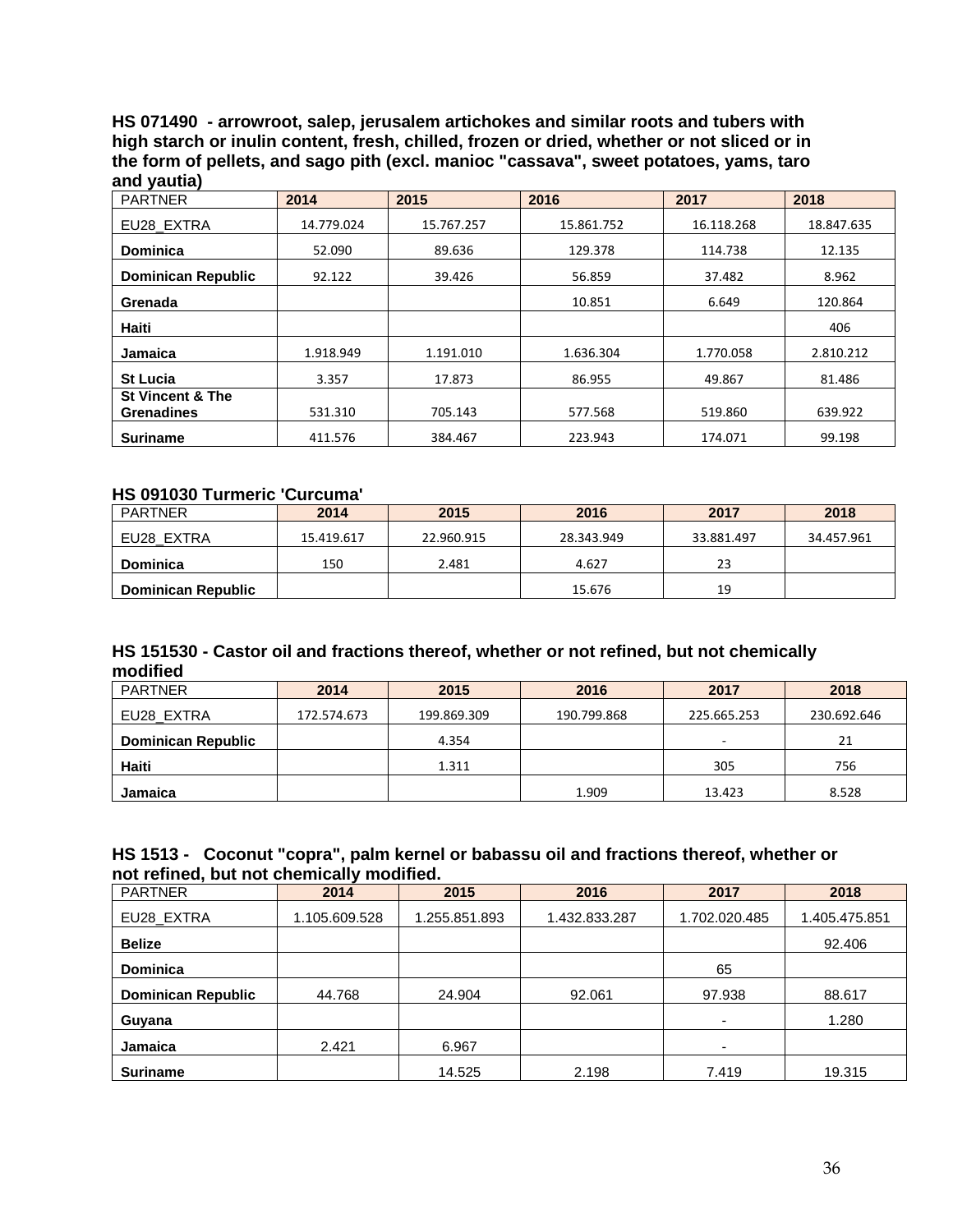# **Annex II: Time Series of EU-Cariforum Trade**

<span id="page-39-0"></span>

| <b>Product category</b>                                    | 2007           | 2008           | 2009           | 2010                     | 2011           | 2012                | 2013           | 2014           | 2015           | 2016           | 2017           |
|------------------------------------------------------------|----------------|----------------|----------------|--------------------------|----------------|---------------------|----------------|----------------|----------------|----------------|----------------|
|                                                            |                |                |                |                          |                | <b>EU28 Imports</b> |                |                |                |                |                |
| <b>Total Goods</b>                                         | 4,003          | 5,584          | 3,949          | 3,867                    | 3,924          | 3,634               | 4,409          | 4,057          | 4,043          | 3,176          | 3,570          |
| Agricultural products (definition WTO UR AoA)              | 933            | 935            | 907            | 860                      | 808            | 871                 | 942            | 932            | 1.040          | 1,049          | 935            |
| Non-agricultural products                                  | 3,070          | 4,650          | 3,042          | 3,007                    | 3,116          | 2,763               | 3,468          | 3,125          | 3,003          | 2,126          | 2,635          |
| Fishery products                                           | 56             | 39             | 39             | 47                       | 58             | 63                  | 63             | 55             | 74             | 78             | 73             |
| Industrial products                                        | 3,014          | 4,611          | 3,003          | 2,960                    | 3,058          | 2,700               | 3,404          | 3,070          | 2,929          | 2,048          | 2,562          |
| <b>HS</b> section                                          |                |                |                |                          | <b>EU28</b>    | <b>Imports</b>      |                |                |                |                |                |
| Live animals; animal products                              | 57             | 41             | 40             | 49                       | 59             | 64                  | 65             | 56             | 75             | 79             | 74             |
| Vegetable products<br>Ш                                    | 306            | 333            | 385            | 430                      | 393            | 400                 | 418            | 447            | 518            | 559            | 477            |
| III Animal or vegetable fats and oils                      | $\Omega$       | $\overline{0}$ | $\Omega$       | $\mathbf{1}$             | $\theta$       | $\Omega$            | $\mathbf{0}$   | $\mathbf{0}$   | $\mathbf{1}$   |                |                |
| Foodstuffs, beverages, tobacco<br>IV                       | 614            | 589            | 514            | 416                      | 403            | 461                 | 513            | 471            | 501            | 469            | 431            |
| V Mineral products                                         | 637            | 2,336          | 1,665          | 1,283                    | 1.312          | 898                 | 1,495          | 937            | 613            | 267            | 506            |
| VI Products of the chemical or allied industries           | 711            | 841            | 461            | 454                      | 545            | 604                 | 523            | 574            | 771            | 491            | 679            |
| VII Plastics, rubber and articles thereof                  | 15             | 13             | 12             | 13                       | 13             | 16                  | 16             | 17             | 18             | 20             | 20             |
| Raw hides and skins, and saddlery<br>VIII                  | 4              | $\overline{2}$ | $\overline{c}$ | 3                        | $\overline{4}$ | 3                   | 4              | 5              | 6              | 5              | -5             |
| IX Wood, charcoal and cork and articles thereof            | 12             | 10             | $\overline{7}$ | 11                       | 8              | 11                  | 11             | 12             | 17             | 16             | 16             |
| X Pulp of wood, paper and paperboard                       | $\overline{c}$ | $\overline{3}$ | $\overline{c}$ | $\overline{2}$           | $\overline{3}$ | $\overline{3}$      | $\overline{c}$ | $\overline{c}$ | 3              | $\overline{3}$ | $\overline{2}$ |
| XI Textiles and textile articles                           | 34             | 25             | 25             | 20                       | 23             | 38                  | 36             | 40             | 41             | 37             | 39             |
| Footwear, hats and other headgear<br>XII                   | 25             | 22             | 26             | 37                       | 31             | 36                  | 28             | 27             | 39             | 49             | 40             |
| Articles of stone, glass and ceramics<br>XIII              |                | $\overline{1}$ | $\mathbf{1}$   | $\mathbf{1}$             |                | $\overline{1}$      |                |                | $\mathbf{0}$   | $\Omega$       | $\overline{0}$ |
| Pearls, precious metals and articles thereof<br>XIV        | 125            | 168            | 165            | 150                      | 188            | 184                 | 193            | 168            | 178            | 141            | 214            |
| Base metals and articles thereof<br><b>XV</b>              | 302            | 289            | 37             | 138                      | 187            | 101                 | 141            | 158            | 122            | 41             | 64             |
| Machinery and appliances<br>XVI                            | 116            | 90             | 53             | 60                       | 53             | 63                  | 37             | 32             | 43             | 55             | 80             |
| Transport equipment<br><b>XVII</b>                         | 742            | 627            | 395            | 652                      | 405            | 316                 | 483            | 714            | 821            | 620            | 497            |
| Optical and photographic instruments, etc.<br><b>XVIII</b> | 80             | 69             | 90             | 65                       | 66             | 76                  | 97             | 111            | 92             | 105            | 143            |
| XIX Arms and ammunition                                    | $\Omega$       | $\mathbf 0$    | $\Omega$       | $\Omega$                 | $\mathbf 0$    | $\mathbf{0}$        | $\Omega$       | $\mathbf{0}$   | $\mathbf{0}$   | $\Omega$       | $\overline{0}$ |
| Miscellaneous manufactured articles<br>XX.                 |                | 3              | 3              | $\overline{c}$           | $\overline{2}$ | 3                   | $\overline{c}$ | 3              | 5              | 3              | 5              |
| XXI Works of art and antiques                              |                | $\overline{2}$ | $\overline{c}$ | $\overline{\phantom{0}}$ | 10             | 10                  | $\overline{2}$ |                | $\overline{2}$ |                |                |
| Other                                                      | 214            | 120            | 62             | 75                       | 218            | 347                 | 342            | 279            | 177            | 213            | 275            |

#### **EU-28 Merchandise Trade 2007-20017 with CARIFORUM by HS Section/Chapter (million euro)**

Note: statistics subject to corrections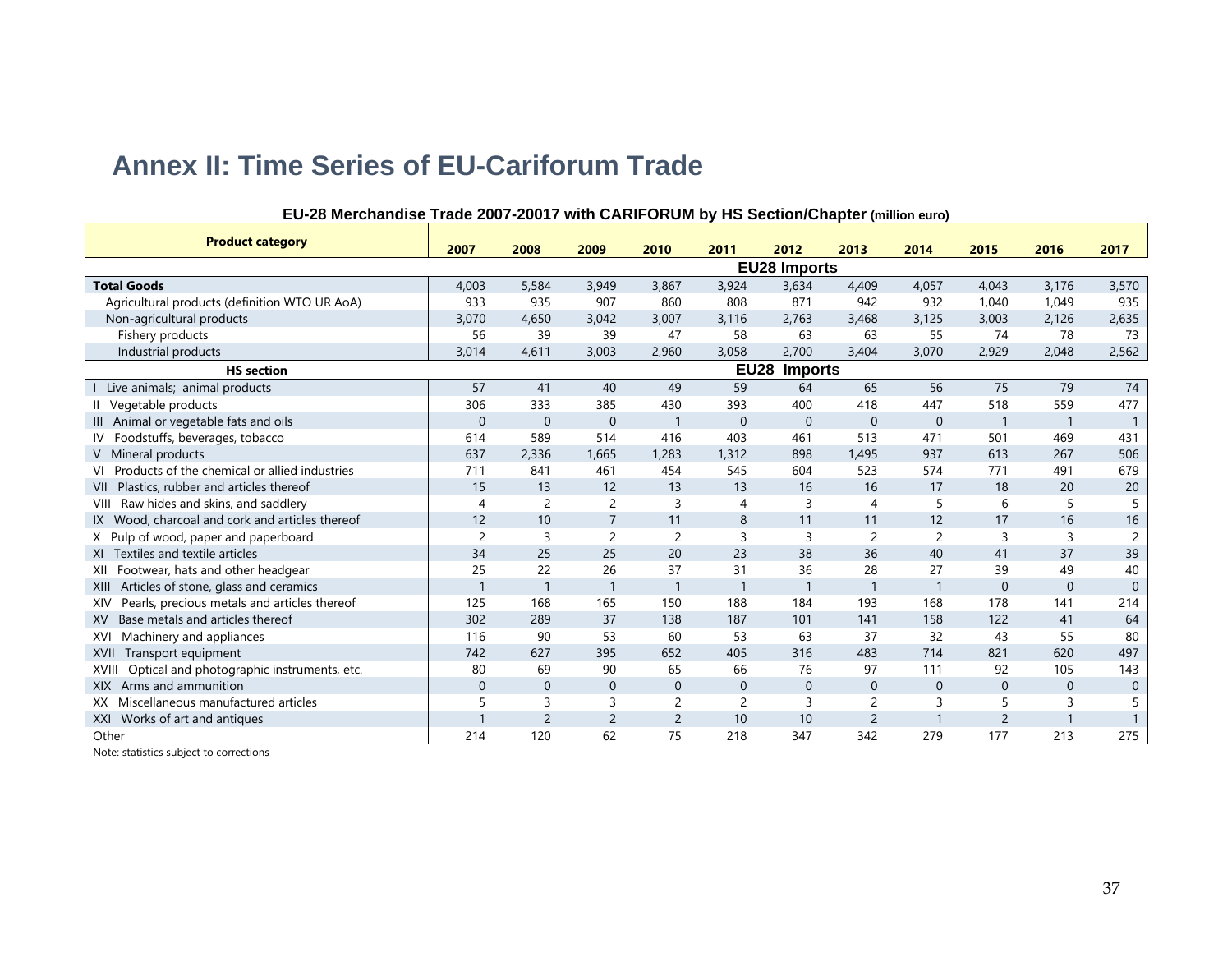| <b>Product category</b>                                    |       |              |                |                |                |              |       |                |                |                |                |
|------------------------------------------------------------|-------|--------------|----------------|----------------|----------------|--------------|-------|----------------|----------------|----------------|----------------|
|                                                            | 2007  | 2008         | 2009           | 2010           | 2011           | 2012         | 2013  | 2014           | 2015           | 2016           | 2017           |
| EU28 Exports                                               |       |              |                |                |                |              |       |                |                |                |                |
| <b>Total Goods</b>                                         | 4,720 | 4,090        | 3,332          | 4,338          | 3,484          | 4,231        | 4,222 | 4,159          | 5,270          | 4,950          | 5,130          |
| Agricultural products (definition WTO UR AoA)              | 502   | 513          | 448            | 526            | 527            | 590          | 607   | 689            | 789            | 804            | 863            |
| Non-agricultural products                                  | 4,218 | 3,576        | 2,884          | 3,812          | 2,957          | 3,641        | 3,615 | 3,470          | 4,482          | 4,146          | 4,266          |
| Fishery products                                           | 8     | 6            | $\overline{7}$ | 8              | 10             | 13           | 19    | 13             | 14             | 16             | 21             |
| Industrial products                                        | 4,210 | 3,570        | 2,876          | 3,804          | 2,947          | 3,628        | 3,597 | 3,457          | 4,467          | 4,130          | 4,246          |
| <b>HS</b> section                                          |       |              |                |                |                | EU28 Exports |       |                |                |                |                |
| Live animals; animal products                              | 159   | 149          | 120            | 141            | 139            | 150          | 155   | 171            | 192            | 195            | 232            |
| Vegetable products                                         | 52    | 67           | 64             | 71             | 68             | 79           | 78    | 103            | 100            | 95             | 99             |
| Animal or vegetable fats and oils                          | 19    | 24           | 19             | 25             | 29             | 29           | 30    | 27             | 32             | 33             | 35             |
| Foodstuffs, beverages, tobacco                             | 267   | 269          | 244            | 290            | 294            | 335          | 353   | 391            | 467            | 486            | 506            |
| V Mineral products                                         | 216   | 315          | 182            | 222            | 95             | 335          | 226   | 301            | 443            | 250            | 441            |
| Products of the chemical or allied industries              | 248   | 251          | 235            | 280            | 283            | 325          | 317   | 318            | 362            | 363            | 355            |
| Plastics, rubber and articles thereof<br>VII               | 115   | 102          | 98             | 141            | 128            | 127          | 132   | 132            | 156            | 174            | 176            |
| Raw hides and skins, and saddlery<br>VIII                  | 5     | 8            | 6              | 10             | 12             | 16           | 15    | 17             | 26             | 26             | 27             |
| IX Wood, charcoal and cork and articles thereof            | 14    | 12           | 11             | 10             | 11             | 22           | 15    | 15             | 16             | 18             | 23             |
| X Pulp of wood, paper and paperboard                       | 121   | 111          | 94             | 102            | 108            | 132          | 122   | 122            | 143            | 128            | 123            |
| XI Textiles and textile articles                           | 58    | 59           | 47             | 70             | 70             | 82           | 83    | 78             | 97             | 105            | 102            |
| Footwear, hats and other headgear<br>XII                   | 9     | 9            | 9              | 18             | 12             | 11           | 12    | 11             | 12             | 12             | 12             |
| Articles of stone, glass and ceramics<br>XIII              | 96    | 84           | 63             | 75             | 73             | 74           | 87    | 100            | 129            | 150            | 133            |
| Pearls, precious metals and articles thereof<br>XIV        | 28    | 24           | 33             | 23             | 49             | 32           | 44    | 61             | 93             | 103            | 102            |
| Base metals and articles thereof<br>XV.                    | 310   | 313          | 227            | 285            | 243            | 260          | 269   | 237            | 288            | 266            | 320            |
| Machinery and appliances<br>XVI                            | 949   | 1,032        | 788            | 796            | 913            | 1,006        | 1,068 | 775            | 1,016          | 1,121          | 977            |
| Transport equipment<br>XVII                                | 1.772 | 978          | 860            | 1,457          | 665            | 908          | 948   | 1.022          | 1,334          | 1,042          | 1,052          |
| Optical and photographic instruments, etc.<br><b>XVIII</b> | 89    | 65           | 69             | 106            | 104            | 111          | 101   | 103            | 131            | 132            | 114            |
| Arms and ammunition<br><b>XIX</b>                          |       | $\mathbf{1}$ | $\overline{2}$ | $\overline{1}$ | $\mathbf{1}$   | $\mathbf{1}$ | 2     | 3              | $\mathbf{1}$   |                |                |
| Miscellaneous manufactured articles<br>XX                  | 72    | 89           | 54             | 67             | 80             | 78           | 80    | 74             | 113            | 150            | 162            |
| Works of art and antiques<br>XXI                           |       |              |                | 8              | $\overline{1}$ |              |       | $\overline{2}$ | $\overline{3}$ | $\overline{4}$ | $\overline{c}$ |
| Other                                                      | 117   | 126          | 106            | 139            | 106            | 115          | 82    | 97             | 118            | 95             | 134            |

#### **EU-28 Merchandise Trade 2007-20017 with CARIFORUM by HS Section/Chapter (million euro)**

Note: statistics subject to corrections

Source : Eurostat COMEXT R4 13-Jul-2018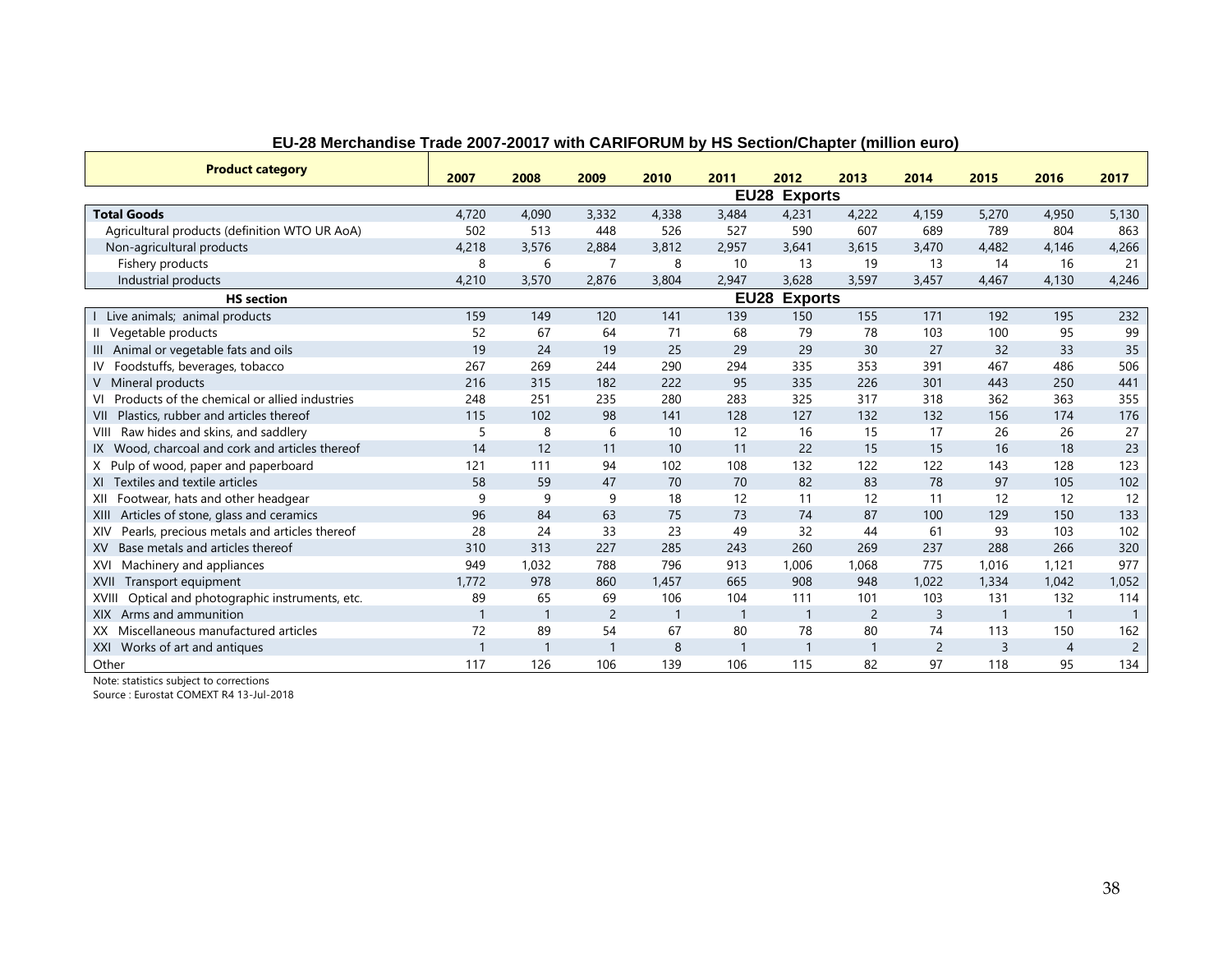| <b>Product Category</b>                             |                           |                |                |                |                           |                |                |                |        |                |                |
|-----------------------------------------------------|---------------------------|----------------|----------------|----------------|---------------------------|----------------|----------------|----------------|--------|----------------|----------------|
|                                                     | 2007                      | 2008           | 2009           | 2010           | 2011                      | 2012           | 2013           | 2014           | 2015   | 2016           | 2017           |
|                                                     | <b>EU28 Trade Balance</b> |                |                |                |                           |                |                |                |        |                |                |
| <b>Total Goods</b>                                  | 717                       | $-1.495$       | $-617$         | 472            | $-440$                    | 597            | $-187$         | 102            | 1,228  | 1.775          | 1,560          |
| Agricultural products (definition WTO UR AoA)       | $-431$                    | $-421$         | $-459$         | $-334$         | $-281$                    | $-281$         | $-335$         | $-243$         | $-251$ | $-245$         | $-72$          |
| Non-agricultural products                           | 1,148                     | $-1,074$       | $-158$         | 805            | $-159$                    | 878            | 148            | 345            | 1,479  | 2,020          | 1,632          |
| Fishery products                                    | $-48$                     | $-33$          | $-31$          | $-38$          | $-48$                     | $-50$          | $-45$          | $-42$          | $-60$  | $-62$          | $-52$          |
| Industrial products                                 | 1.195                     | $-1.041$       | $-127$         | 844            | $-111$                    | 928            | 192            | 387            | 1,539  | 2.082          | 1.684          |
| <b>HS</b> section                                   |                           |                |                |                | <b>EU28 Trade Balance</b> |                |                |                |        |                |                |
| Live animals; animal products                       | 101                       | 108            | 80             | 92             | 80                        | 86             | 91             | 115            | 116    | 116            | 159            |
| Il Vegetable products                               | $-253$                    | $-266$         | $-321$         | $-358$         | $-325$                    | $-321$         | $-339$         | $-344$         | $-418$ | $-464$         | $-378$         |
| III Animal or vegetable fats and oils               | 19                        | 23             | 19             | 25             | 28                        | 28             | 30             | 26             | 31     | 32             | 33             |
| Foodstuffs, beverages, tobacco<br>IV                | $-347$                    | $-319$         | $-270$         | $-127$         | $-110$                    | $-125$         | $-161$         | $-81$          | $-34$  | 17             | 75             |
| V Mineral products                                  | $-422$                    | $-2,021$       | $-1,483$       | $-1,062$       | $-1,217$                  | $-563$         | $-1,269$       | $-635$         | $-171$ | $-17$          | $-65$          |
| Products of the chemical or allied industries<br>VI | $-463$                    | $-590$         | $-226$         | $-174$         | $-262$                    | $-280$         | $-206$         | $-256$         | $-409$ | $-128$         | $-324$         |
| Plastics, rubber and articles thereof<br>VII        | 100                       | 89             | 85             | 128            | 116                       | 111            | 117            | 115            | 138    | 154            | 155            |
| Raw hides and skins, and saddlery<br>VIII           |                           | 5              | $\overline{4}$ | $\overline{7}$ | 8                         | 12             | 11             | 12             | 20     | 21             | 22             |
| IX Wood, charcoal and cork and articles thereof     | $\overline{2}$            | $\overline{2}$ | $\overline{4}$ | $-1$           | 3                         | 11             | $\overline{4}$ | $\overline{3}$ | $-1$   | $\overline{2}$ | 8              |
| X Pulp of wood, paper and paperboard                | 119                       | 109            | 92             | 100            | 106                       | 129            | 120            | 119            | 140    | 125            | 121            |
| XI Textiles and textile articles                    | 24                        | 34             | 22             | 50             | 47                        | 45             | 47             | 38             | 56     | 68             | 63             |
| Footwear, hats and other headgear<br>XII            | $-16$                     | $-13$          | $-17$          | $-20$          | $-20$                     | $-25$          | $-16$          | $-16$          | $-26$  | $-37$          | $-28$          |
| Articles of stone, glass and ceramics<br>XIII       | 96                        | 84             | 63             | 74             | 72                        | 74             | 86             | 99             | 128    | 149            | 132            |
| Pearls, precious metals and articles thereof<br>XIV | $-97$                     | $-144$         | $-132$         | $-127$         | $-139$                    | $-151$         | $-149$         | $-107$         | $-85$  | $-37$          | $-112$         |
| Base metals and articles thereof<br><b>XV</b>       | q                         | 23             | 190            | 147            | 56                        | 159            | 128            | 79             | 166    | 225            | 255            |
| Machinery and appliances<br>XVI                     | 833                       | 941            | 735            | 735            | 859                       | 943            | 1,031          | 743            | 973    | 1.065          | 898            |
| Transport equipment<br>XVII                         | 1,030                     | 351            | 466            | 805            | 260                       | 593            | 465            | 308            | 513    | 422            | 555            |
| Optical and photographic instruments, etc.<br>XVII  | 9                         | $-4$           | $-21$          | 41             | 38                        | 35             | $\overline{4}$ | -8             | 39     | 28             | $-29$          |
| Arms and ammunition<br>XIX                          |                           | $\overline{1}$ | $\overline{2}$ | $\mathbf{1}$   | $\mathbf{1}$              | $\overline{1}$ | $\overline{2}$ | $\overline{3}$ |        | $\mathbf{1}$   | $\overline{1}$ |
| Miscellaneous manufactured articles<br>XX.          | 67                        | 86             | 51             | 65             | 78                        | 76             | 78             | 70             | 108    | 147            | 158            |
| Works of art and antiques<br>XXI                    | $\Omega$                  | $-1$           | $-1$           | 5              | $-9$                      | $-9$           | $-1$           |                |        | $\overline{4}$ |                |
| Other                                               | $-97$                     | 6              | 43             | 64             | $-112$                    | $-232$         | $-260$         | $-183$         | $-58$  | $-118$         | $-141$         |

#### **EU-28 Merchandise Trade 2007-20017 with CARIFORUM by HS Section/Chapter (million euros)**

Note: statistics subject to corrections

Source : Eurostat COMEXT R4 13-Jul-2018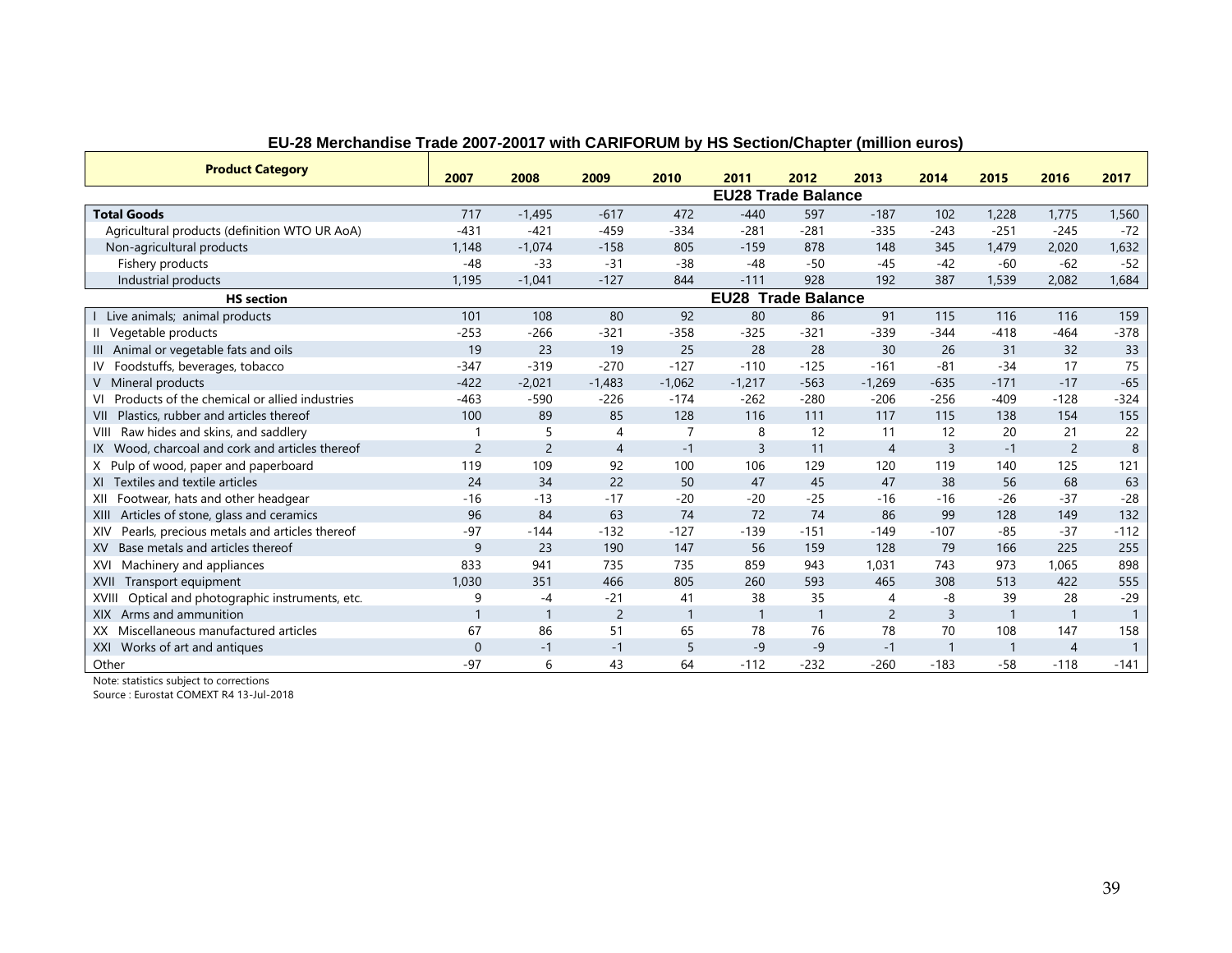## **ANNEX III: PROPOSAL FOR A MARKET INFORMATION/EXPORT DESK RE THE EUROPEAN UNION**

#### <span id="page-42-0"></span>**Background/Rationale**

A commonly articulated need in the CARIFORUM region is for real-time, 'on-the-ground' market intelligence with respect to target export markets in the European Union (EU). This could include: pricing information, regulations governing particular products, sector trends, labelling and packaging trends, existing and emerging competition, potential customers, and more generally, export opportunities.

As the vast majority of businesses in the region are micro and small, they have limited resources or capacity to undertake market research, let alone acquire the market intelligence necessary to empower them to make strategic business decisions. While market research is available online or is otherwise accessible in the public domain, market intelligence is significantly more difficult to acquire. It requires an 'ear to the ground', typically via a research officer stationed in the target market, a strategic in-market partner or through regular market intelligence missions to the market. These options tend to be out of the reach of the large majority of businesses in CARIFORUM.

While many CARIFORUM member states do indeed have national representatives in key markets abroad, including the UK, at best, the role of these persons is generally investment seeking and tourism promotion. Little focus has been made in providing national exporters with the stream of current intelligence required to strategically penetrate an export market. Relatedly, the capacity of foreign service officers (in overseas diplomatic missions) to acquire and provide the level of intelligence required has also not been developed.

The ramifications of not being able to access market intelligence is a lost opportunity for exporters and would-be exporters, as well as sub-optimal market penetration strategies, which may result in increased time and/or expenses as it relates to market penetration and possibly failure to successfully contest the market.

It is therefore proposed that a Market Information/Export Desk be established by Caribbean Export to provide market intelligence to companies/exporters in the CARIFORUM region.

#### **Intended Beneficiaries:**

The direct beneficiaries of the Market Information/Export Desk will be medium and small exporters and would-be-exporters across CARIFORUM. In the short-term the desk will focus on the priority agriculture and manufacturing sectors, but as capacity is built, the sectors of focus will be expanded.

#### **Implementing Organization:**

It is proposed that the persons running the Market Information/Export Desk in the EU report to and are managed by Caribbean Export and that they should also respond to information requests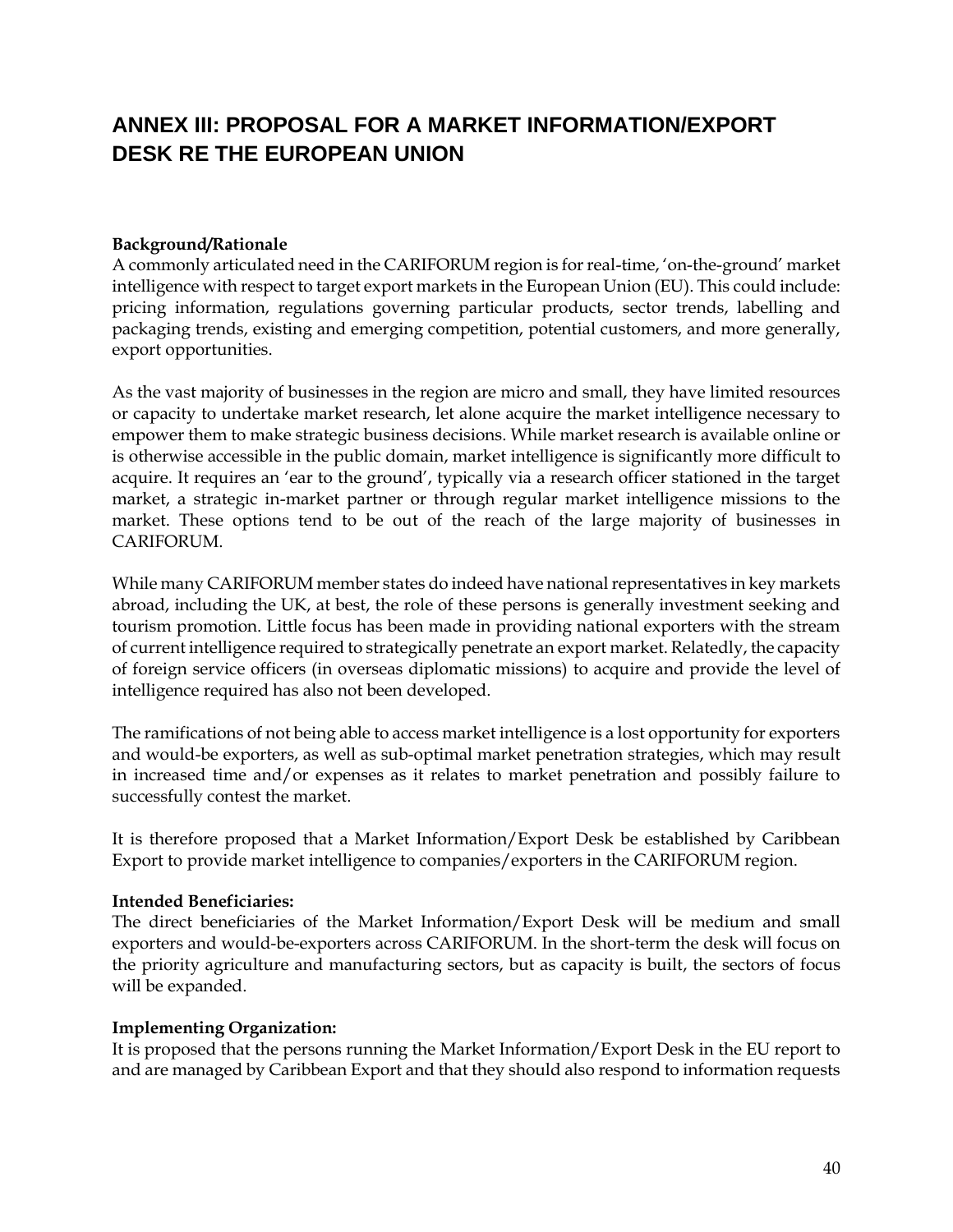from Chambers of Commerce across CARIFORUM. Once established, the Export Desk should be widely publicized and should be on the websites of all business organizations in the region.

#### **DESCRIPTION OF PROPOSED INITIATIVE**

#### **Project Overview:**

Many similarities exist between producers and exporters in the CARIFORUM region, both in terms of offerings, capacity and even target markets. CARIFORUM producers and exporters will therefore be seeking the same or similar information with respect to the UK market. Accordingly, it is not cost-effective or strategic for the numerous CARIFORUM member states to each train and place export officers in the market to provide similar information back to the private sector – nor is it feasible, given the tough economic realities of the region today.

Rather, to meet the information needs of producers and exporters, it is proposed that a UK Export Desk be established. The role of the Export Desk would be to provide up-to-date intelligence with respect to key regional exports on an ongoing basis. Additionally, the export desk would provide responses to market intelligence requests from business support organizations, producers and exporters in the region on a needs-basis. All information would be shared transparently to subscribers via an e-platform, as well as through targeted email marketing campaigns to ensure that businesses have access to the most up-to-date information.

The Export Desk would also support market linkages activities, such as the facilitation of introductions and B2B virtual meetings, supporting inbound and outbound trade missions, as well as other CARIFORUM initiated, trade related projects involving the UK.

The desk would be run ideally by at least one Market Intelligence Consultant and one Information Consultant. In principle, these officers would be employees of Caribbean Export. The Market Intelligence Consultant should be based in the EU. He/she would be responsible for responding to requests for market information from Chambers of Commerce in CARIFORUM, and acquiring intelligence through on-the-ground efforts, such as visiting distributors and retailers in various cities and undertaking meetings with business entities in the UK or with agricultural/manufacturing bodies. The Information Consultant would be responsible for maintaining the information portal and the customer relationship management (CRM) system, sending out targeted information updates to subscribers and marketing the service. She/he should also provide continuous information on specific trade fairs in EU markets that are relevant to companies/exporters from CARIFORUM.

The long-term strategy, once the structure, e-platform, communication channels and marketing campaigns are well-established, would be to ensure that the is self-sufficient by charging a fee to subscribers to the site, as well as an additional fee to those seeking company-specific market intelligence. Consideration can also be made to commission-based compensation.

The Market Information/Export Desk would be linked to a CARIFORUM Export Information Portal, providing a 'one-stop-shop' for all information needs related to exporting to specific EU markets and for particular product categories.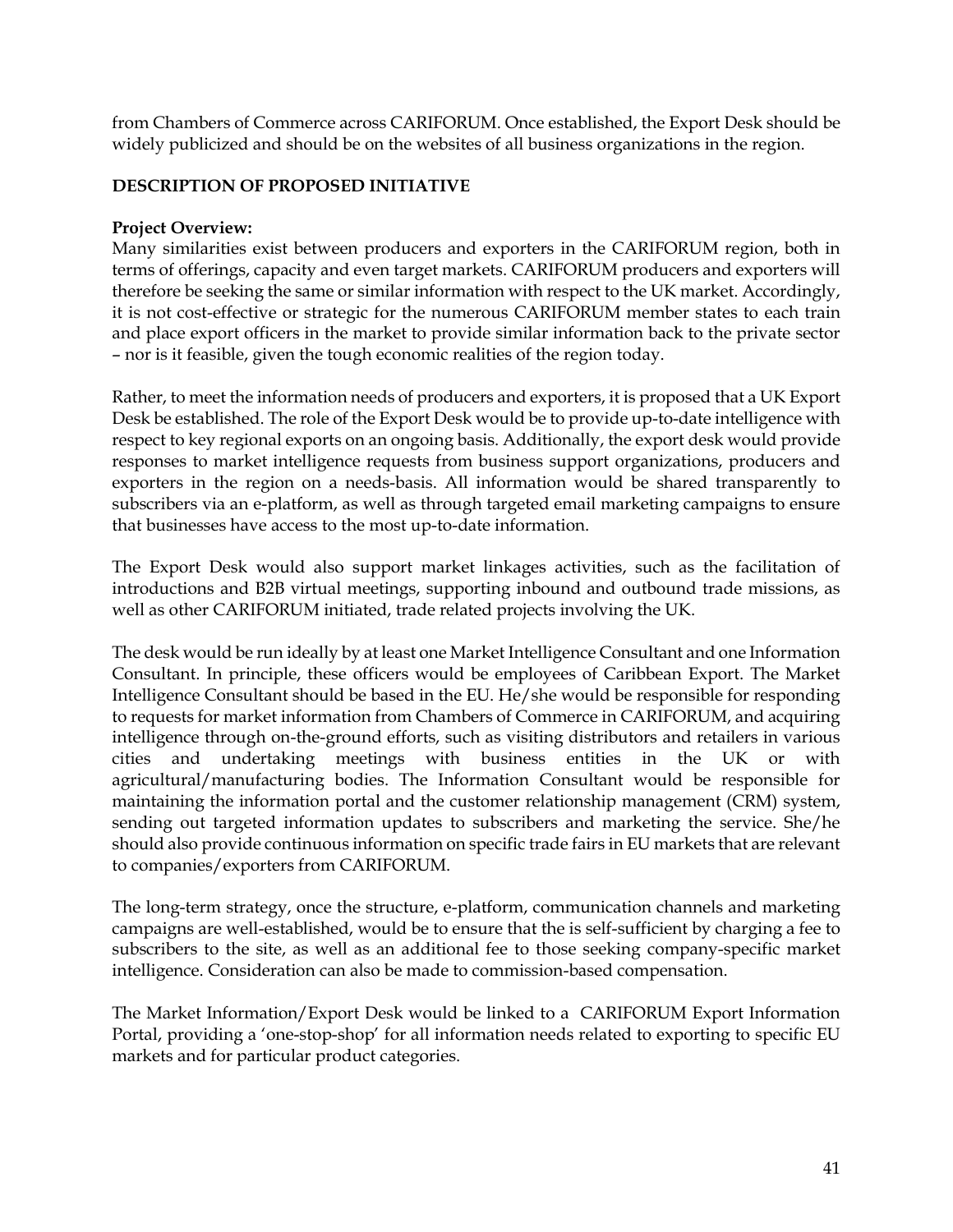#### **Overall Aim of Project**

The overall aim of the project is to increase exports between CARIFORUM and the EU by providing one-the-ground, real-time market intelligence.

More specifically, it is expected that through the timely provision of relevant market intelligence and accordingly, more informed decision-making, exporters in CARIFORUM would benefit from:

- Increased speed to market;
- Reduced market penetration costs;
- Enhanced access to export opportunities;
- Enhanced scope for strategic alliances;
- Improved market penetration success.

#### **Specific Objectives**

The specific objectives are:

- To provide up-to-date intelligence on key CARIFORUM products on an ongoing basis;
- To provide opportune responses to market intelligence requests from business support organizations, producers and exporters in the region, on a needs-basis;
- To support market linkages activities including the organization of inbound and outbound trade missions to the EU and B2B matchmaking;
- To ensure that CARIFORUM producers, manufacturers, exporters and would-beexporters are aware of the export desk and its offerings through social media campaigns, email marketing, and the website (e-platform).

#### **Expected Impact(s)**

Expected impacts include:

• Enhanced performance in the EU market by CARIFORUM firms; Improved competitiveness as a result of better market intelligence

#### **Expected outcome(s)**

Expected outcomes include:

- Increased trade from CARIFORUM to the EU;
- Increased foreign exchange;
- Increased earnings for subscribers to the Market Information desk.

#### **Proposed Activities**

Activities include:

- Developing an export portal which will serve to both capture and share information including profiles of CARIFORUM subscribers, profiles of EU partners, market intelligence requests and market intelligence;
- Confirming CARIFORUM priority agricultural and manufactured products vis-à-vis the EU market;
- Establishing key target cities for priority products for the short, medium and long term;
- Developing a market intelligence template which will be utilized to capture information on each priority sector;
- Acquiring market research for priority products through on-the-ground research;
- Providing market intelligence through export portal to CARIFORUM stakeholders;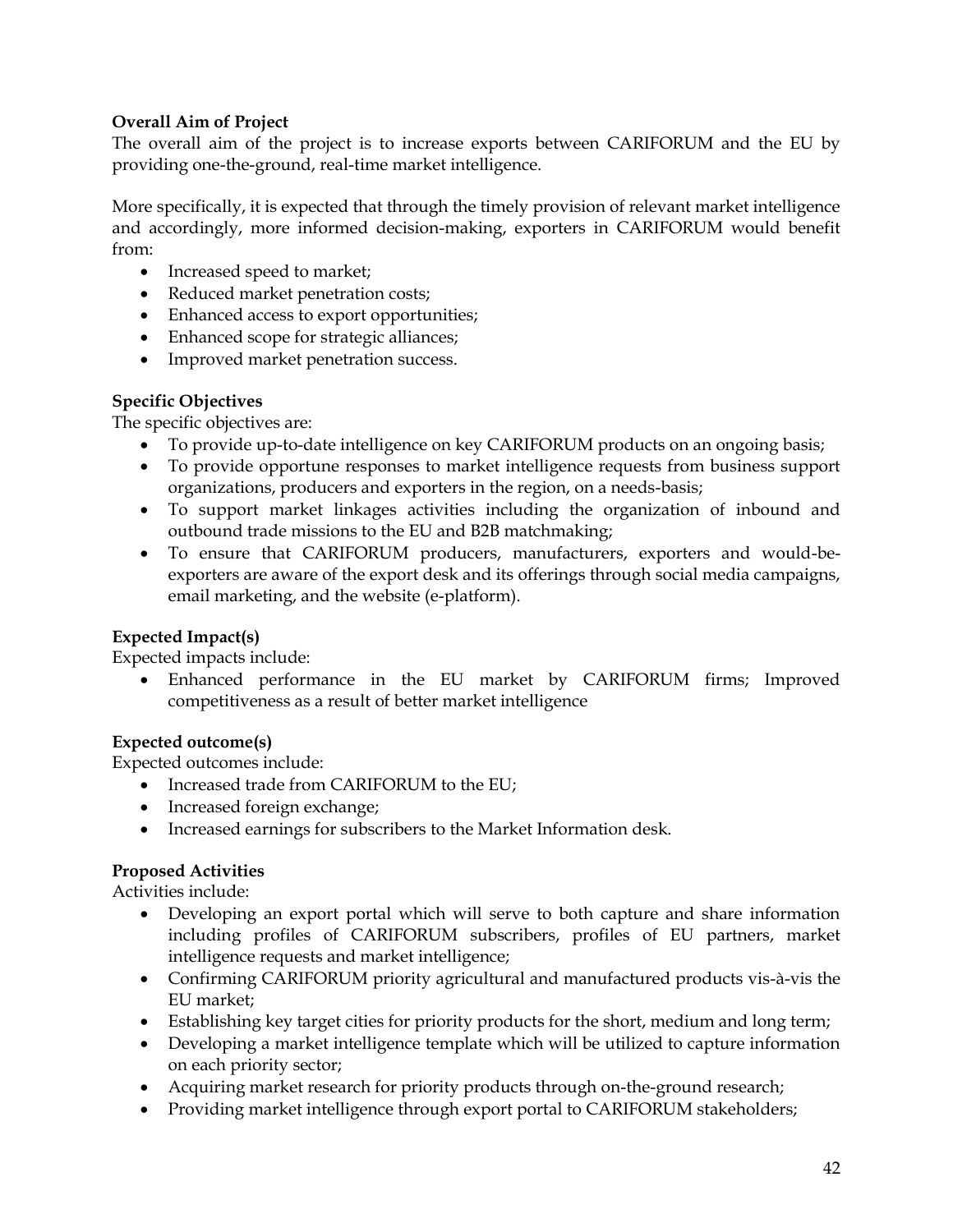- Undertaking marketing and awareness building activities;
- Reporting to Caribbean Export on a regular basis.

#### **Previous Donor Interventions**

There have not been previous initiatives of this kind.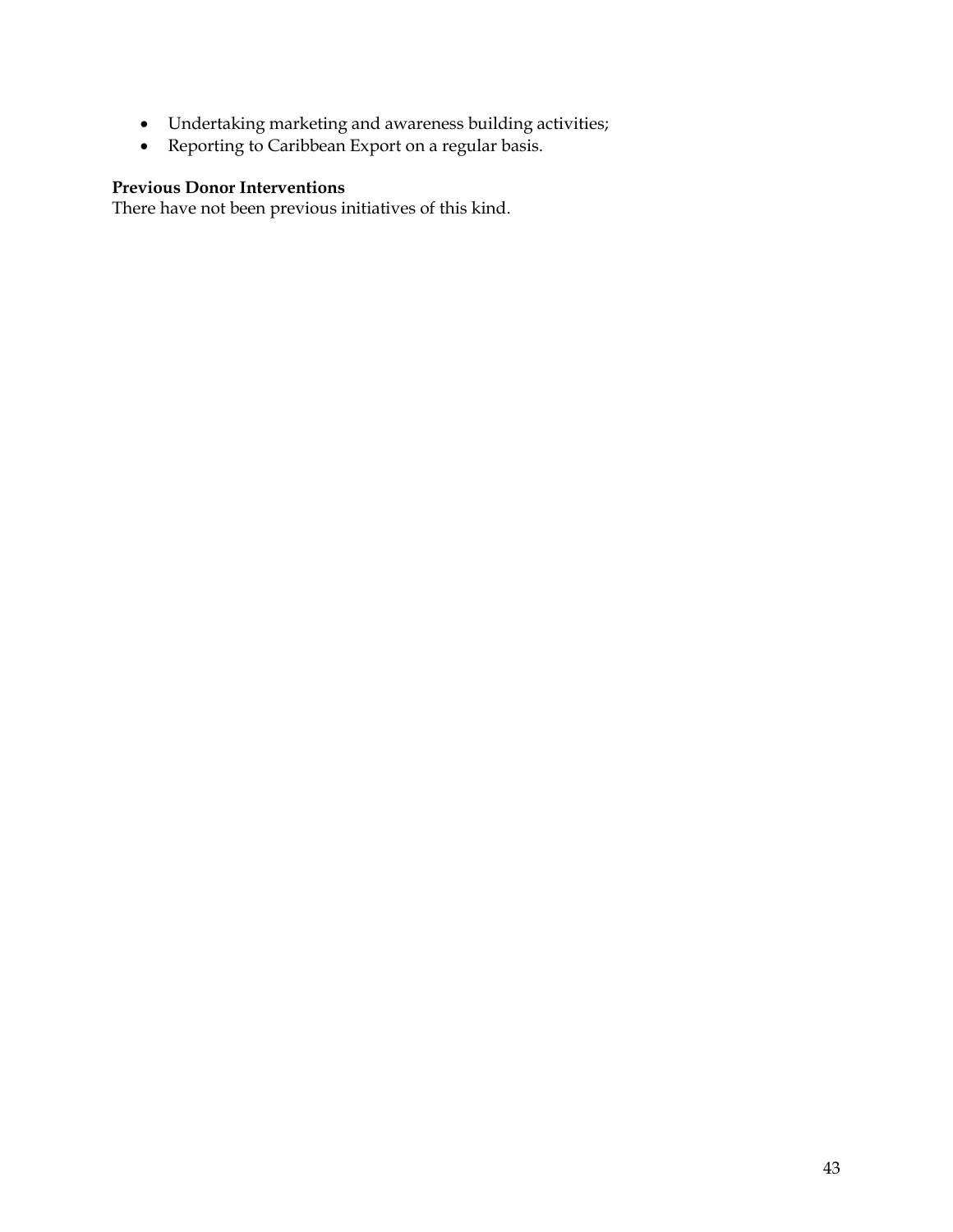## **ANNEX IV: LIST OF COMPANIES SURVEYED OR INTERVIEWED**

## **IN CARIFORUM**

<span id="page-46-0"></span>

| <b>COMPANY NAME</b>                 | <b>PRODUCT</b>           | <b>COUNTRY</b>             | <b>CONTACT</b>         | <b>WEBITE</b>                    |
|-------------------------------------|--------------------------|----------------------------|------------------------|----------------------------------|
| <b>NATURAL PRODUCTS</b>             |                          |                            |                        |                                  |
| <b>Global Stars International</b>   |                          |                            |                        |                                  |
| Import and Export                   | wide range               | Guyana                     | <b>Bishan Ganpat</b>   | www.globalstarsinternational.com |
| <b>Specialized Medical Supplies</b> |                          |                            |                        |                                  |
| Limited                             | hair and skin products   | Jamaica                    | <b>Michelle Hines</b>  | www.natureslinejamaica.com       |
| Perishables Jamaica (Tops           |                          |                            |                        |                                  |
| Teas)                               | tea                      | Jamaica                    | John Mahfood           | http://topsjamaicanteas.com/     |
| <b>Herboo Corporation Limited</b>   | hair and skin products   | Jamaica                    | Javin Williams         | www.herboobotanicals.com         |
| <b>Sugar Town Organics</b>          | bath products            | St. Kitts and Nevis        | Anastasha Elliott      | www.sugartownorganics.com        |
| Cocoa Research Centre - UWI         | cocoa                    | <b>Trinidad and Tobago</b> | Path Umaharan          | www.cocoacentre.com              |
|                                     |                          |                            |                        |                                  |
| Jays Enterprises Inc                | sauces, seasonings       | <b>Barbados</b>            | Ingrid Brathwaite      | www.superbblends.com             |
| Hot Mama's Belize Limited           | hot sauces, condiments   | <b>Belize</b>              | Wilana Oldham          | www.hotmamasbelize.com           |
| Home Choice Enterprises             | sauces, seasonings       | Jamaica                    | Kareema Muncey         | www.homechoicejamaica.com        |
| King Pepper Products Limited        | sauces, seasonings, jams | Jamaica                    | Christine Wong         | www.eatonsjamaica.net            |
| <b>Baron Foods</b>                  | sauces, seasonings       | Saint Lucia                | Ronald Ramjattan       | www.baronfoodsltd.com            |
| Vincyfresh Limited (Winfresh)       | sauces, syrups, juices   | St. Vincent                | Shelly Ann Fraser      | www.winfresh.net                 |
| Gom Food Industries N.V.            | sauces                   | Suriname                   | Ruth van Gom           | www.sishado.com                  |
|                                     |                          |                            |                        |                                  |
| <b>RUM</b>                          |                          |                            |                        |                                  |
| Antigua Distillery Limited          | rum and liquors          | Antigua                    | <b>Calbert Francis</b> | www.antiguadistillery.com        |
| Chicharon                           | rum                      | Dominican Republic         | Gustavo Cruz Jerez     | www.chicharon.com                |
| Ron Veleiro                         | rum                      | Dominican Republic         | Luis Beltre            | http://ronveleiro.com            |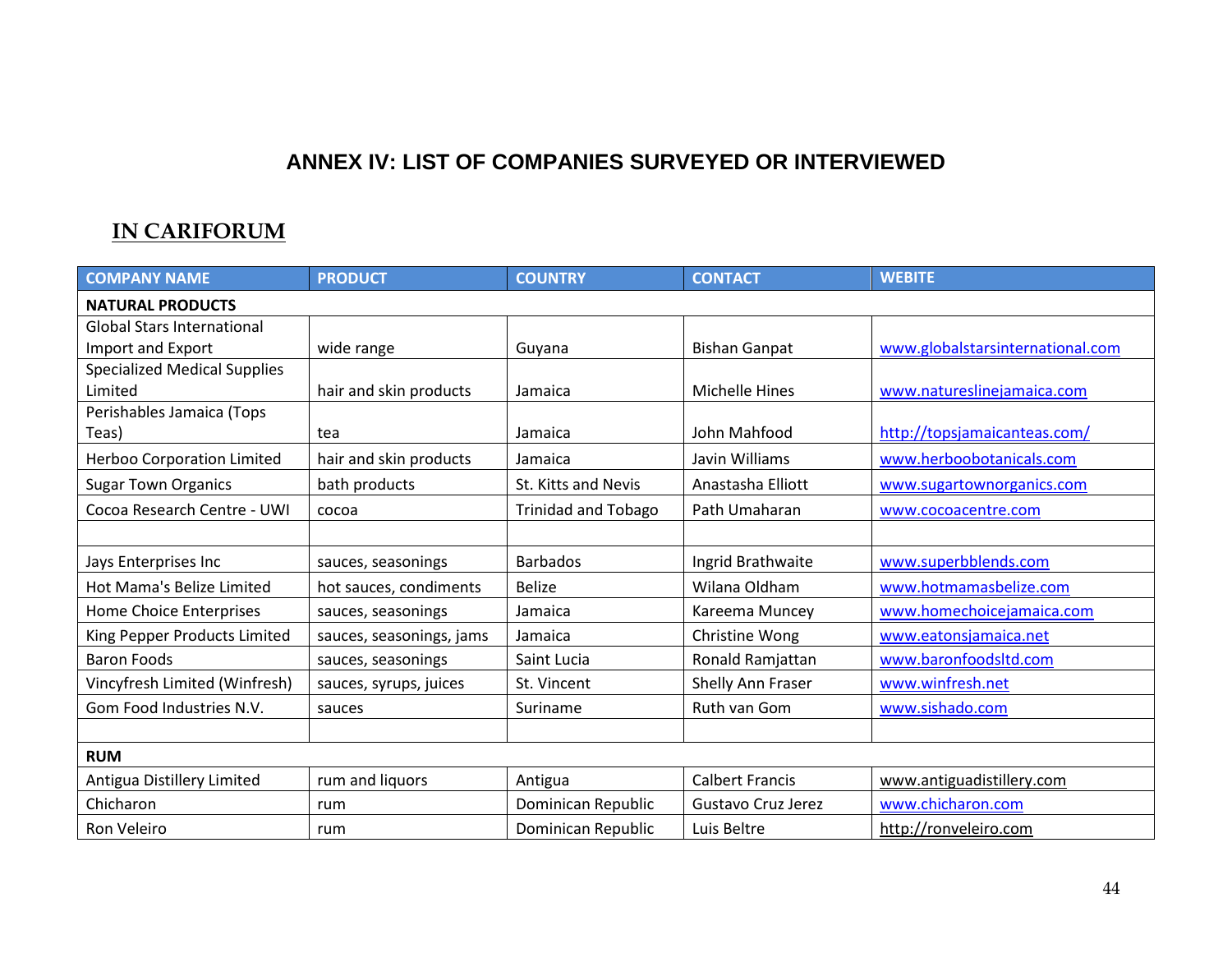| <b>COMPANY NAME</b>                       | <b>PRODUCT</b>    | <b>COUNTRY</b>             | <b>CONTACT</b>         | <b>WEBITE</b>                        |
|-------------------------------------------|-------------------|----------------------------|------------------------|--------------------------------------|
| Vinicola del Norte                        | rum               | Dominican Republic         | <b>Emmanuel Garcia</b> | www.ronmacroix.com                   |
| Wray & Nephew                             | rum               | Jamaica                    | <b>Kamal Powell</b>    | www.camparigroup.com                 |
|                                           |                   |                            |                        |                                      |
| <b>CREATIVE &amp; CULTURAL INDUSTRIES</b> |                   |                            |                        |                                      |
| J. Ventures International                 | Artist management | <b>Barbados</b>            | Jardine Yard           | www.jventuresintl.com                |
| <b>Talent Animation Team</b>              | Animation         | <b>Barbados</b>            | Aisha King             | http://thezanaseries.com/            |
| <b>Headline Entertainment</b>             | Artist management | Jamaica                    | Jerome Hamilton        | http://headlinejamaica.blogspot.com/ |
| Liquid Light Digital/Jamrock              |                   |                            |                        |                                      |
| Animation                                 | Animation         | Jamaica                    | Adrian Lopez           | www.liquidlightdigital.com           |
| <b>Malfinis Film and Animation</b>        |                   |                            |                        |                                      |
| Studio Inc.                               | Animation         | Saint Lucia                | <b>Brandon Scott</b>   | www.malfinisproductions.com          |
| <b>Full Circle Animation</b>              | Animation         | <b>Trinidad and Tobago</b> | Jason Lindsay          | www.fullcircleanimation.com          |
| Koru Green Limited                        | Artist management | Trinidad & Tobago          | <b>Keron Niles</b>     |                                      |

## **IN THE EUROPEAN UNION**

| <b>COMPANY NAME</b>            | <b>COMPANY TYPE</b>         | <b>COUNTRY</b>     | <b>CONTACT</b>         | <b>WEBSITE</b>             |
|--------------------------------|-----------------------------|--------------------|------------------------|----------------------------|
| <b>IMPORTERS OF GOODS</b>      |                             |                    |                        |                            |
| <b>Exotic World</b>            | Wholesaler/retailer         | Belgium            | Thierry Torfs          | www.exoticworld.be         |
|                                | Wholesaler/retailer         |                    |                        | www.unidexholland.com      |
| Unidex                         |                             | <b>Netherlands</b> | Ingrid Janssens        |                            |
| <b>Sunland Caribbean Foods</b> | Wholesaler/distributor      | UK                 |                        | www.sunlandcaribbean.co.uk |
| Nuevo Progreso                 | Importer                    | Czech Republic     | Lucie Hovorková        | www.front-line.cz          |
| <b>Blakka Shipping</b>         |                             | <b>Netherlands</b> |                        | www.blakkashipping.eu      |
| <b>Coverpoint RCM Business</b> |                             |                    |                        |                            |
| Solutions                      | <b>Business development</b> | Belgium            | Anthony Brand          |                            |
| Wanis International Foods      | Importer/Distributor        | UK                 | <b>Prashant Barvan</b> | www.wanis.com              |
| Zenobia                        | Importer/Distributor        | Belgium            | Patrick Cosse          | http://www.zenobia.be/     |